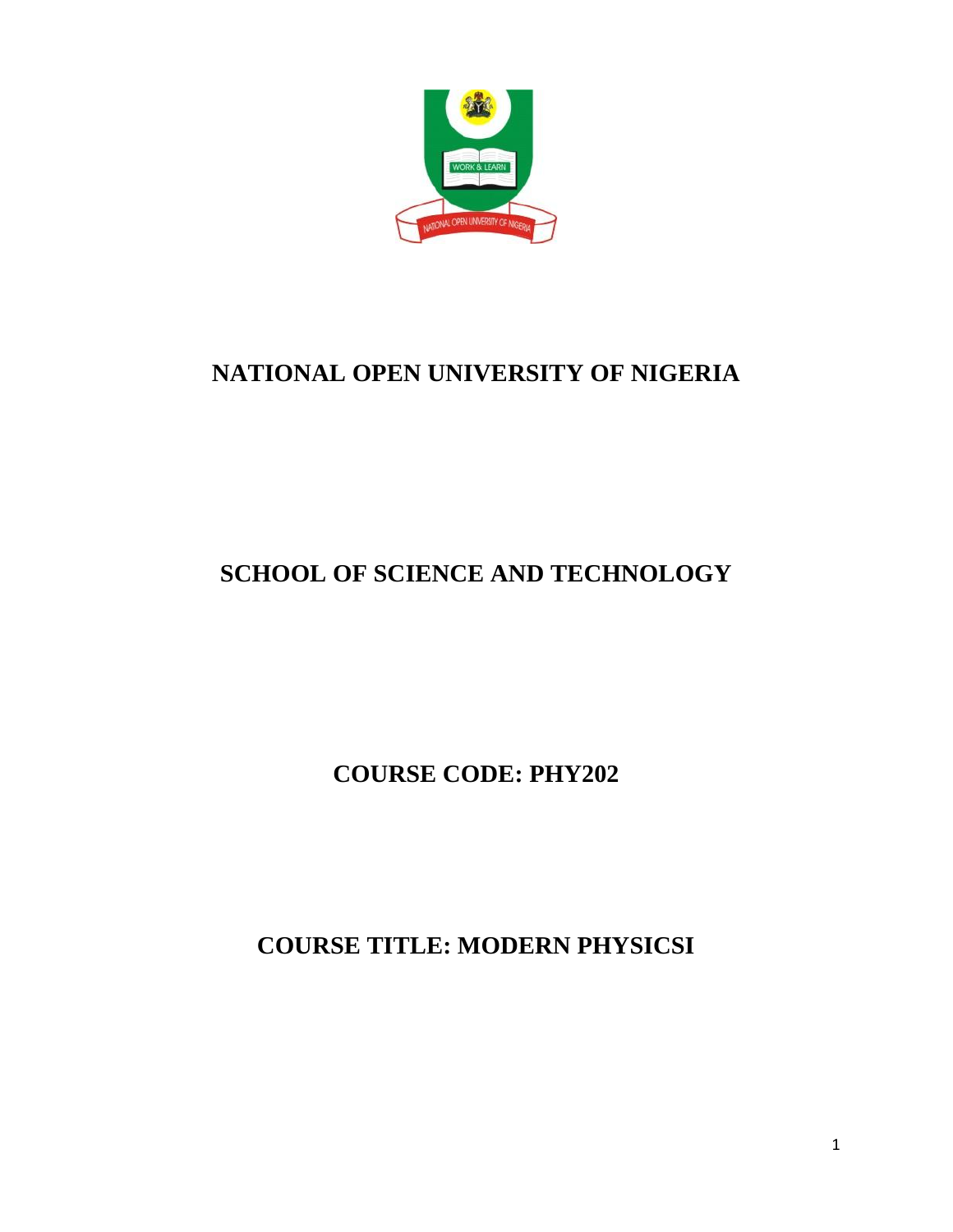| Course Code                                       | <b>PHY 202</b>                                        |                                                                                    |    |            |
|---------------------------------------------------|-------------------------------------------------------|------------------------------------------------------------------------------------|----|------------|
| Course Title                                      | <b>Modern Physics I</b>                               |                                                                                    |    |            |
| <b>Course Writer</b>                              | Mr.<br>08069557761)<br>Faculty of science,<br>Kaduna. | Gyuk<br>(gyukphilip@yahoo.com<br>Department of Physic,<br>Kaduna State University, | P. | Musa<br>or |
| Programme Leader: Dr. S. O. AJIBOLA NATIONAL OPEN |                                                       | UNIVERSITY OF NIGERIA                                                              |    |            |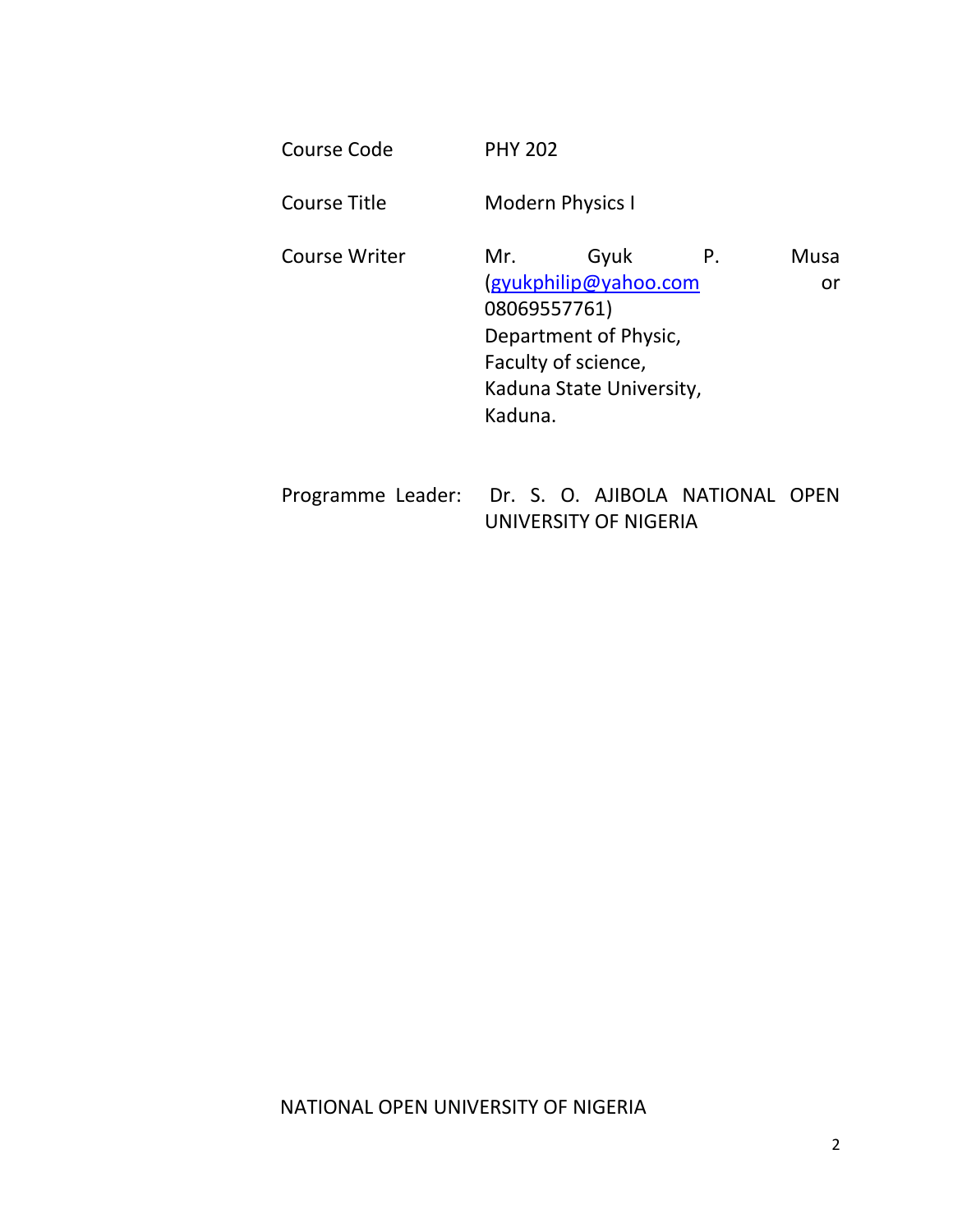# **CONTENTS** Page

|                                                                   | $\overline{4}$ |
|-------------------------------------------------------------------|----------------|
|                                                                   | $\overline{4}$ |
|                                                                   | 5              |
|                                                                   | 5              |
|                                                                   | 6              |
|                                                                   | 6              |
|                                                                   | 6              |
|                                                                   | -8             |
|                                                                   | 8              |
|                                                                   | 8              |
|                                                                   |                |
|                                                                   | 9              |
|                                                                   |                |
|                                                                   |                |
| Module 1: Basic structure of an atom and atomic models12          |                |
| Unit 1 The atom, its structure and charge quantization 12         |                |
|                                                                   |                |
|                                                                   |                |
|                                                                   |                |
|                                                                   |                |
|                                                                   |                |
|                                                                   |                |
|                                                                   |                |
|                                                                   |                |
|                                                                   |                |
|                                                                   |                |
| Module 2: Structure of the nucleus and electronic configuration27 |                |
|                                                                   |                |
|                                                                   |                |
|                                                                   |                |
|                                                                   |                |
|                                                                   |                |
|                                                                   |                |
|                                                                   |                |
|                                                                   |                |
|                                                                   |                |
| Module 3: Radioactivity and binding energy of nuclei39            |                |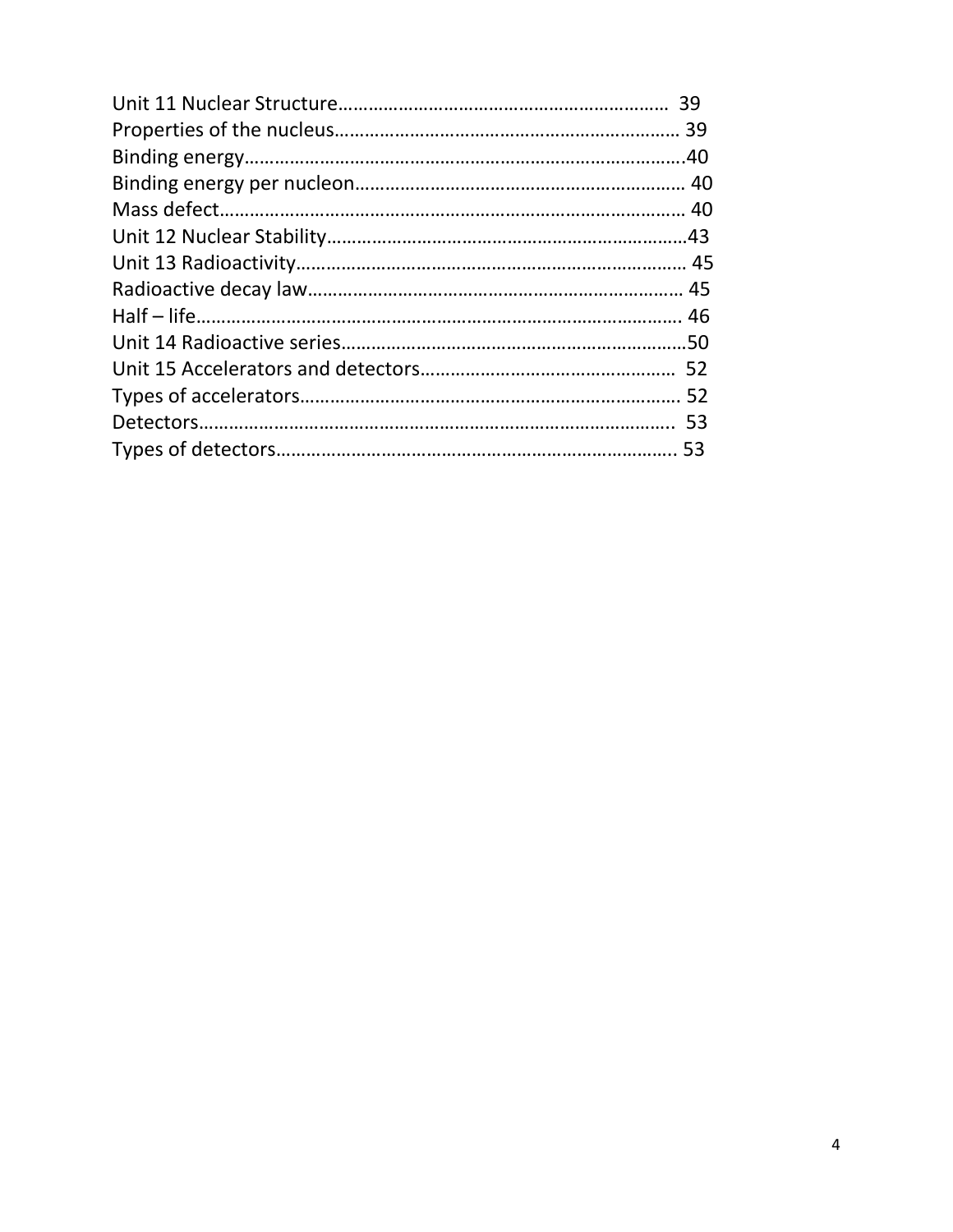### **Introduction**

In modern physics II, we would discuss the properties and structure of atomic nucleus. We would start by describing the basic properties of the nuclei, and this description will be followed by discussion of binding energy, nuclear models, and the phenomenon of radioactivity. We would discuss radioactive decay series and the various processes by which nuclei decay.

The understanding of the Bohr's model of the hydrogen atom in modern physics, particularly in quantum mechanics is the simplest atomic system and is important for several reasons:

- The hydrogen atom is the atomic system that can be solved exactly.
- Much of what is learnt about hydrogen atom with its single electron can be extended to many electron atoms.
- Experiments in hydrogen atom provide precise tests of theory for overall understanding of atomic structure.
- The quantum numbers that are used to describe the allowed states of hydrogen atom can be extended to complex atoms and for better understanding of periodic table.
- The basic ideas of atomic structure, if well understood can be extended to molecular structures and the electronic structure of solids.

The full mathematical solution of the Schrodinger equation in modern physics applied to the hydrogen atom gives a complete and beautiful description of the atomic properties. However, the mathematical procedures are beyond the scope of this text. A new physical idea, the Pauli Exclusion Principle is also presented in this text. This principle is extremely important in modern physics and for understanding of the properties of multielectron atoms and arrangement of elements in the periodic table. In fact, the implications of the Exclusion principle are almost as far – reaching as those of Schrodinger equation,

Finally, the application of the knowledge of atomic structure to describe the mechanism involved in the production of  $X$  – rays is described briefly in this text. It has application in the operation of lasers.

### **What You will Learn in this Course**

The course consists of units and a course guide. This course guide tells you briefly what the course is about, what course material you will be using and how you can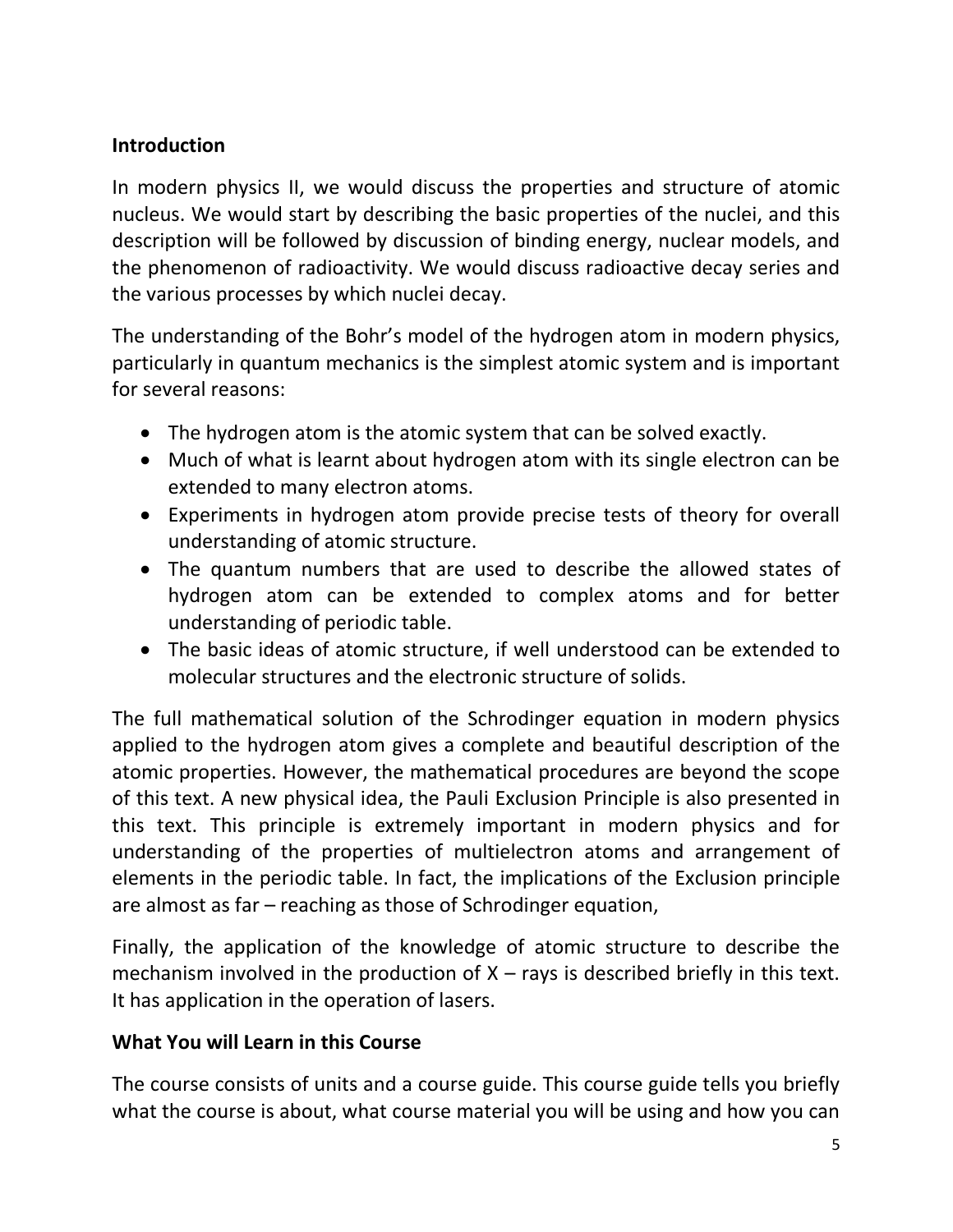use the materials. In addition, it advocates some general guidelines for the amount of time you are likely to spend on each unit of the course in order to complete it successfully.

It gives you guidance in respect of your Tutor-Marked Assignment which will be made available in assignment folder. There will be regular tutorial classes that are related to the course. It is advisable for you to attend these tutorial sessions. The course will prepare you for the challenges you will meet in the field of modern Physics.

### **Course Aims**

The aim of this course is simply to provide you with the understanding of the structure of the atom, the atomic models and atoms as the building blocks of elements and molecules.

### **Course Objectives**

In order to achieve this aim, the course has a set of objectives. Each unit has specific objectives which are included at the beginning of the unit. You are expected to read these objectives before you study the unit. You may wish to refer to them during your study to check on your progress. You should always look at the unit objectives after completion of each unit. By doing so, you would have followed the instructions in the unit.

Below are the comprehensive objectives of the course as a whole. By meeting these objectives, you should have achieved the aims of the course. Therefore, after going through this course you should be able to:

- Visualize what an atom is, and the atomic structure.
- Describe the various atomic models.
- Calculate the relative atomic masses of elements as recorded by the mass spectrometer.
- Calculate the transition and excitation energies from the hydrogen spectra.
- Explain magnetic moments and allowed angular momentums of atoms.
- Explain electronic spins in orbital of atoms.
- Explain Pauli Exclusion Principle and write the electronic structure of atoms.
- Explain the production of  $X$  rays.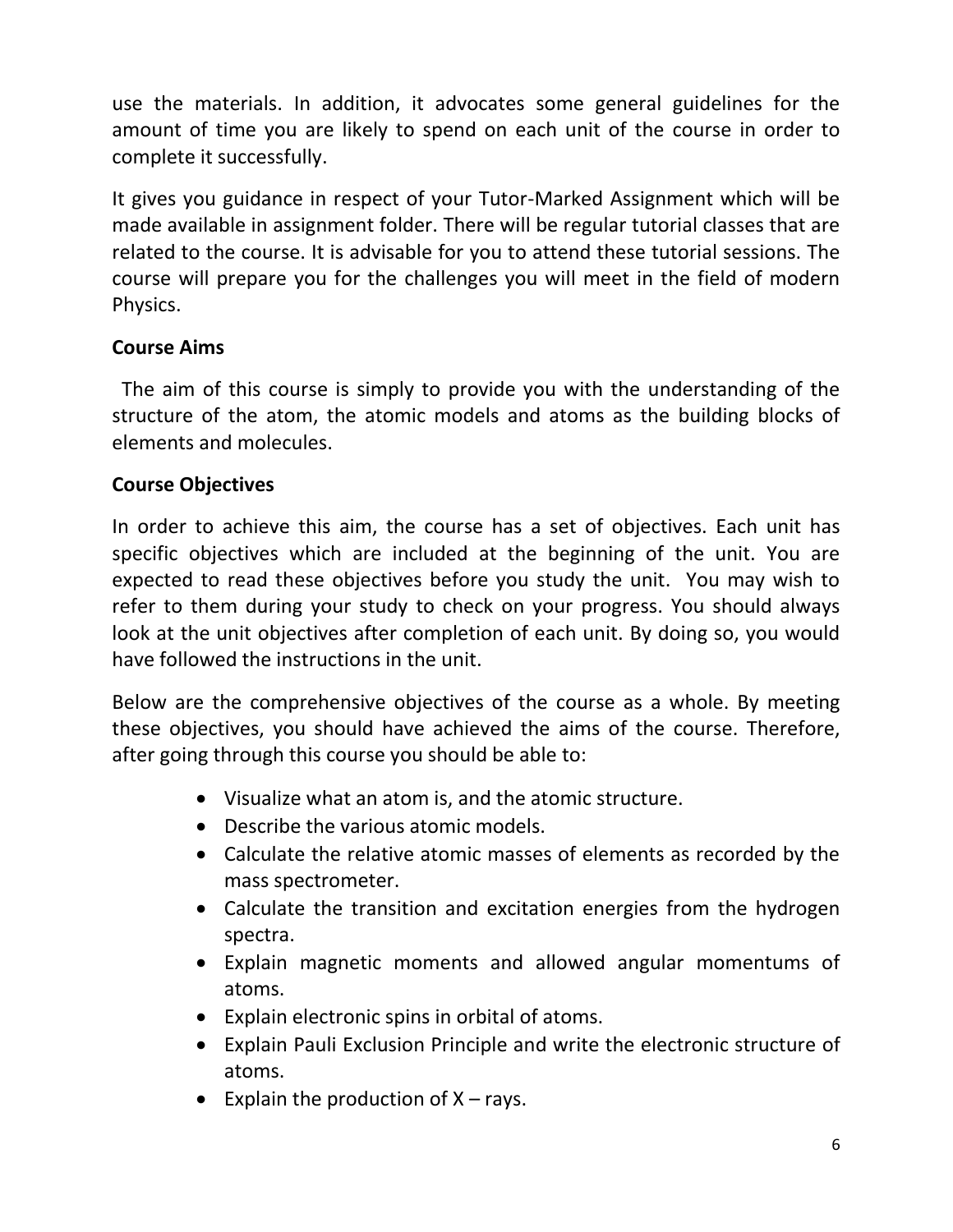- Explain what is meant by wave  $-$  particle duality.
- Explain the stability of nuclei.
- Calculate the binding energy of nucleus.
- State the law of radioactive decay and explain radioactive decay series.
- Explain accelerators and detectors and their principles of operations.

### **Working through this Course**

To complete this course, you are required to read each study unit, read the textbooks and read other materials which may be provided by the National Open University of Nigeria.

Each unit contains self-assessment exercise and at certain points in the course you would be required to submit assignments for assessment purposes. At the end of the course there is a final examination. The course should take you about a total of 17 weeks to complete. Below you will find listed all the components of the course, what you have to do and how you should allocate your time to each unit in order to complete the course on time and successfully.

This course entails that you spend a lot of time to read and practice. For easy understanding of this course, I will advise that you avail yourself the opportunity of attending the tutorials sessions where you would have the opportunity to compare your knowledge with that of other people, and also have your questions answered.

# **The Course Materials**

The main components of this course are:

- 1. The Course Guide
- 2. Study Units
- 3. Further Reading/References
- 4. Assignments
- 5. Presentation Schedule

# **Study Unit**

The study units in this course are as follows: Module 1: Basic structure of an atom and atomic models. Unit 1The atom, its structure and charge quantization Unit 2Mass spectra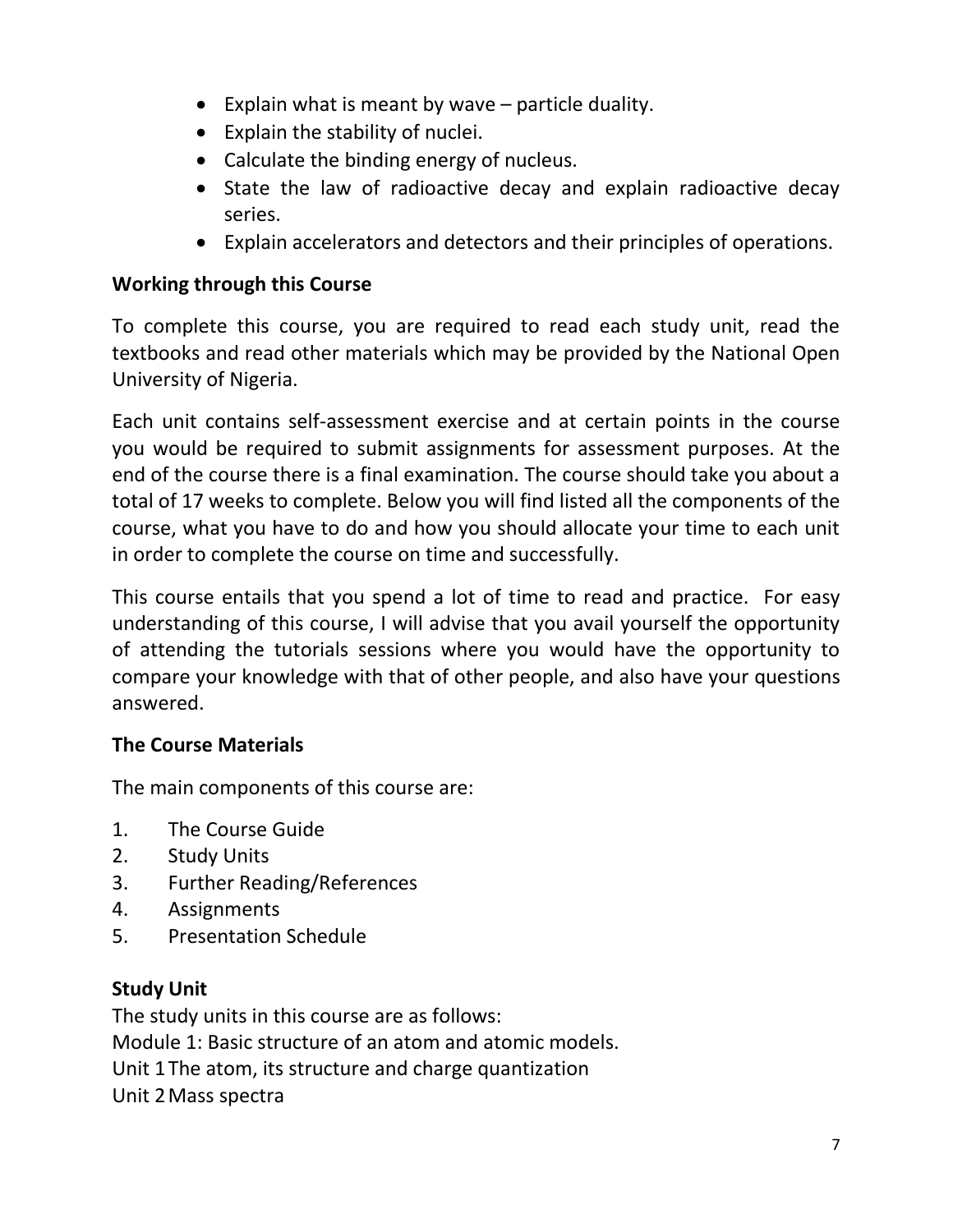Unit 3Atomic models Unit 4Bohr's model of an atom Unit 5Hydrogen Spectra

Module 2: Structure of the nucleus and electronic configuration. Unit 6Magnetic Moment (or Magnetic Dipole Moment) Unit 7Electron Spin Unit 8Pauli's Exclusive Principle Unit 9 X – Spectra: Unit 10 Wave – Particle Duality

Module 3: Radioactivity and binding energy of nuclei. Unit 11 Nuclear Structure Unit 12 Nuclear Stability Unit 13 Radioactivity Unit 14 Radioactive series Unit 15 Accelerators and detectors

For easy presentation of the course to you, we have divided the course into three modules of five units each, with each module covering an important aspect of the course; Module 1 focused on the basic structure of an atom and charge quantization, module 2 focused on the structure of the nucleus and electronic configuration, module 3 focused on radioactivity and binding energy of nuclei.

In module 1, the unit 1 focuses on the atom, its structure and charge quantization. Unit 2 focuses on the mass spectra. Unit 3 deals with atomic models. Unit 4 deals with Bohr's model of the hydrogen atom and unit 5 deals with the hydrogen spectra.

Module 2 deals with the structure of the nucleus and the electronic configuration. Unit 6, that is the first unit of module 2 deals with the magnetic moment, unit 7 deals with the electron spin, unit 8 deals with Pauli Exclusion Principle. Unit 9 deals with the X – ray spectra and unit 10 deals with the wave – particle duality of matter.

Module 3 focuses on radioactivity and binding energy of nuclei. Unit 11, i.e. unit 1 of module 3 deals with the nuclear structure, unit 12 deals with nuclear stability, unit 13 deals with radioactivity, unit 14 deals with the radioactive series of heavy nuclei and finally, unit 15 deals with accelerators and detectors.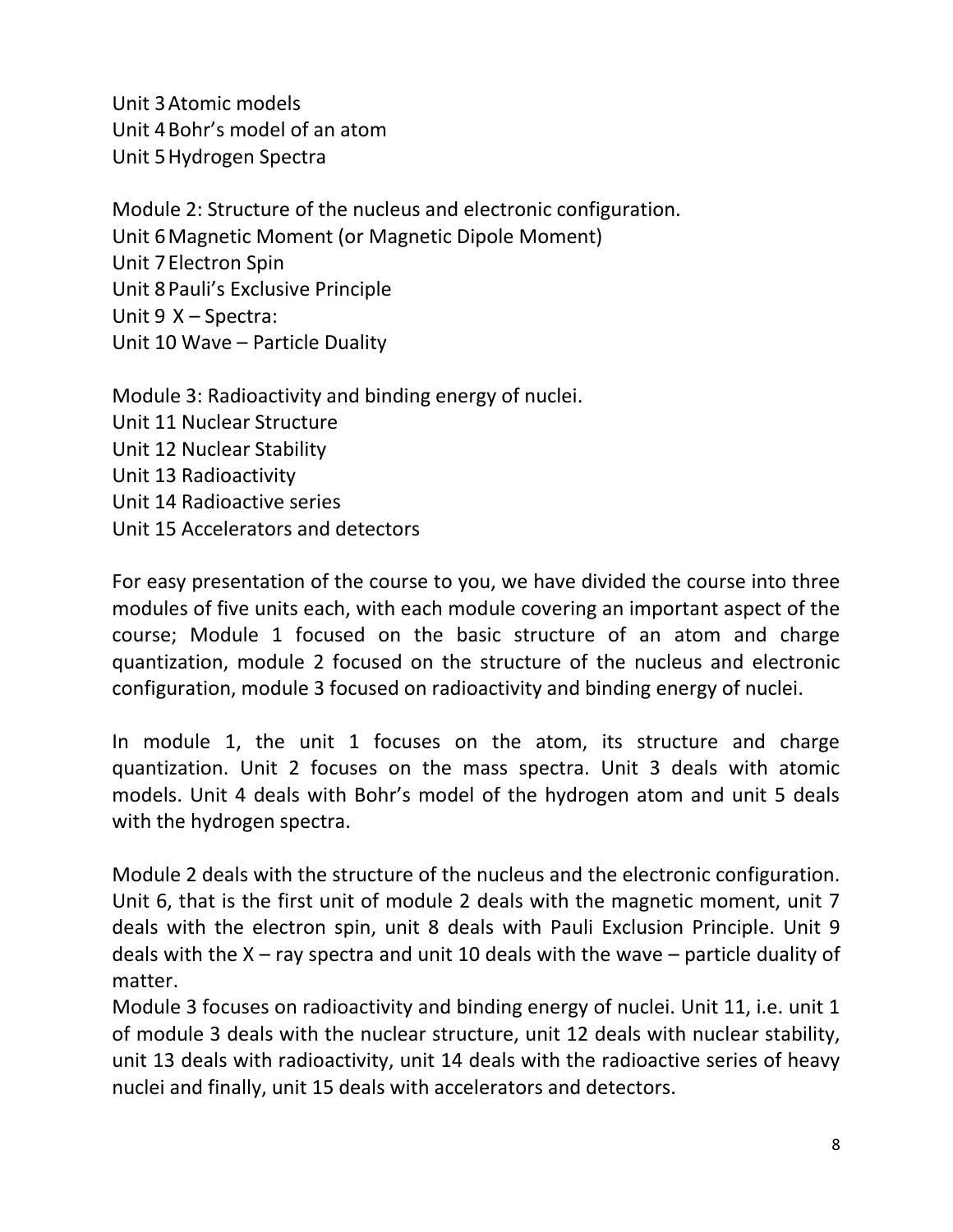Each unit consists of one or two weeks' work and includes an introduction, objectives, reading materials, conclusion, summary, tutor-marked assignment (TMAs), references and other resources. The unit directs you to work on exercises related to the required reading. In general, these exercises test you on the materials you have just covered or require you to apply it in some way, hence assist you to evaluate your progress and to reinforce your comprehension of the material. The TMAs will help you in achieving the stated learning objectives of the individual units and of the course as a whole.

#### **Presentation Schedule**

Your course materials have important dates for early and timely completion and submission of your TMAs and attending tutorials. You should remember that you are required to submit all your assignments by the stipulated time and date. You should guard against falling behind in your work.

#### **Assessment**

There are three aspects to the assessment of the course. First is made up of selfassessment exercises, second consists of the tutor-marked assignments and third is the written examination/end of the course examination.

You are advised to do the exercises. In tackling the assignments, you are expected to apply information, knowledge and techniques you gathered during the course. The assignments must be submitted to your facilitator for formal assessment in accordance with the deadlines stated in the presentation schedule and the assignment file. The work you submit to your tutor for assessment will count for 30% of your total course work. At the end of the course you will need to sit for a final or end of course examination of about three hours duration. This examination will count for 70% of your total course mark.

### **Tutor-Marked Assignment**

The TMA is a continuous assessment component of your course. It accounts for 30% of the total score. You will be given four (4) TMAs to answer. Three of these must be answered before you are allowed to sit for the end of course examination. The TMAs would be given to you by your facilitator and returned after you have done the assignment. Assignment questions for the units in this course are contained in the assignment file. You will be able to complete your assignment from the information and material contained in your reading, references and study units. However, it is desirable in all degree level of education to demonstrate that you have read and researched more into your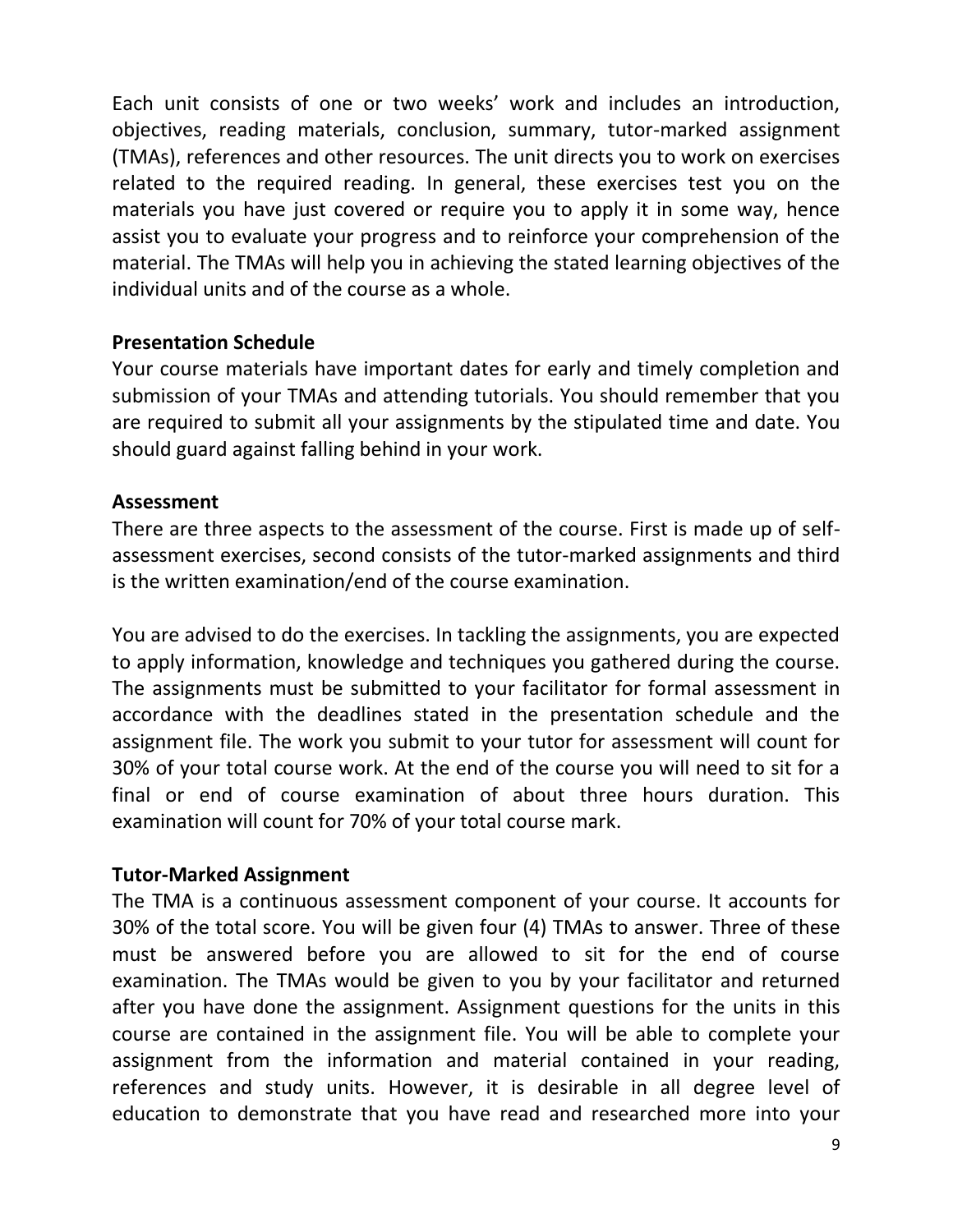references, which will give you a wider view point and may provide you with a deeper understanding of the subject.

Make sure that each assignment reaches your facilitator on or before the deadline given in the presentation schedule and assignment file. If for any reason you cannot complete your work on time, contact your facilitator before the assignment is due to discuss the possibility of an extension. Extension will not be granted after the due date unless there are exceptional circumstances.

#### **Final Examination and Grading**

The end of course examination for this course will be for about three hours and it has a value of 70% of the total course work. The examination will consist of questions, which will reflect the type of self-testing, practice exercise and tutormarked assignment problems you have previously encountered. All areas of course will be assessed.

Use the time between finishing the last unit and sitting for the examination to revise the whole course. You might find it useful to review your self-test, TMAs and comments on them before the examination. The end of course examination covers information from all parts of the course.

| <b>Assignment</b>         | <b>Marks</b>                          |
|---------------------------|---------------------------------------|
| Assignments 1-4           | Four assignments, best three marks of |
|                           | the four count at 10% each-30% of     |
|                           | course marks.                         |
| End of course examination | 70% of the overall course marks.      |
| <b>Total</b>              | 100% of course materials.             |

#### **Course Marking Scheme**

#### **Facilitators/Tutors and Tutorials**

There are 16 hours of tutorials provided in support of this course. You will be notified of the dates, times and location of these tutorials as well as the name and phone number of your facilitator, as soon as you are allocated a tutorial group.

Your facilitator will mark and comment on your assignments, keep a close watch on your progress and any difficulties you might face and provide assistance to you during the course. You are expected to mail your Tutor Marked Assignment to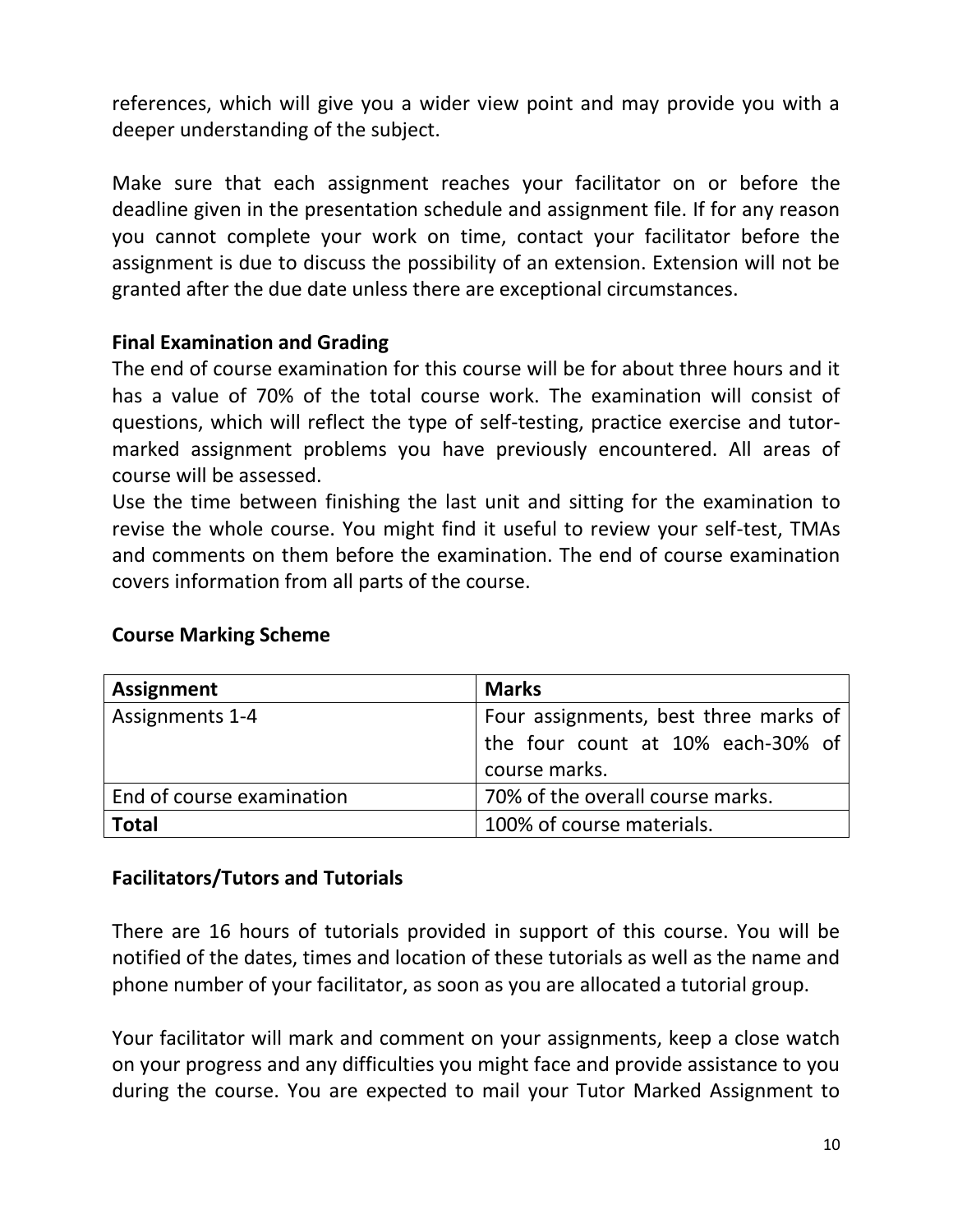your facilitator before the schedule date (at least two working days are required). They will be marked by your tutor and returned to you as soon as possible.

Do not delay to contact your facilitator by telephone or e-mail if you need assistance.

The following might be circumstances in which you would find assistance necessary, hence you would have to contact your facilitator if:

- $\checkmark$  You do not understand any part of the study or the assigned readings.
- $\checkmark$  You have difficulty with the self-tests.
- $\checkmark$  You have a question or problem with an assignment or the grading of an assignment.

You should endeavor to attend the tutorials. This is the only chance to have face to face contact with your course facilitator and to ask questions which are answered instantly. You can raise any problem encountered in the course of your study.

To gain much benefit from the course tutorials prepare a question list before attending them. You will learn a lot from participating actively in discussions.

#### **Summary**

Modern Physics I is a course that intends to introduce you to the field of modern physics. It starts with focus on the basic structure of the atom, the various atomic models and the Bohr's revolutionary suggestions of the hydrogen were outlined in a simplified language. Bohr's model of the hydrogen atom was widely accepted as the correct model.

This course also introduces you to the properties of the nucleus such as the magnetic moment, angular momentum, electronic spin of the atom. Pauli Exclusion Principle deals with the filling of electrons in the orbitals of atoms were also discussed. The production of X- ray by electron transition and wave – particle duality of matter were explained. Further, the course explains the radioactive decay of heavy nuclei and the law governing radioactivity of nuclei was treated with solved examples to provide the better understanding of the law.

The concepts of properties of nuclear structure such as binding energy, binding energy per nucleon, mass defect were also focused on.

Lastly, nuclear stability, radioactive decay series were introduced. Accelerators and detectors which are among the important practical equipment for the study of modern physics and their principle of operations were mentioned.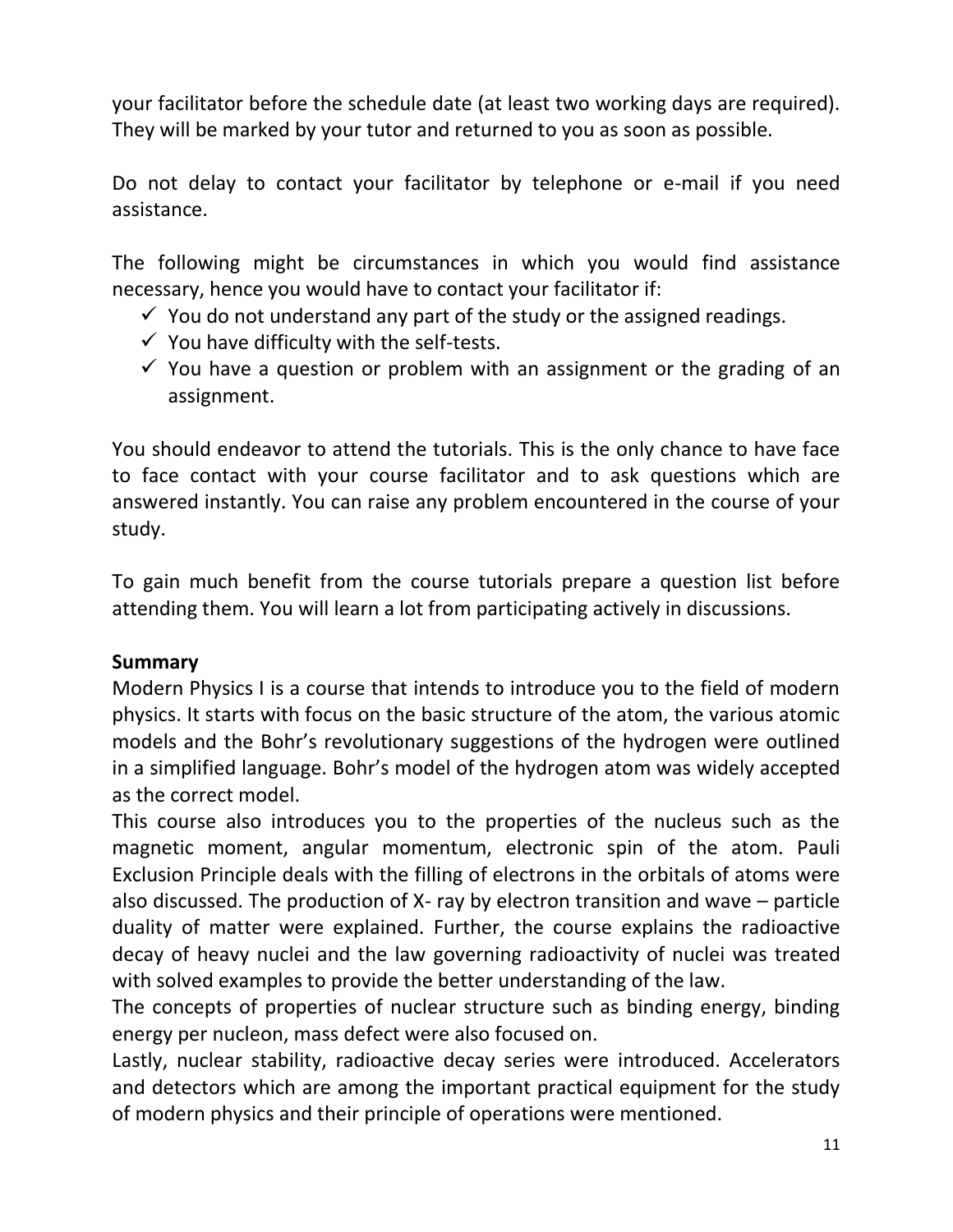At the end of this course, you will be able to answer questions like:

- What an atom looks like
- Explain the different atomic models.
- What is meant by charge quantization.
- Explain what is meant by hydrogen and  $X$  ray spectra.
- Explain and write down the electronic structure of elements using the rules governing the arrangement of electrons in the atoms.
- Able to state the fundamental radioactive decay law and solve simple examples using the law.
- Able to explain why heavy nuclei try to acquire stability.
- Able to explain what is meant by radioactive decay series and which particles are emitted in the decay series.
- Explain the principles of operations of accelerators and detectors.

Apart from the academic benefit of studying this course, you will find the principles taught in this course quite helpful in your everyday life. It also hoped that this course will improve your quality of decision, particularly as is affect your health and nutrition.

Finally, I wish you success in the course and I hope that as you give your best to this course, you will find it both interesting and useful.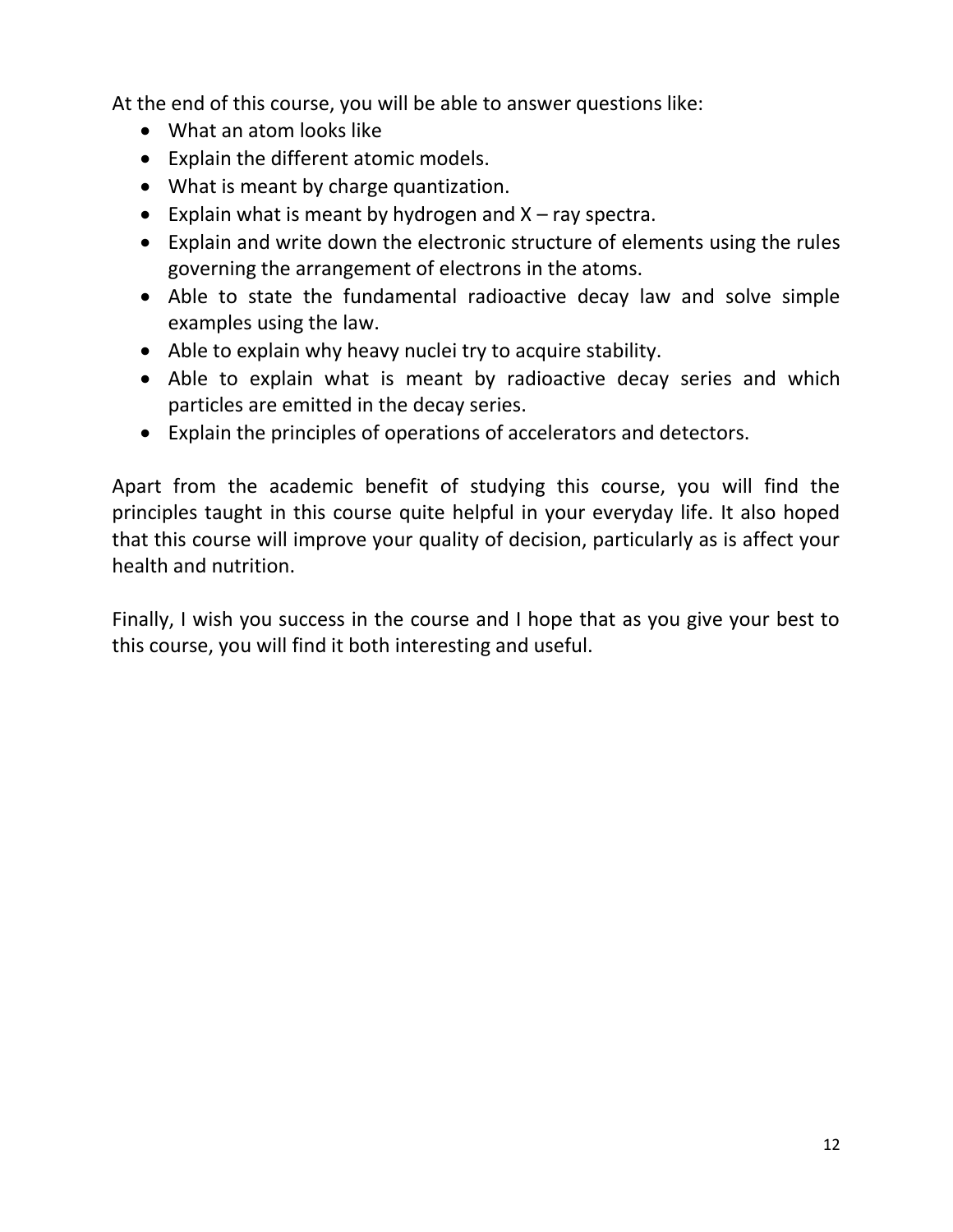### **Module 1: Basic structure of an atom and atomic models.**

#### **Unit 1 : The atom, its structure and charge quantization**

#### Page

| 3.1 |  |
|-----|--|
|     |  |
| 3.3 |  |
|     |  |
|     |  |
|     |  |
| 7.0 |  |
|     |  |

#### **1.0Introduction**

This unit defines an atom, discusses its constituents and the size of an atom. The structure of the atom is discussed. The charge of an atom and charge quantization is also discussed.

#### **2.0 Objectives**

At the end of this unit you will be able to:

- i. Explain what is meant by an atom.
- ii. Know the constituents of an atom
- iii. The size of an atom
- iv. Explain charge of an atom and charge quantization.

#### **3.0 Main body**

**3.1 An Atom**: Is a Smallest part of an element that can take part in a chemical reaction and retains all chemical properties of that element.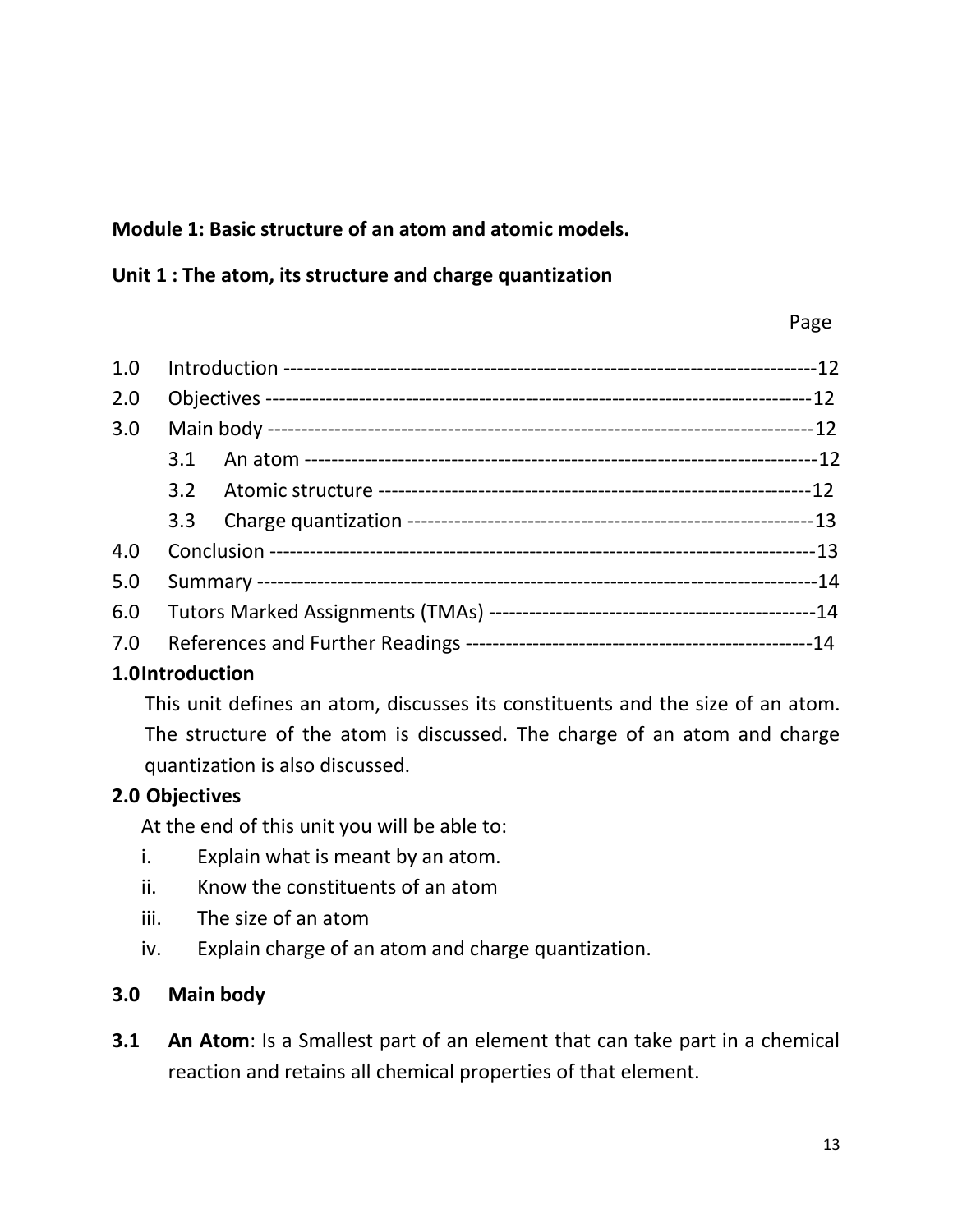**3.2 Atomic Structure:** An atom is spherical in shape. It has a nucleus that is positively charged and located at the centre of the atom. The nucleus is made up of protons and neutrons. The negative electrons move round the nucleus in energy shells. The electrons are held together by strong Columbic forces. The positively charged nucleus and the negatively charged electrons combined to give an atom a neutral charge. Atoms have a radius of  $10^{-10}$  m and the radius of the nucleus is  $10^{-16}$  m.



Fig. 1 An Atom

**3.3 Charge Quantization:** Electricity consists of charges carried by electrons, protons, neutrons etc. Electric charges are of two forms: Positive and Negative. Negative charges are called electrons and positive charges are called protons.

The charge carry by both electron and proton are exactly equal but opposite.

The minimum electric charge is denoted by a symbol *e*, the electronic charge has a magnitude of  $1.6$  X  $10^{-19}$  Coulombs.

That is  $e = 1.6 \times 10^{-19}$  C.

Any physical existing charge in the universe is an integral multiple of *e*,

i.e multiple integral of *e* = n*e* , where n is any number. So charge (e) exists in discrete form and **not** in continuous amount. This is referred to as **charge quantization.**

#### **4.0 Conclusion**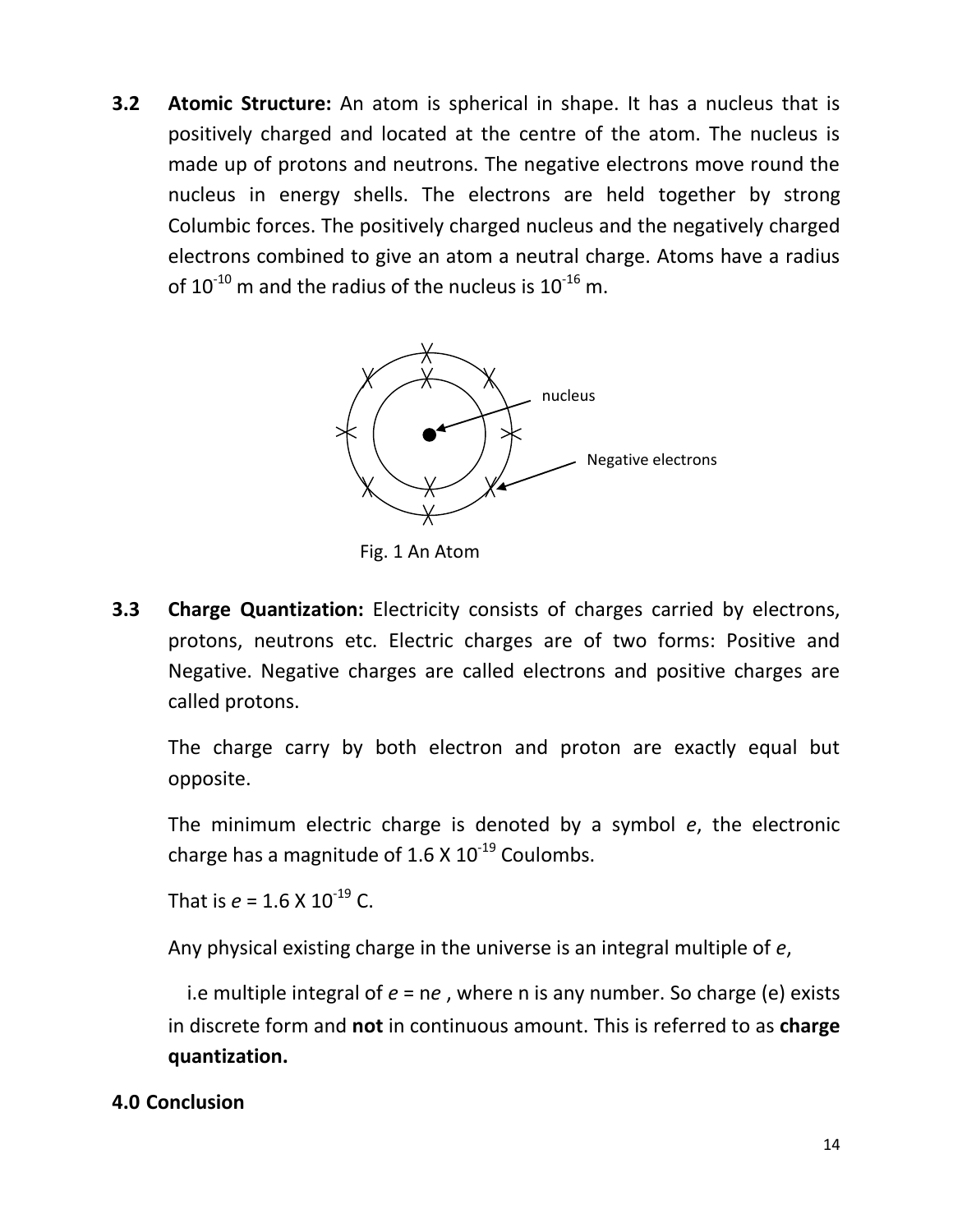- In this unit you have learnt that an atom has a radius of  $10^{-10}$  m.
- The atom has a nucleus of radius  $10^{-16}$  m
- The nucleus contains neutrons, protons, and electrons travel round the nucleus.
- Electrons carry a charge, -1.6 X  $10^{-19}$  C.
- Electric charge is quantized.

#### **5.0 Summary**

You have learnt in this unit:

- What an atom is.
- The structure of an atom.
- The constituents' particles of the atom.
- Charge and charge quantization.

### **6.0 Tutors marked Assignments**

- 1. Define an atom
- 2. Briefly describe the structure of an atom.

### **7.0 References and further readings**

Philip Mathews (1992), Advanced Chemistry. Cambridge Low Price Editions. Tom Duncan (2000), Advanced Physics ( $5<sup>Th</sup> Edition$ ). Hodder Murray. Raymond A. S, Robert J. B (2000), Physics For Scientists and Engineers ( $5<sup>TH</sup>$ edition), Saunders College Publishing.

### **Unit 2: Mass spectra**

Page

| 2.0 |                       |  |
|-----|-----------------------|--|
| 3.0 |                       |  |
| 3.1 |                       |  |
| 3.2 |                       |  |
|     | 3.3 Solved examples-- |  |
| 4.0 |                       |  |
| 5.0 |                       |  |
|     |                       |  |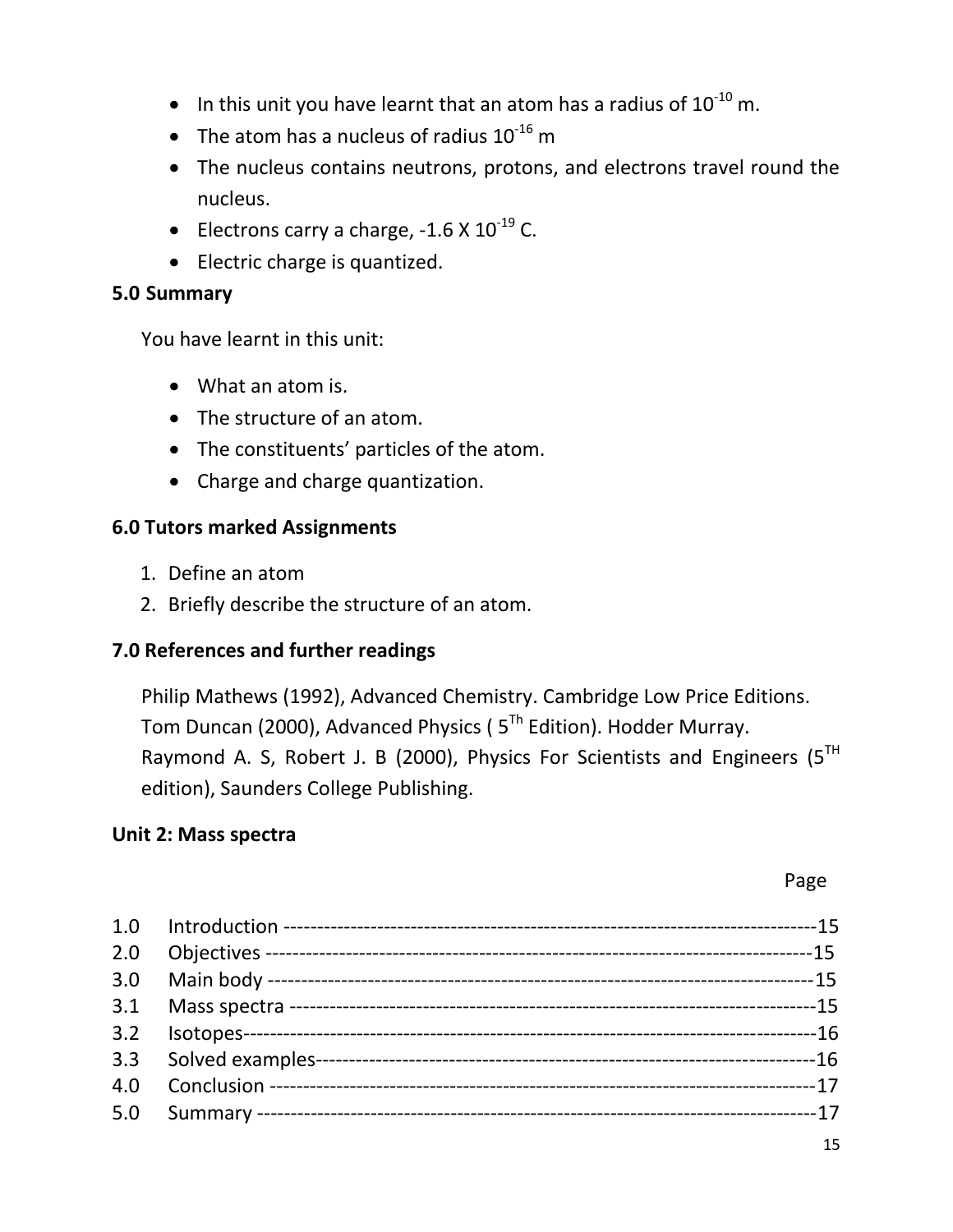- **1.0 Introduction:** In unit we would explain mass spectra and discuss its principle of operation. Isotopes and the relative abundance of isotopes will be treated. We would also calculate the relative atomic masses of some elements.
- **2.0 Objectives:** At the end of this unit, you will be able to:
	- Explain what a mass spectrum is.
	- Describe the operation of a mass spectrum
	- Define isotopes
	- Calculate the relative atomic masses of elements.

### **3.0 Main body**

**3.1 Mass Spectra** (Singular, mass spectrum): Is a record of the chemical constituents of a substance separated according to their mass and presented as a spectrum as measured using a mass spectrometer. One version of this device is known as the **Bainbridge mass spectrometer**. It operates on the principle that a beam of ions is made to pass through a velocity selector. In the velocity selector the charged particles all move with the same velocity. This is achieved by a combination of a vertically downward electric field E that is perpendicular to a magnetic field B. In the velocity selector the magnetic force is q**v X B** and the electric field is q**E.**  When the charged particles move in the straight horizontal line through the fields, the magnetic force is equal to the electric field i.e  $qvB = qE$ 

$$
v=\frac{E}{B}
$$

The charged particles from the velocity selector enter the second magnetic field  $B<sub>0</sub>$  that has the same direction as in the velocity selector. Upon entering the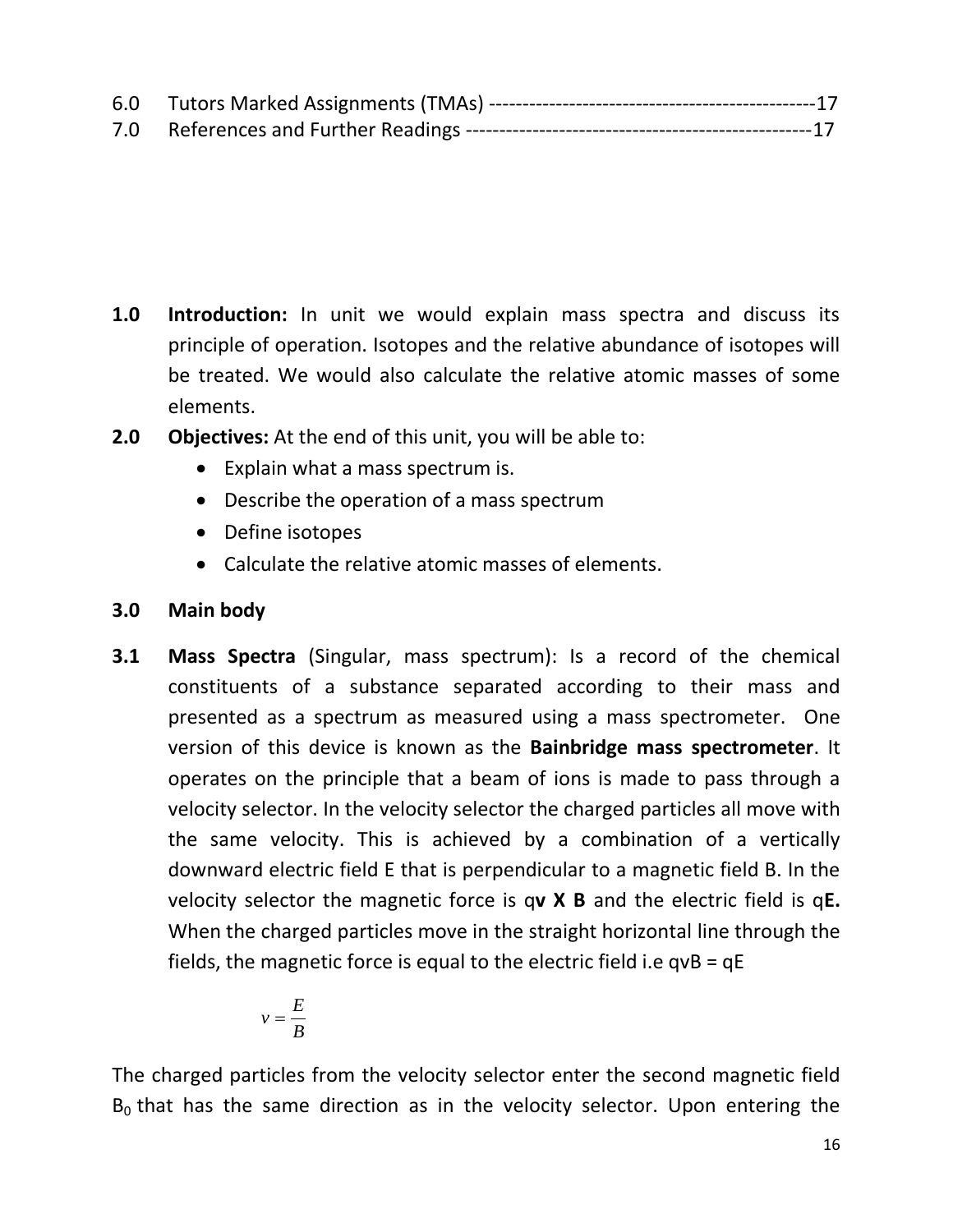second magnetic field the ions move in semicircles of radius r before striking a photographic plate. If the ions are positively charged, the beam deflects upward, and if the ions are negatively charged, the beam deflects upward. While in circular

motion , the centripetal ( *r*  $F = \frac{mv^2}{2}$  $=\frac{mv}{m}$  ) force is equal to the magnetic force (  $q v B_0$  )

*i.e* 
$$
\frac{mv^2}{r} = B_0qv
$$

$$
\frac{mv}{r} = B_0q
$$

$$
\frac{m}{q} = \frac{B_0r}{v}
$$

$$
but \quad v = \frac{E}{B}
$$

$$
\frac{m}{q} = \frac{B_0rB}{E}
$$



Fig. 2 Mass Spectrometer

Therefore, we can determine *q m* by measuring the radius r of the curvature and knowing the fields B,  $B_0$ , and E. In practice the mass spectrometer measures the various isotopes of a given ion, since the ions all carry the same charge q. In this way, the mass ratios can be determined even if q is unknown.

**3.2 Isotopes:** are elements with unequal mass number but equal atomic number (or same atomic number but different neutrons number)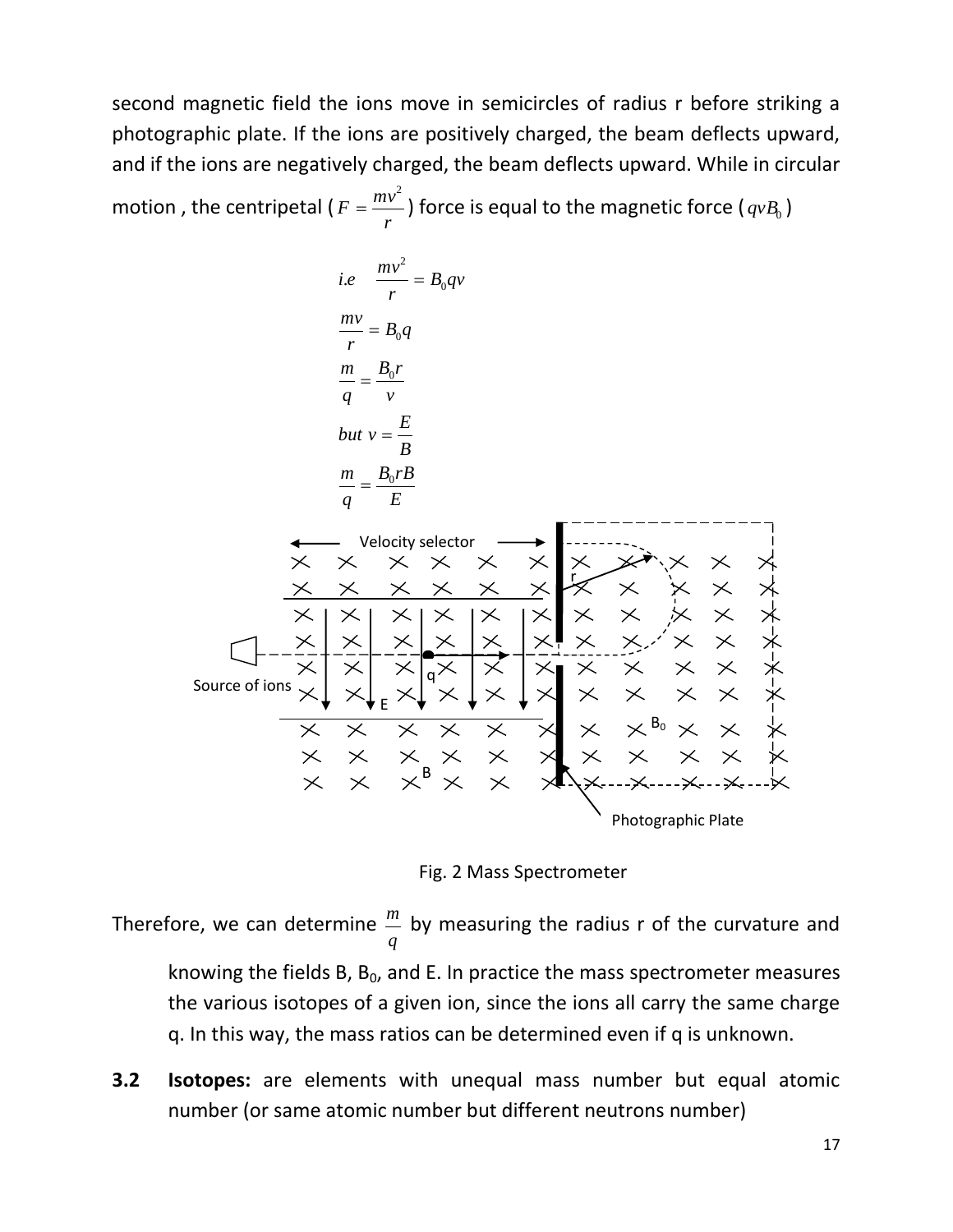E.g 1.  ${}^{2}_{1}H$ ,  ${}^{3}_{1}H$ 1 2  $^2_1H$  ,

**2.**  ${}^{35}_{17}Cl$  ,  ${}^{37}_{17}Cl$  $^{35}_{17}Cl$ ,  $^{37}_{17}Cl$  etc.

**3.3 Example 1.** Any naturally occurring sample of chlorine contains <sup>35</sup>Cl and <sup>37</sup>Cl in the proportion 75.53% : 24.47%. For a sample of 100 atoms of 100 atoms of chlorine, determine the average mass of chlorine.

**Solution** 

Average mass = 100  $37X\frac{24.47}{100}$ 100  $35X \frac{75.53}{100} + 37X$ 

 $= 35.50$ 

 $\therefore$  Relative atomic mass of Cl = 35.57

- **4.0 Conclusion:** In this unit you have known what is a mass spectrometer and its operation. You have also known what is meant by isotopes. You have known how to calculate the relative atomic masses of elements.
- **5.0 Summary:** Mass spectra records the chemical constituents of a substance separated according to their mass and presented as a spectrum as measured by a mass spectrometer.

Mass spectrometer measures the charge to mass ratios.

Isotopes are elements with same atomic number but different neutrons number.

#### **6.0 Tutors Marked Assignments**

1. Naturally occurring Strontium contains  $^{84}$ Sr,  $^{86}$ Sr,  $^{87}$ Sr and  $^{88}$ Sr in relative abundance of 0.56%, 9.86%, 7.02%, 82.56% respectively. Calculate the relative atomic mass of Strontium.( **Ans. 87.71)**

2. The isotopes of iron are  $^{54}$ Fe,  $^{56}$ Fe',  $^{57}$ Fe and  $^{58}$ Fe in relative abundance of 5.84%, 91.68%, 2.17% and 0.31% respectively. Calculate the relative atomic mass of iron.( **Ans. 55.91)**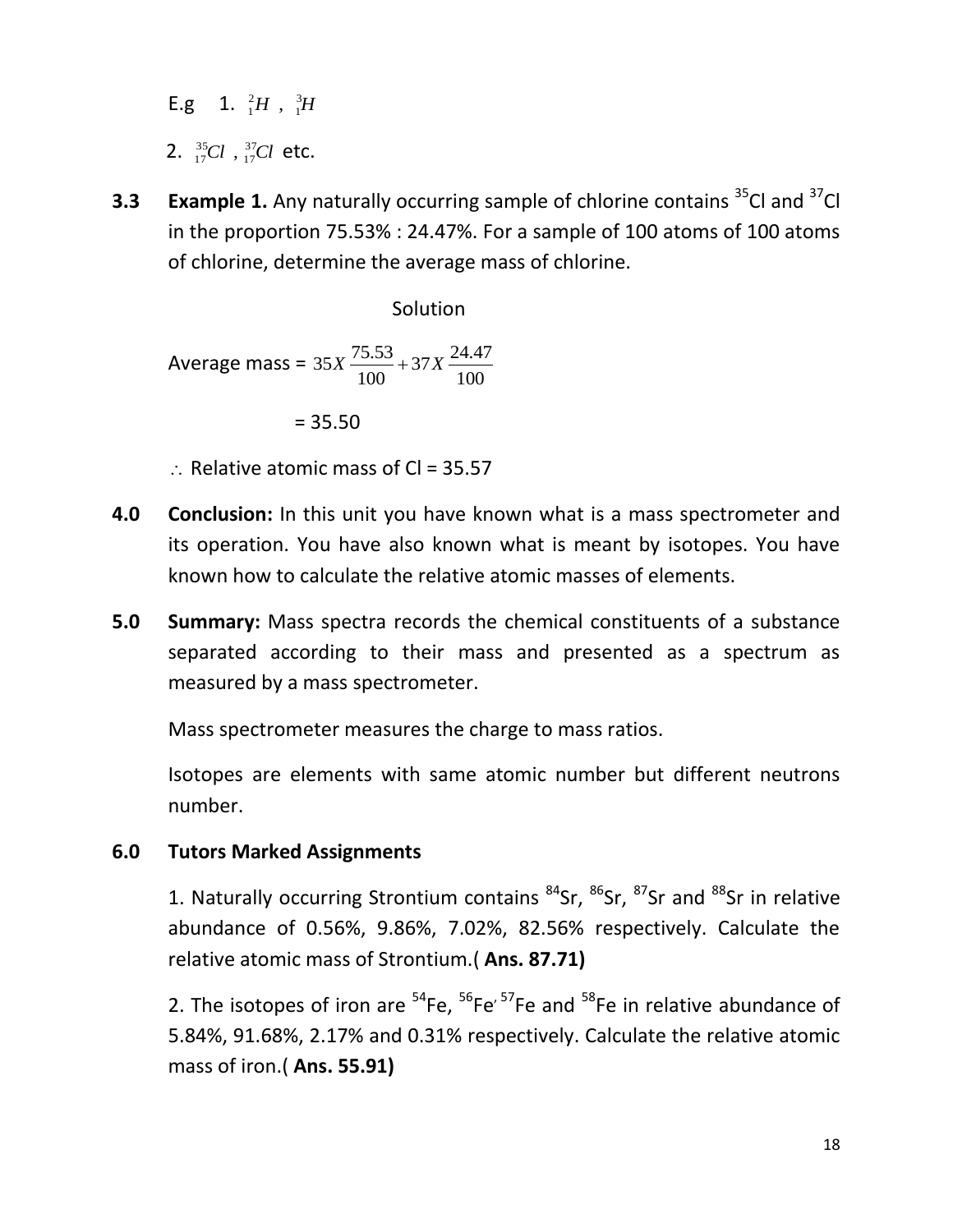#### **7.0 References and further readings**

Ronald Gautreau and William Savin, (1978), Theory and problems of modern Physics. Schaum's Outline Series.

Halladay, Resnick and Walker, (2003), Fundamentals of Physics. Enhanced problems version  $(6^{TH}$  ed.)

#### **Unit 3: Atomic models**

Page

- **1.0 Introduction:** In this unit we treat the various models of an atom which were presented by different scientists after its discovery. An atomic model is a way the scientist gives its own picture of how an atom looks like. The various models of an atom J. J Thomson model or Plum pudding model, Rutherford's model, Electron Cloud model, Bohr's model etc
- **2.0 Objectives:** At the end of this unit you are expected to describe the various atomic models.
- **3.0 Main body:**
	- **3.1 Atomic models:** Atomic models are various pictures of atom which scientists presented how an atom looks like. Some of these models include: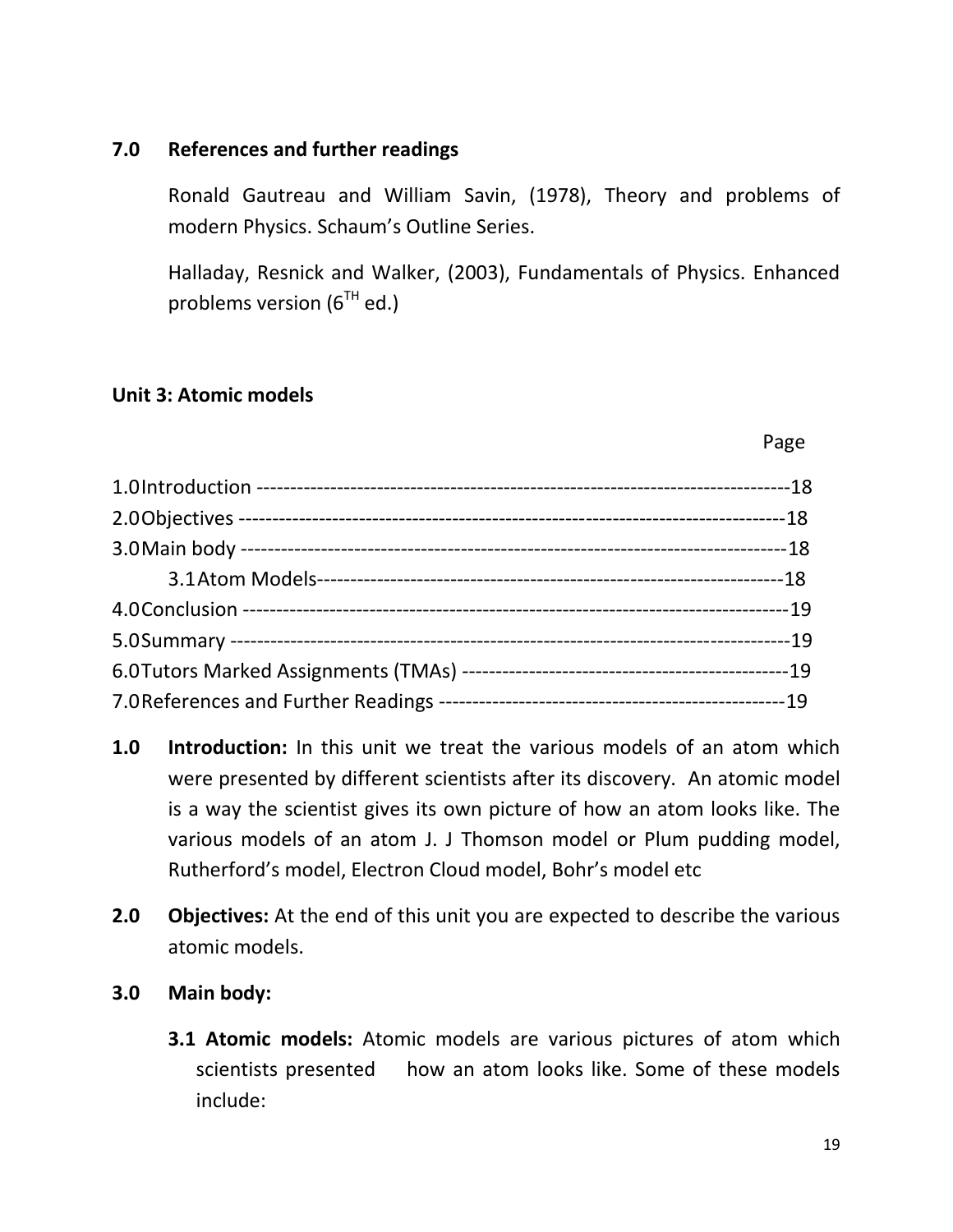- **J. J Thomson model of an atom**: He sees an atom as a homogeneous sphere of positive charges inside of which negatively charged electrons are attached. This model of the atom was given the rather unlikely name of **''plum pudding model''**.
- **Rutherford's model:** He sees an atom consisting of a positively charged nucleus at the centre of an atom. Negatively charged electrons move round the nucleus in circular orbit just like planets move round the sun.
- Other models include **Electron cloud** and **Bohr's models** etc.
- **4.0 Conclusion:** We have in this unit learnt various atomic models as viewed by different scientists.
- **5.0 Summary:** The various atomic models are J. J Thomson model or Plum pudding model, Rutherford's model, Electron Cloud model, Bohr's model etc.

#### **6.**0 **Tutors marked assignments:**

- 1. Briefly describe Rutherford's model of an atom.
- 2. Explain the plum pudding model of an atom.

### 7.0 **References and further readings:**

Philip Mathews (1992), Advanced Chemistry. Cambridge Low Price Editions. Ronald Gautreau and William Savin, (1978), Theory and problems of modern Physics. Schaum's Outline Series.

### **Unit 4: Bohr's model of an atom**

Page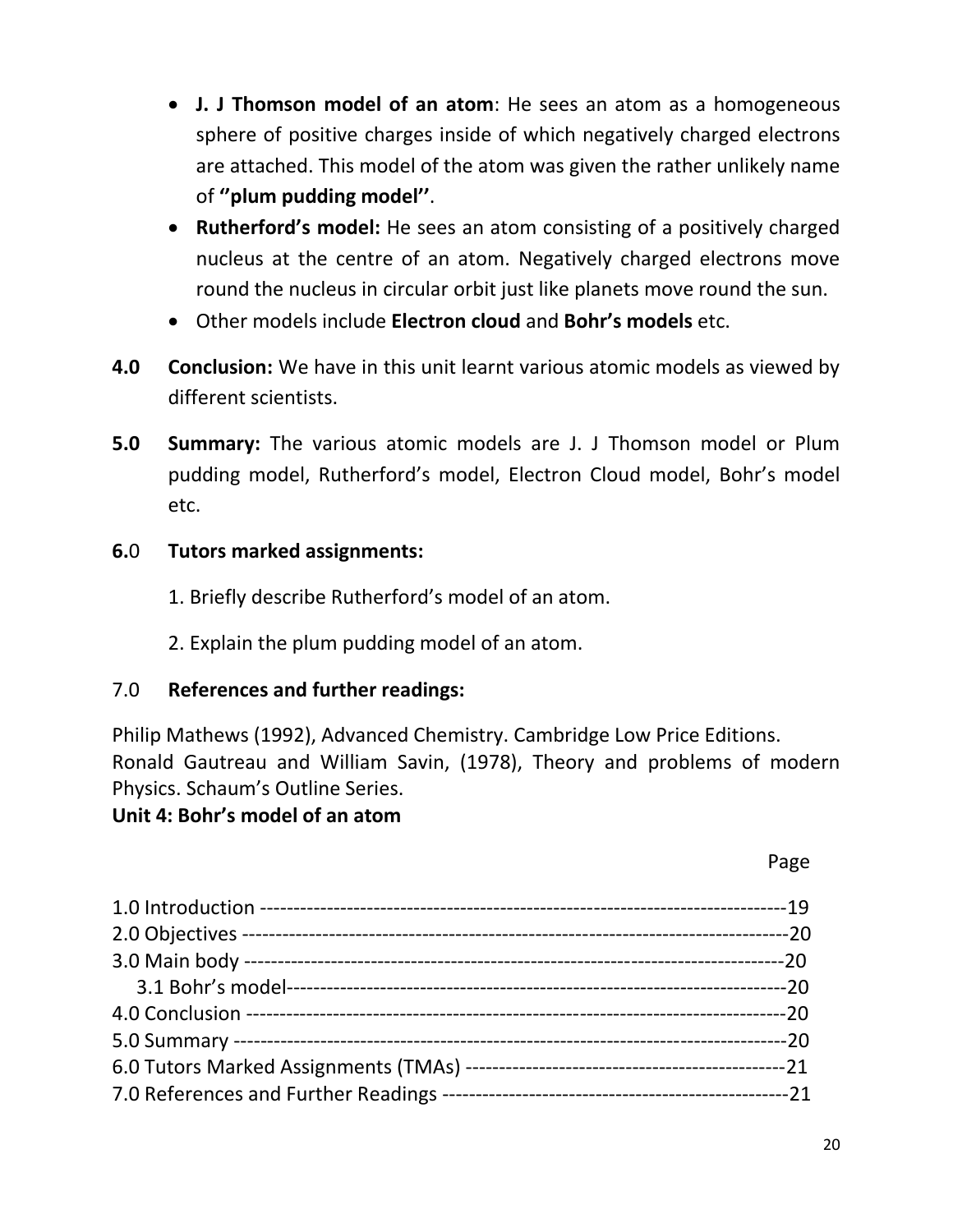- **1.0 Introduction:** Of all the atomic models, Bohr's model was the widely accepted model. In this unit, we will treat Bohr's model briefly by outlining the main features of his model.
- **2.0 Objectives:** At the end of this unit you are expected to understand: Bohr's theory of an atom. The Planck's energy equation. Allowed orbits and angular momentum of an atom

# **3.0 Main body**

- **3.1 Bohr's model:** Bohr's model of an atom was widely accepted as the correct model of an atom. Some of its basic revolutionary suggestions of an atom are:
	- Electrons can revolve round the nucleus in only in certain **allowed orbits** and while they are in these orbits they do not emit radiations (energy). Each orbit has a fixed amount of energy (has kinetic energy due to motion and potential energy due to attraction of the nucleus.)
	- The **allowed orbits** are those for which the orbital angular momentum is equal to an integral multiple of  $\hbar$  ( $\hbar = \frac{\hbar}{2}$ ) 2  $(h=\frac{n}{2\pi})$  $\hbar$  ( $\hbar = \frac{h}{2}$ ) and h is the Planck's constant.  $L = mvr = n \hbar$  where  $n = 1, 2, 3, 4,$  ------- and n is called **principal quantum number.**
	- An electron can **jump** from the orbit
	- of energy  $E_2$  to another of energy  $E_1$  and the energy difference is emitted as one quantum of radiation of frequency f given by Planck's equation:

$$
E_2 - E_1 = hf
$$

- **4.0 Conclusion:** In this unit you have learnt Bohr's revolutionary suggestions of the hydrogen model of an atom. The angular momentum of an allowed orbit, and Planck's energy equation.
- **5.0 Summary:** The Bohr's theory of an atom are: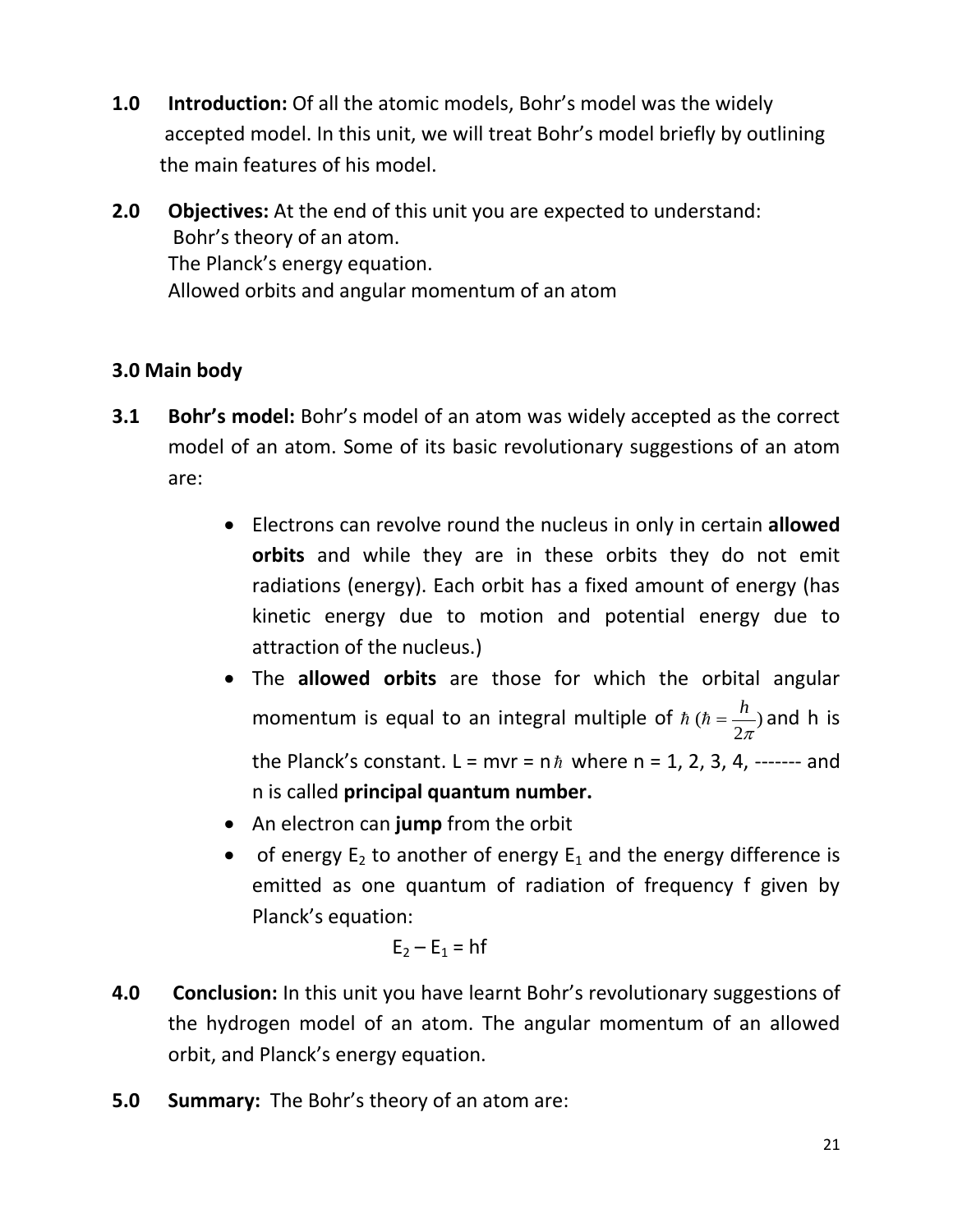- Electrons can revolve round the nucleus in only in certain **allowed orbits** and while they are in these orbits they do not emit radiations (energy). Each orbit has a fixed amount of energy (has kinetic energy due to motion and potential energy due to attraction of the nucleus.)
- The **allowed orbits** are those for which the orbital angular momentum is equal to an integral multiple of  $\hbar$  ( $\hbar = \frac{n}{2}$ ) 2  $(h=\frac{n}{2\pi})$  $h(h = \frac{h}{2})$  and h is the Planck's constant.  $L = mvr = n \hbar$  where  $n = 1, 2, 3, 4, ----$  and n is called **principal quantum number.**
- An electron can **jump** from the orbit of energy  $E_2$  to another of energy  $E_1$ and the energy difference is emitted as one quantum of radiation of frequency f given by Planck's equation:

$$
E_2 - E_1 = hf
$$

#### **6.0 Tutors marked assignments:**

- 1. Outline Bohr's theory of the hydrogen atom.
- 2. Define orbital angular momentum of an atom.

#### **7.0 References and further readings:**

Ronald Gautreau and William Savin, (1978), Theory and problems of modern Physics. Schaum's Outline Series.

Raymond A. S, Robert J. B (2000), Physics For Scientists and Engineers ( $5<sup>TH</sup>$ edition), Saunders College Publishing.

### **Unit 5: Hydrogen Spectra**

Page

| 3.1 Hydrogen spectra--                |  |
|---------------------------------------|--|
|                                       |  |
|                                       |  |
|                                       |  |
|                                       |  |
| 7.0 References and Further Readings - |  |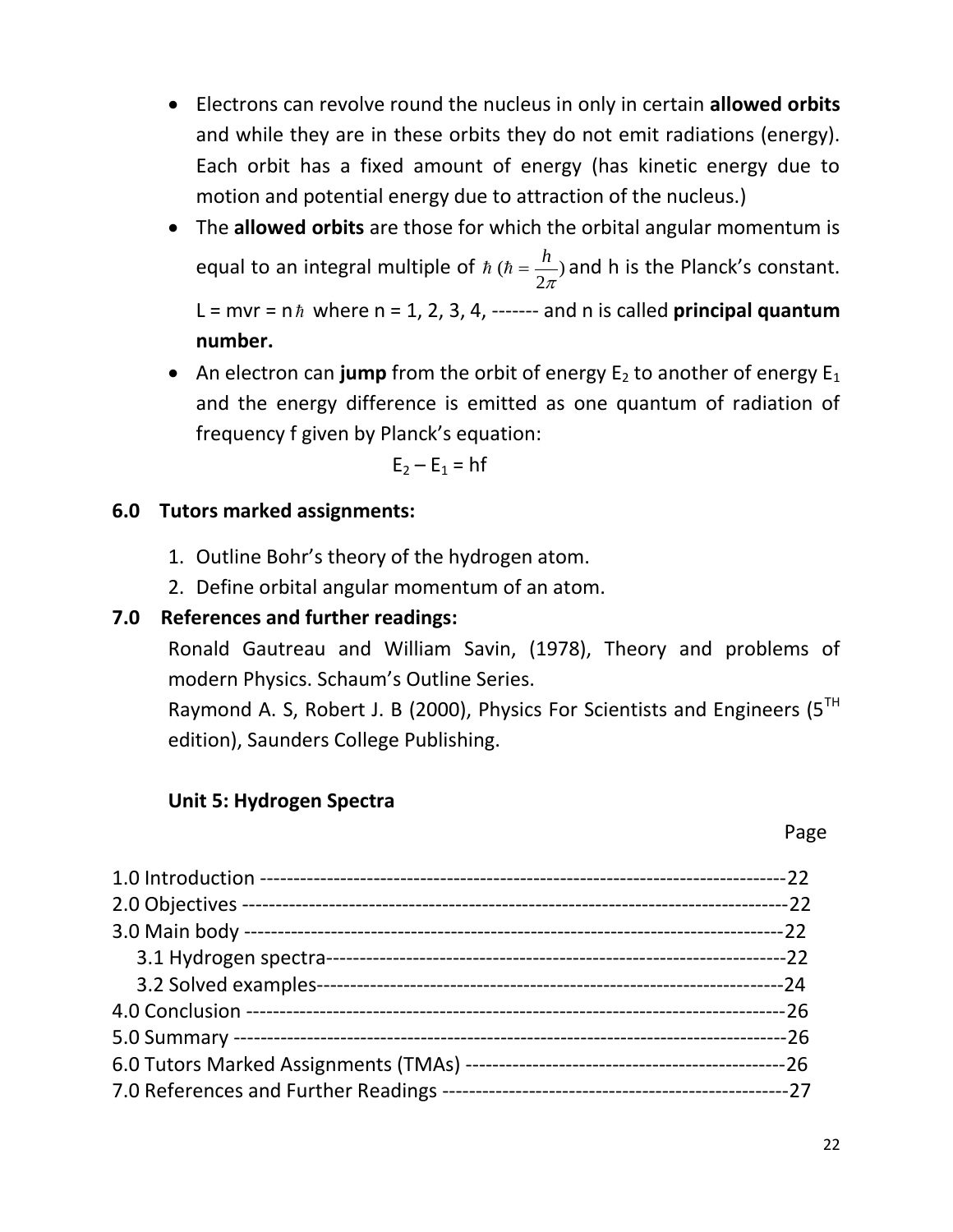- **1.0 Introduction:** In this unit you will learn how to use Bohr's energy equation for an orbit to calculate the energy of any obit and the transition energy of an exited particle.
- **2.0 Objective:** At the end of this unit you will be able to calculate the energy of any given orbit and the transition energy.

#### **3.0 Main body**

**3.1 Hydrogen Spectra:** These are horizontal lines drawn one above the other to represent the energy transition (or energy levels) in increasing order in a hydrogen atom.

A transition is a jump from one energy level to another.

Bohr derived a formula for energy of an electron in any energy level as :

$$
E_n=-\frac{me^4}{8\varepsilon_0^2h^2n^2}
$$

Where m = mass of an electron

e = charge of an electron

 $\varepsilon_{\text{o}}$  = Permittivity of free space or vacuum

h = Planck's constant

Recasting the above formula i.e  $E_n = -\frac{me}{8\sigma^2h^2}X\frac{1}{r^2}$ 0 <sup>4</sup>  $\frac{1}{\sqrt{2}}$  $8\varepsilon_0^2 h^2$  n *X*  $E_n = -\frac{me^4}{8\varepsilon_0^2h}$ 

If m =  $9.1 \times 10^{-31}$  Kg

- $e = 1.6 \times 10^{-19}$  Coloumb
- $\varepsilon_{0}$  = 8.85 X 10<sup>-12</sup> farad per meter

$$
h = 6.6 \times 10^{-34} \text{ Js}
$$

Then  $E_n = -\frac{9.1 \lambda 10^{9} (1.0 \lambda 10^{9})}{8(8.85 \lambda 10^{-12})^2 (6.6 \lambda 10^{-34})} X \frac{1}{n^2}$  $3^{31}(1.6X10^{-19})^{4}$  y 1  $8(8.85X10^{-12})^2(6.6X10$  $9.1 X 10^{-31} (1.6 X 10^{-19})$ *n X*  $X10^{-12})^2$ (6.6*X*  $E_n = -\frac{9.1X10^{-31}(1.6X10^{-19})^4}{9(9.85 \times 10^{-12})^2 (6.6 \times 10^{-19})^4}$  $-31/1$   $\leq$  V10<sup>-1</sup>  $=$   $-$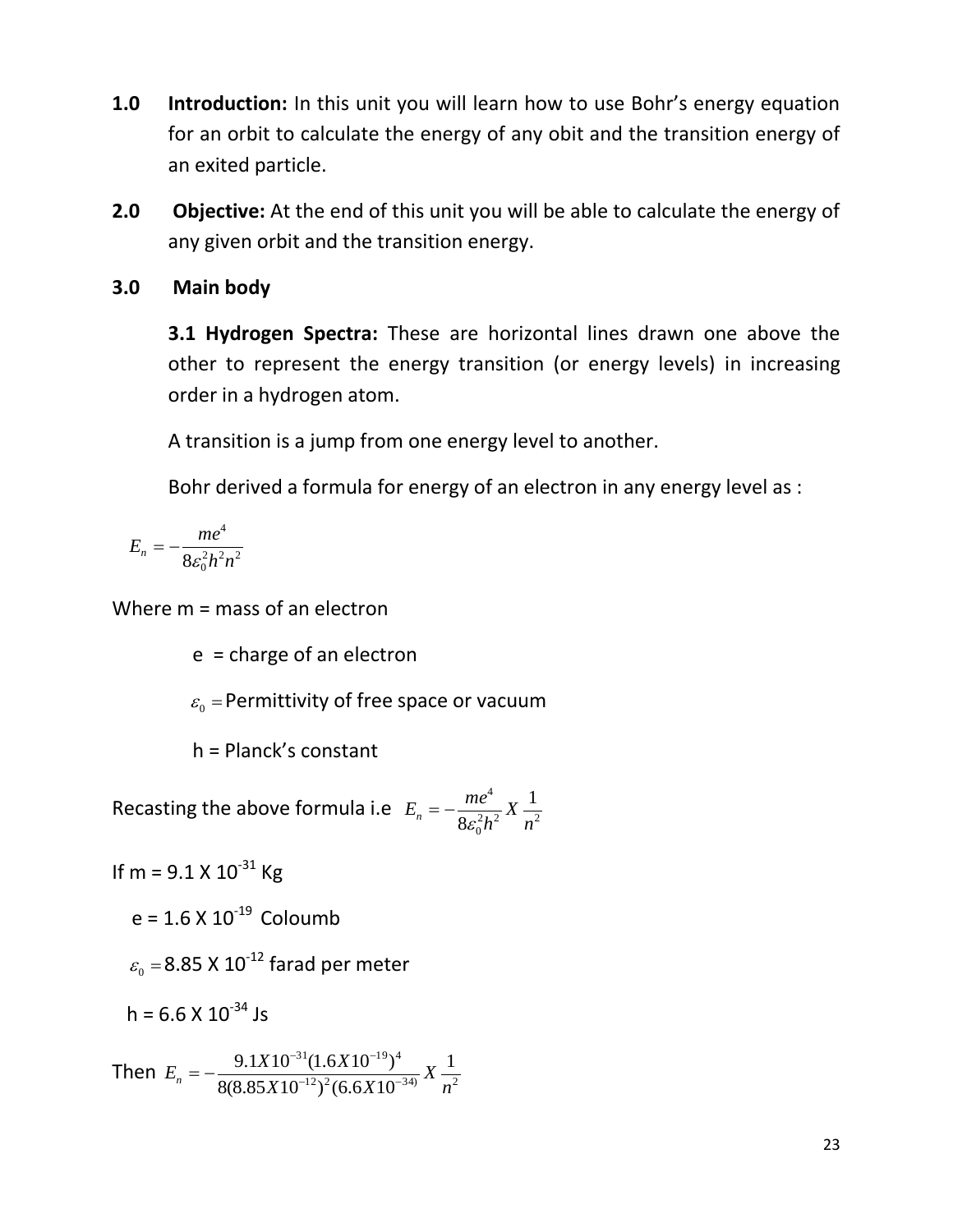$$
E_n = -\frac{2.179X10^{-18}}{n^2}Joules
$$

But one electron volt (1eV) =  $1.6$  X  $10^{-19}$  joule

Therefore the energy of an electron in any energy level is:

$$
E_n = -\frac{2.179X10^{-18}}{1.6X10^{-19}}X\frac{1}{n^2}eV
$$

$$
E_n = -\frac{13.61875}{n^2}eV
$$

For  $n = 1$ ,  $E_1 = -13.62$  eV

For  $n = 2$ ,  $E_2 = -3.41$  eV

For  $n = 3$ ,  $E_3 = -1.51$  eV and so on.

The energy levels in the spectral of hydrogen atom as presented by Bohr are as follows:



Fig.3 Hydrogen Spectra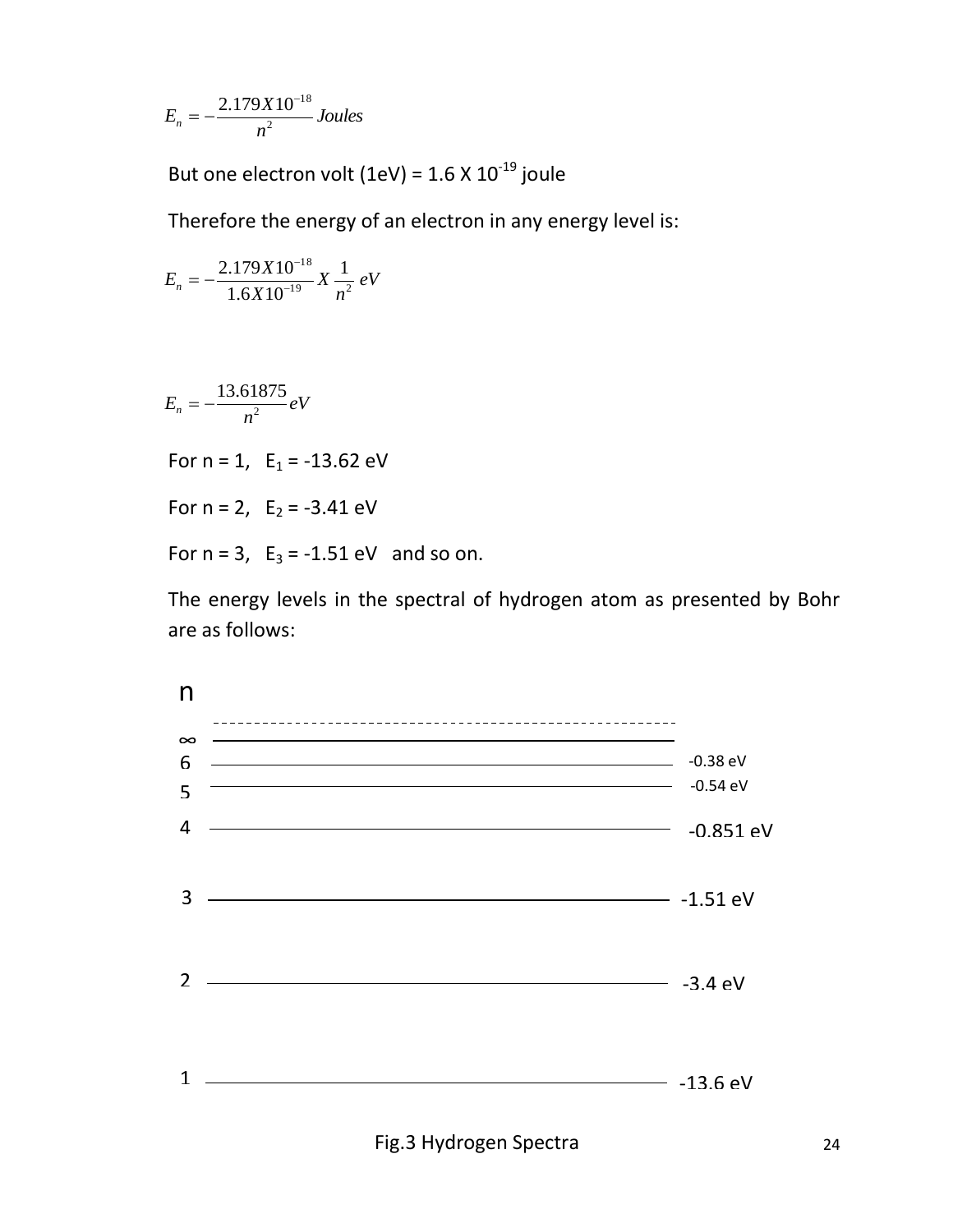#### **3.2 Solved examples:**

1. Calculate the frequency of electromagnetic radiation emitted by a hydrogen atom which undergoes a transition between energy levels of -1.36 X  $10^{-19}$  J and -5.45 X  $10^{-19}$  J. (Take Planck's constant h = 6.6 X  $10^{-34}$ Js)

Solution  
\n
$$
U \sin g \quad E_2 - E_1 = hf
$$
\n
$$
1.36 \times 10^{-19} - (-5.45 \times 10^{-19}) = 6.6 \times 10^{-34} \times f
$$
\n
$$
f = \frac{-1.36X10^{-19} + 5.45X10^{-19}}{6.6X10^{-34}} Hz
$$

$$
f = 6.2X10^{14} Hz
$$

2. The three lowest energy levels of a fictitious atom are shown in fig. 4 below



i. Determine the minimum energy required in joules to eject an electron in the lowest state from the atom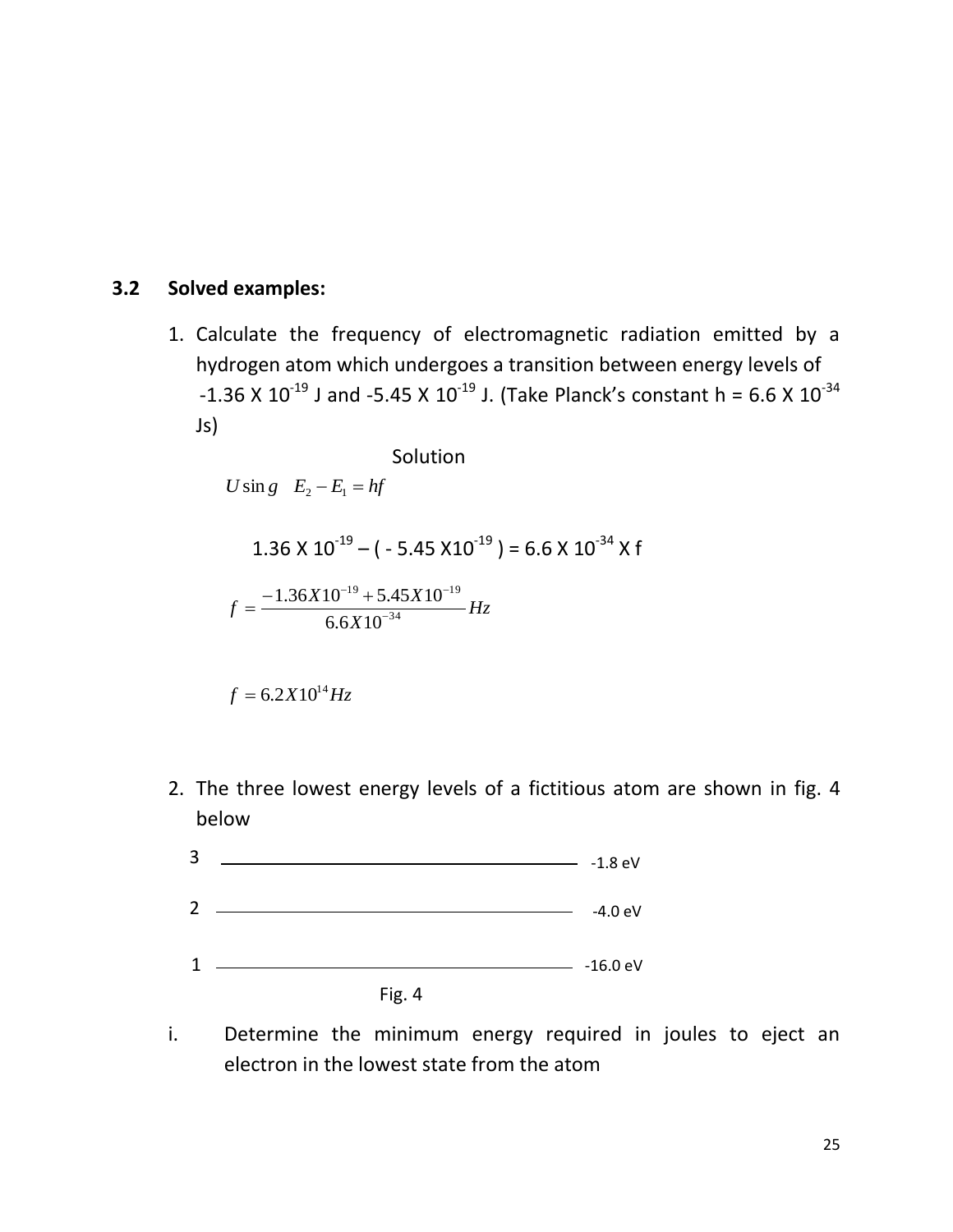- ii Assuming the energy level n has energy k /  $n^2$  , determine the energy of level n = 4 in electronvolts
- iii Determine the wavelength of the radiation associated with a transition from level  $n = 2$  to  $n = 3$ .

Solution

*i*.  $U \sin g$   $E_{\infty} - E_0 = hf$ 

$$
0 - (-16.0eV) = hf
$$

$$
16eV = hf = E
$$

But  $1 \text{ eV} = 1.6 \times 10^{-19} \text{ J}$ 

 $E = 2.56X10^{-18} j$  $E = 16X1.6X10^{-19}j$ 

$$
E = -\frac{K}{n^2}
$$
  
\n
$$
E = \frac{-16.0}{n^2}eV \quad \text{where } k = -16.0eV
$$
  
\nbut  $n = 4$   
\n
$$
E = \frac{-16.0}{4^2}
$$
  
\n
$$
E = \frac{-16.0}{16}eV
$$
  
\n
$$
E = -1.0eV
$$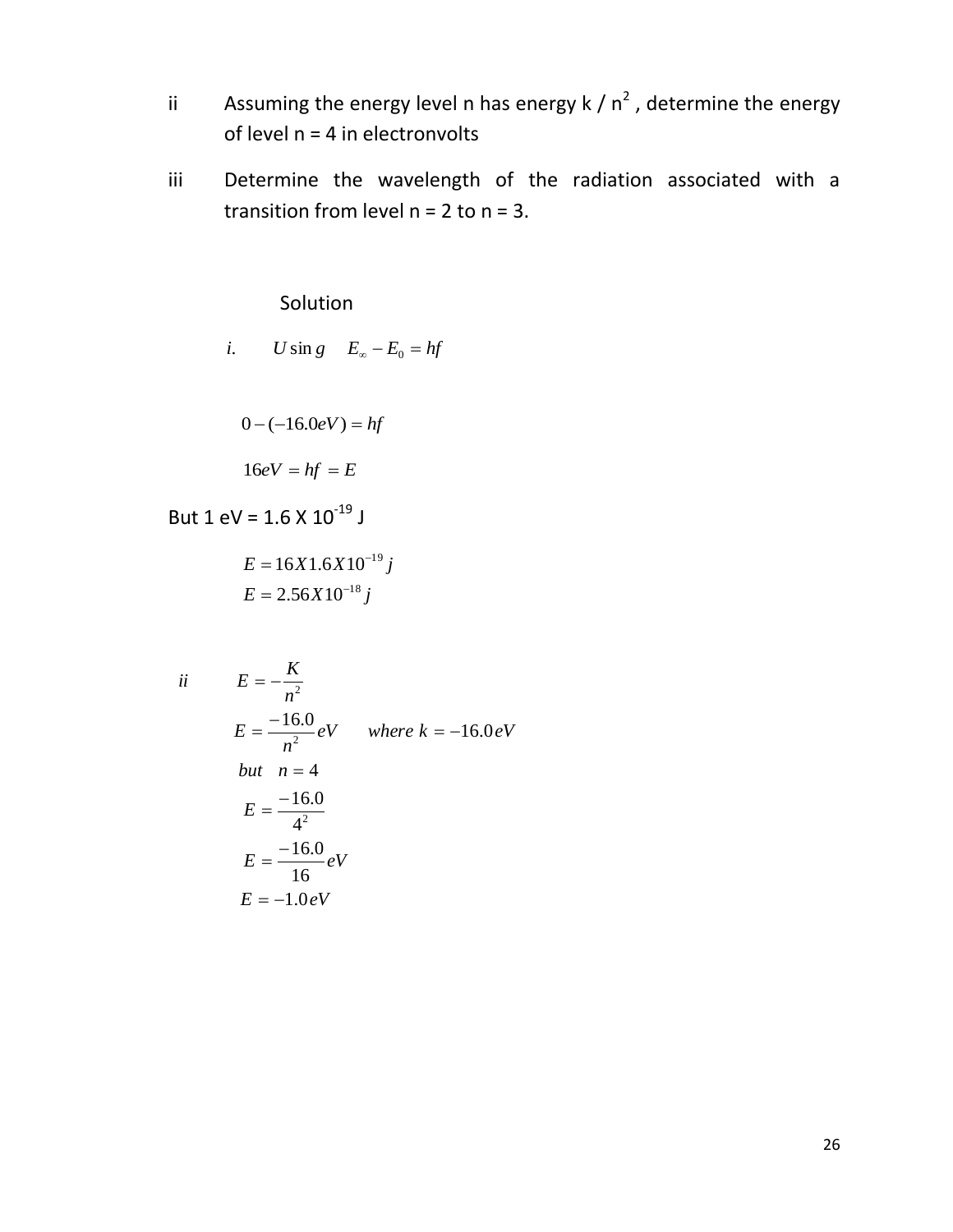iii. 
$$
E_2 - E_3 = hf = \frac{hc}{\lambda}
$$
  $\sin ce$   $c = f\lambda$   
\n
$$
-1.8eV - (-4.0eV) = \frac{6.6X10^{-34} X 3X10^8}{\lambda}
$$
\n
$$
-1.8eV + 4.0eV = \frac{1.98X10^{-25}}{\lambda}
$$
\n
$$
2.2eV = \frac{1.98X10^{-25}}{\lambda}
$$
\n
$$
\lambda = \frac{1.98X10^{-25}}{2.2eV}
$$
\n
$$
\lambda = \frac{1.98X10^{-25}}{2.2X1.6X10^{-16}}
$$
\n
$$
\lambda = 5.625X10^{-7} m
$$

- **4.0 Conclusion:** In this unit you have learnt how to:
	- Calculate the energy level of any orbit if the quantum number n is known
	- Calculate the energy of transition.
- **5.0 Summary**: Hydrogen spectra are horizontal lines drawn one above the other to represent the energy levels in increasing order in a hydrogen atom.

 Transition energy is the energy an electron gives out or absorbs when it jumps to another energy level.

#### **6.0 Tutors marked Assignment:**

- 1 The longest wavelength in a Lyman series of hydrogen spectra is due to an electron transition from the first excited state -3eV to the ground state -13.6 eV. Calculate the wavelength. (h =  $6.6$  X  $10^{-34}$  Js, c =  $3$  X  $10^8$  m/s,  $1 \text{eV} = 1.6 \times 10^{-19} \text{ J}.$
- 2 In Balma series of hydrogen, the longest wavelength, 6.6 X  $10^{-5}$  cm, is due to an electron transition from the second excited ( $n = 3$ ) to the first excited state ( $n = 2$ ), -3.4 eV. Calculate the energy of the second excited state. ( $h =$ 6.6 X  $10^{-34}$  Js, c = 3 X  $10^8$  m/s, 1 eV = 1.6 X  $10^{-19}$  J).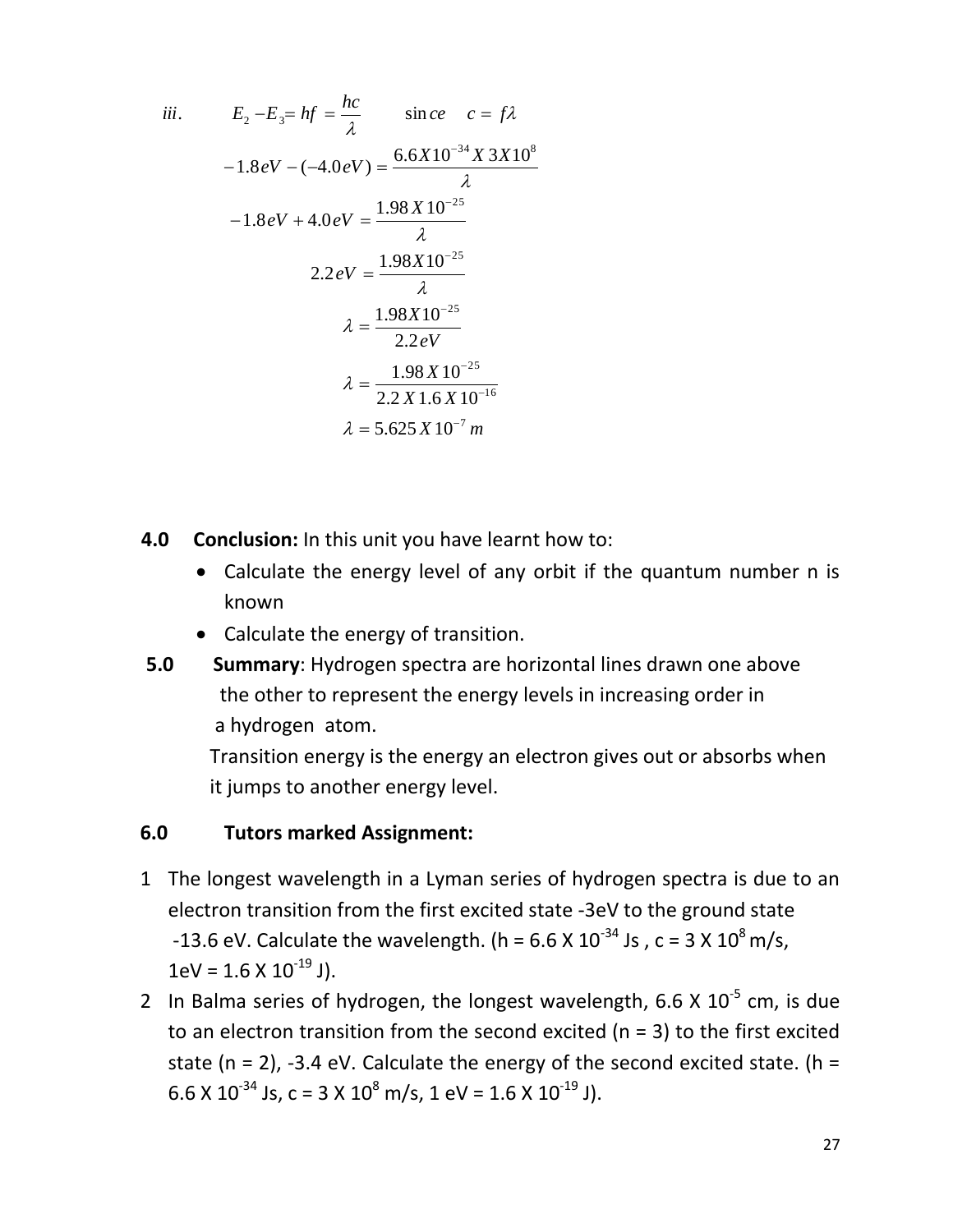3. The fig. 5 below shows some of the energy levels in the hydrogen atom.  $E_0$  is the ground state.



- (a) Calculate the wavelength of the photon emitted when an electron falls from energy level 4 to 2 as shown by T.
- (b) When an electron makes the energy U, it emits a photon of wavelength 1.02 X 10 $^{-7}$  m. Calculate the energy  $E_0$ .

# **7.0 References and further readings**.

Raymond A. S, Robert J. B (2000), Physics For Scientists and Engineers ( $5^{TH}$ edition), Saunders College Publishing.

Philip Mathews (1992), Advanced Chemistry. Cambridge Low Price Editions.

### **Module 2: Structure of the nucleus and electronic configuration. Unit 6: Magnetic Moment (or Magnetic Dipole Moment)**

| page |
|------|
|      |
|      |
|      |
|      |
|      |
|      |
|      |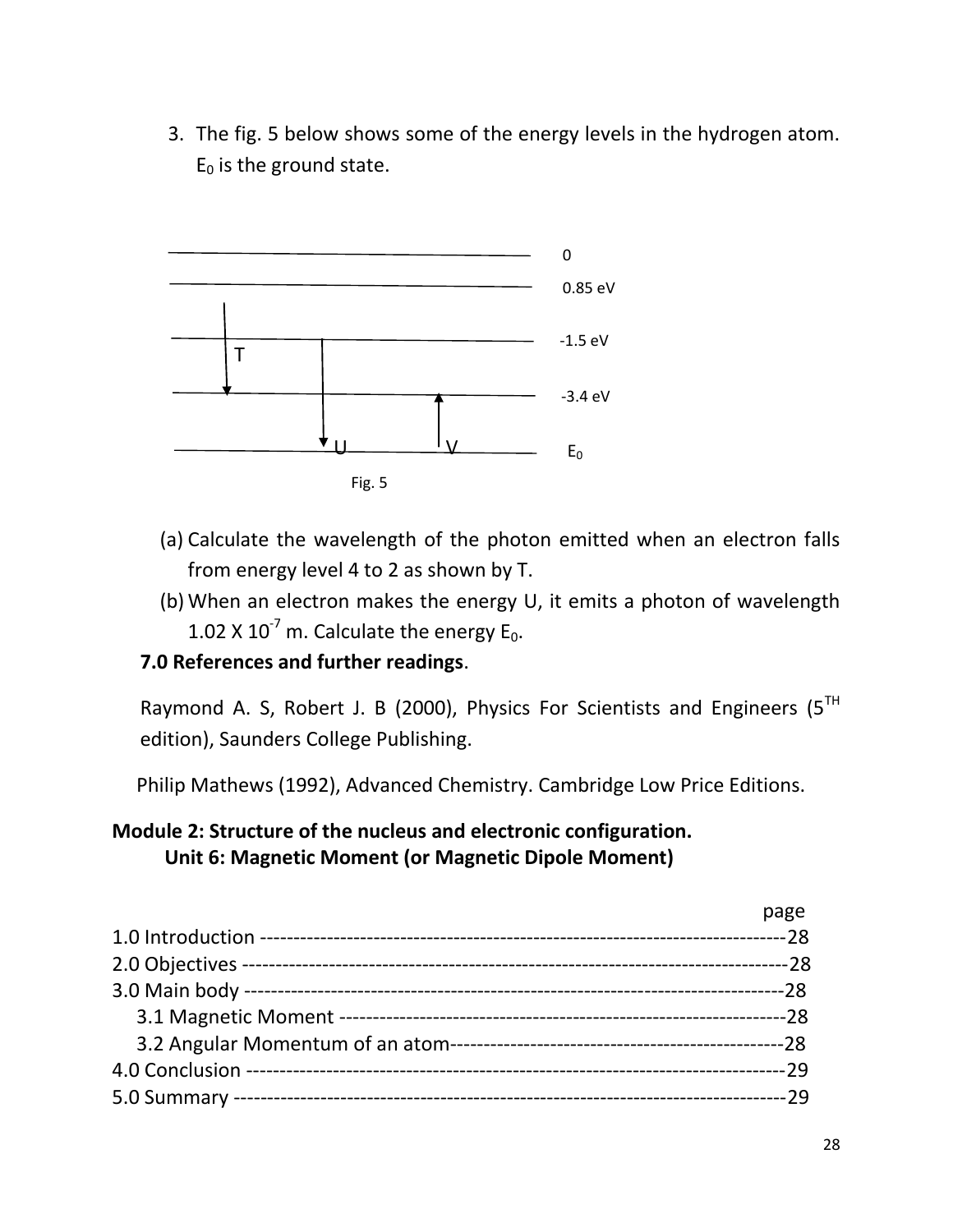- **1.0 Introduction:** In this unit we would treat magnetic dipole moment and angular momentum.
- **2.0 Objectives:** At end of this unit you will be able to explain what is meant by magnetic dipole moment and angular momentum.
- **3.0 Main body**
	- **3.1 Magnetic Moment:** In Bohr's model of hydrogen atom, he says that electrons which are negatively charged revolve round the nucleus of an atom which is positively charged in certain allowed orbits. Therefore if a negative charge (i.e an electron) and a positive charge (i.e the nucleus) are kept apart from one another at a distance say r as shown in fig. 6 below



This arrangement is called **an electric dipole moment or magnetic dipole moment or simply magnetic moment symbol µ.**

The magnitude of the dipole is given by multiplying the size of one of the charge q by the distance apart. i.e  $\mu = q X r$ 

**3.2 Angular Momentum of an Atom:** In Bohr's model of an atom, he says the allowed orbits are those for which the angular momentum of the electron is equal to an integral multiple of  $\frac{n}{2} = \hbar$  $2\pi$  $\frac{h}{\cdot} = \hbar$ .

i.e  $L = mvr = n\hbar$ . The quantity mv is called the momentum and r is the distance of the electron from the nucleus (or radius of the allowed orbit).

The product mv X r (i.e momentum times distance of the electron from the nucleus of an atom) is called the angular momentum of an atom.

Where m is the mass of the electron and v is the velocity of the electron round the nucleus.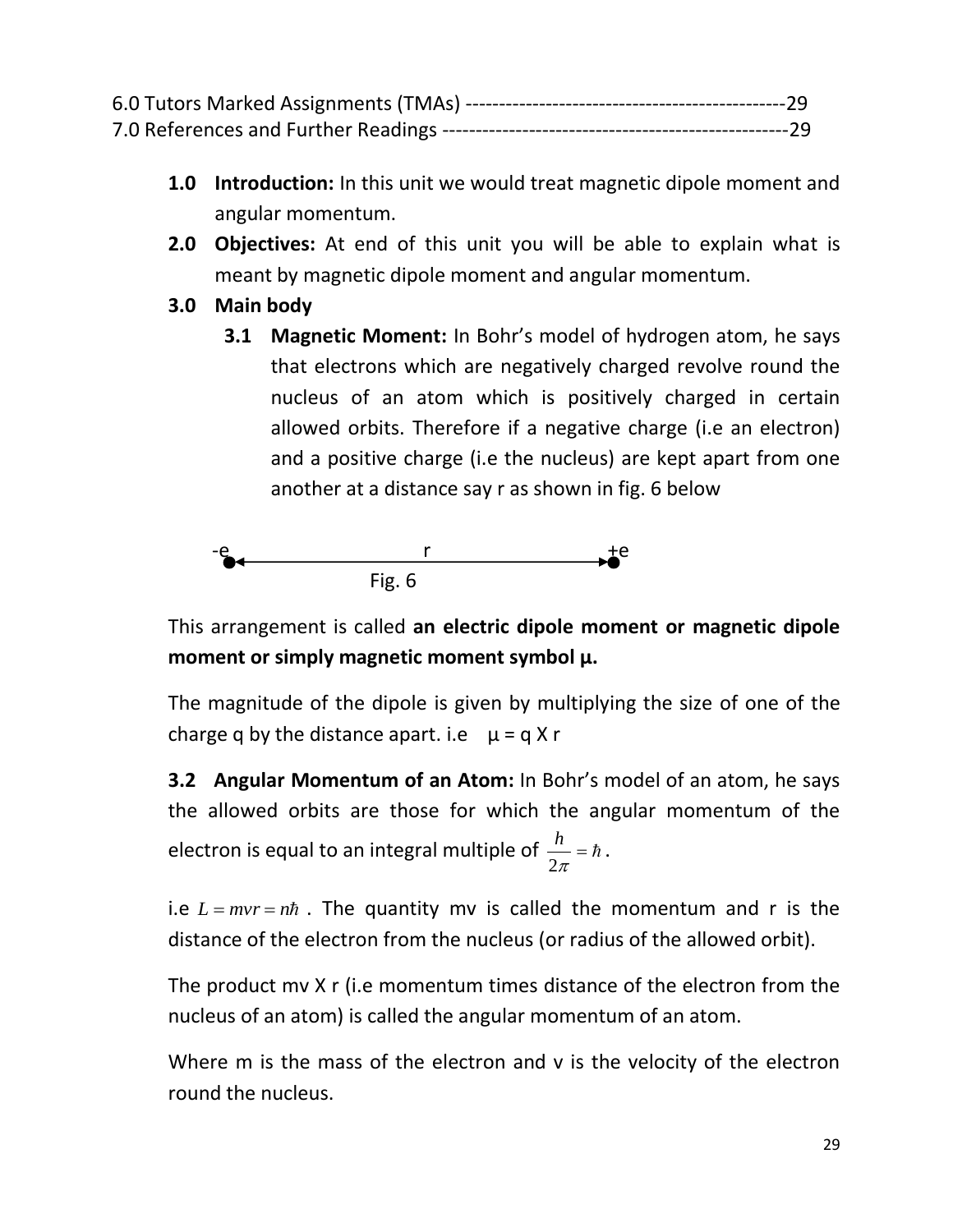The product mv X r is called the moment of momentum.

- **4.0 Conclusion:** In this unit you have known what is magnetic dipole moment and the angular momentum of an atom.
- **5.0 Summary:** Magnetic dipole moment is when two charges of equal magnitude but oppositely charge are separated by a distance, the product of one of the charge and the distance separating them is the dipole moment.
- **6.0** Tutors Marked Assignments.
	- 1. What is meant by a dipole moment?
	- 2. Define angular momentum of an atom.
- **7.0** References and further readings:

Philip Mathews (1992), Advanced Chemistry. Cambridge Low Price Editions.

Tom Duncan (2000), Advanced Physics ( $5<sup>Th</sup> Edition$ ). Hodder Murray. Raymond A. S, Robert J. B (2000), Physics For Scientists and Engineers (5<sup>TH</sup> edition), Saunders College Publishing.

### **Unit 7: Electron Spin**

Page

| 3.1 Electronic spin-                |       |
|-------------------------------------|-------|
|                                     |       |
|                                     | $-30$ |
|                                     |       |
| 7.0 References and Further Readings | $-30$ |
|                                     |       |

**1.0 Introduction:** In this unit you will learn about the spin of the electron in an atom and the spin quantum number that are used to describe the property of an atom.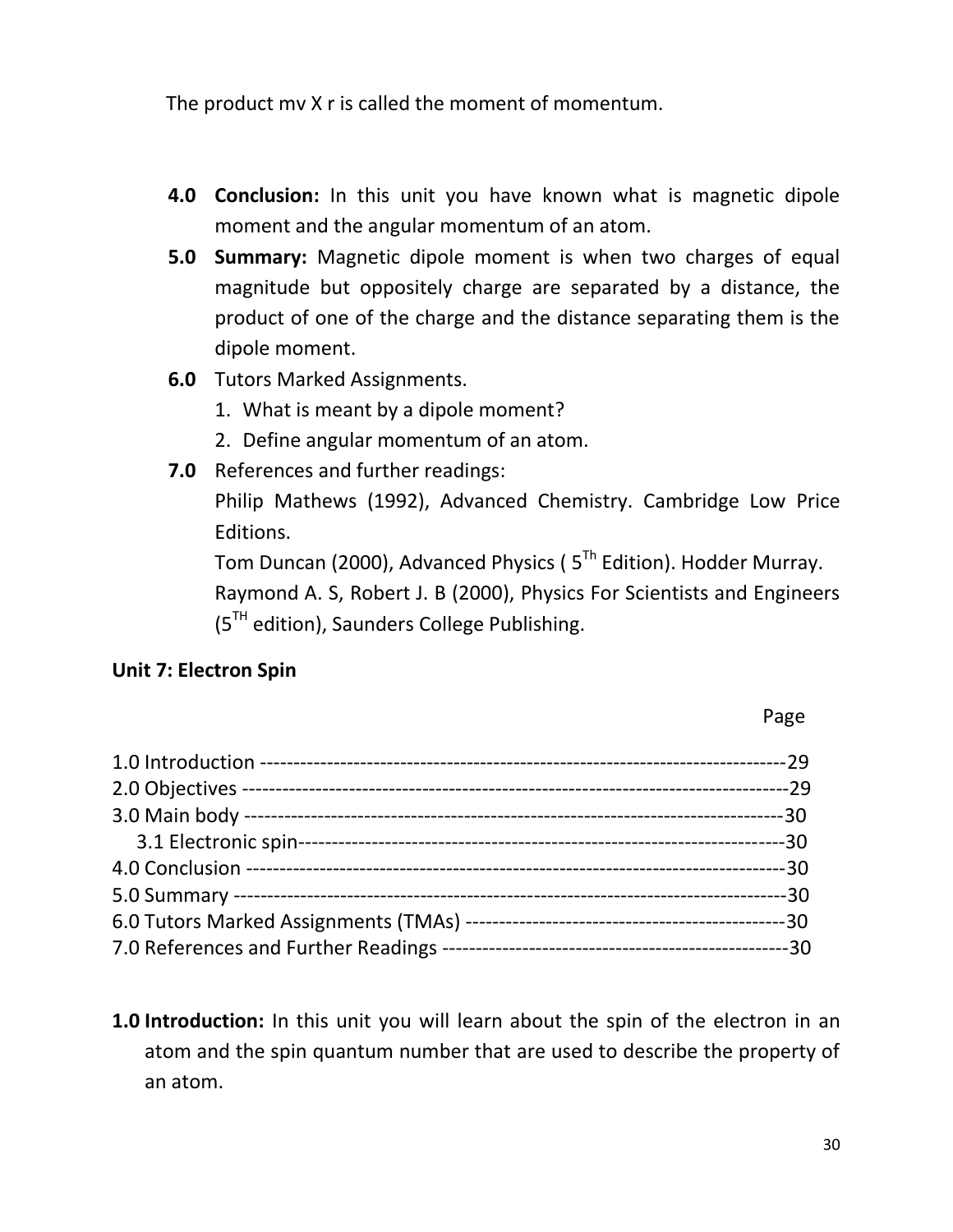**2.0 Objectives:** At the end of this unit you will know the spin and the spin quantum number of an atom.

### **3.0 Main body:**

**3.1 Electronic Spin:** Electronic spin is defined as the property of an electron which gives rise to its angular momentum about an axis within the electron.

Electrons have a magnetic field and behave like tiny bar magnets. When electric charges (or electrons) move round in a circle (around the nucleus) a magnetic field is set up. As electrons move round the nucleus of an atom, they also spin around their axes. The spin is used to describe their magnetic properties. The electrons have only two different spins, namely, spin up or spin down. The spin of an electron is described by the spin quantum number  $m_s$ .

For spin up  $m_s = + \frac{1}{2}$  (<sup>4</sup>) or spin down  $m_s = -\frac{1}{2}$ ( $\overrightarrow{v}$ )

- **4.0 Conclusion:** In this unit you have learnt about the electron spin and the spin quantum number of and electron in the atom.
- **5.0 Summary:** The spin of an electron in an atom can have a value of + ½ or ½ . And the magnetic spin quantum number can be  $m_s = + 1/2$  or  $m_s = -1/2$ .

### **6.0 Tutors Marked Assignments**

- 1. What are the possible spins numbers of the in electron in an orbital?
- 2. What are the two possible directions which the spins can point at.

#### **7.0 References and further Readings.**

Philip Mathews (1992), Advanced Chemistry. Cambridge Low Price Editions. Tom Duncan (2000), Advanced Physics ( $5<sup>Th</sup> Edition$ ). Hodder Murray.

### **Unit 8: Pauli Exclusion Principle.**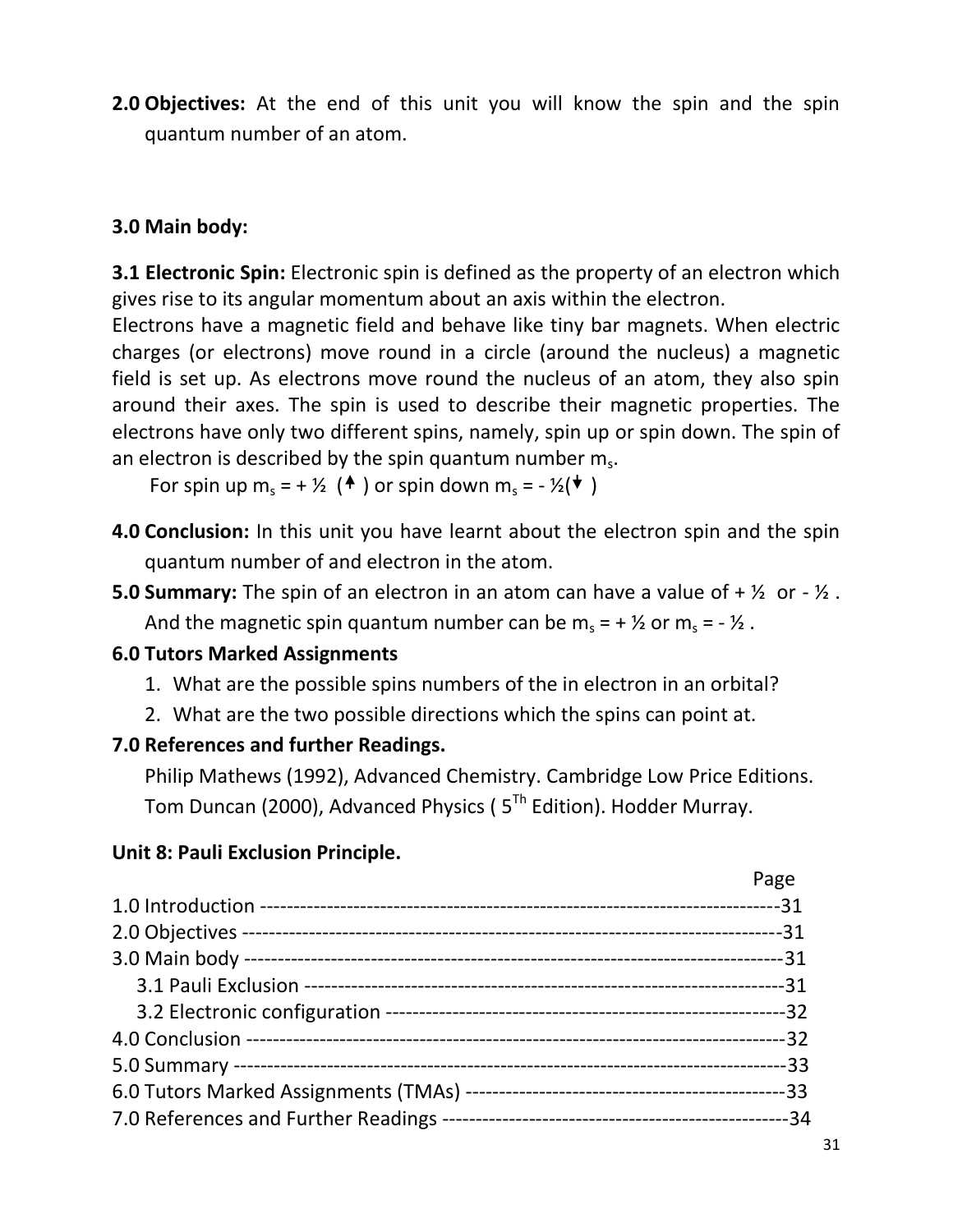- **1.0 Introduction.** In this unit you will learn the Pauli exclusion principle. The electronic configuration of elements. And Hund's rule.
- **2.0 Objectives.** At the end of this unit you will know:
	- The order which the electrons fill the orbital in an atom.
	- Rules for filling orbitals
	- Hund's rule
	- How to write the electronic structure of element if the number of electrons are provided.
	- $\bullet$

### **3.0 Main body.**

**3.1 Pauli Exclusion:** The Pauli exclusion states that when two electrons go into the same orbital, one electron has spin  $m_s = + \frac{1}{2}$  and the other has  $m_s = - \frac{1}{2}$ . It is then said that their spins is paired. Pauli Exclusion Principle therefore states that ''it is impossible for two electrons with the same spin quantum number to be in the same orbit''.

**3.2 Electronic Configuration:** Is the orbital and spin arrangement of electrons in the atom, specifying the quantum numbers of the electrons in the atom in a given state. Also called electronic structure. These arrangements follow three rules:

- 1. Electrons go into orbital's with the lowest energy.
- 2. The Pauli exclusion principle has two versions:
	- i. It is impossible for two electrons with the same spin quantum number to be in the same orbital.
	- ii. An orbital can contain a maximum of two electrons.
- 3. Hund's rule: Electrons will fill a set of degenerate orbital by keepingtheir spin parallel.

The aufbau method is a way of building up electron structure using the above three rules. The summary of the aufbau method is shown below: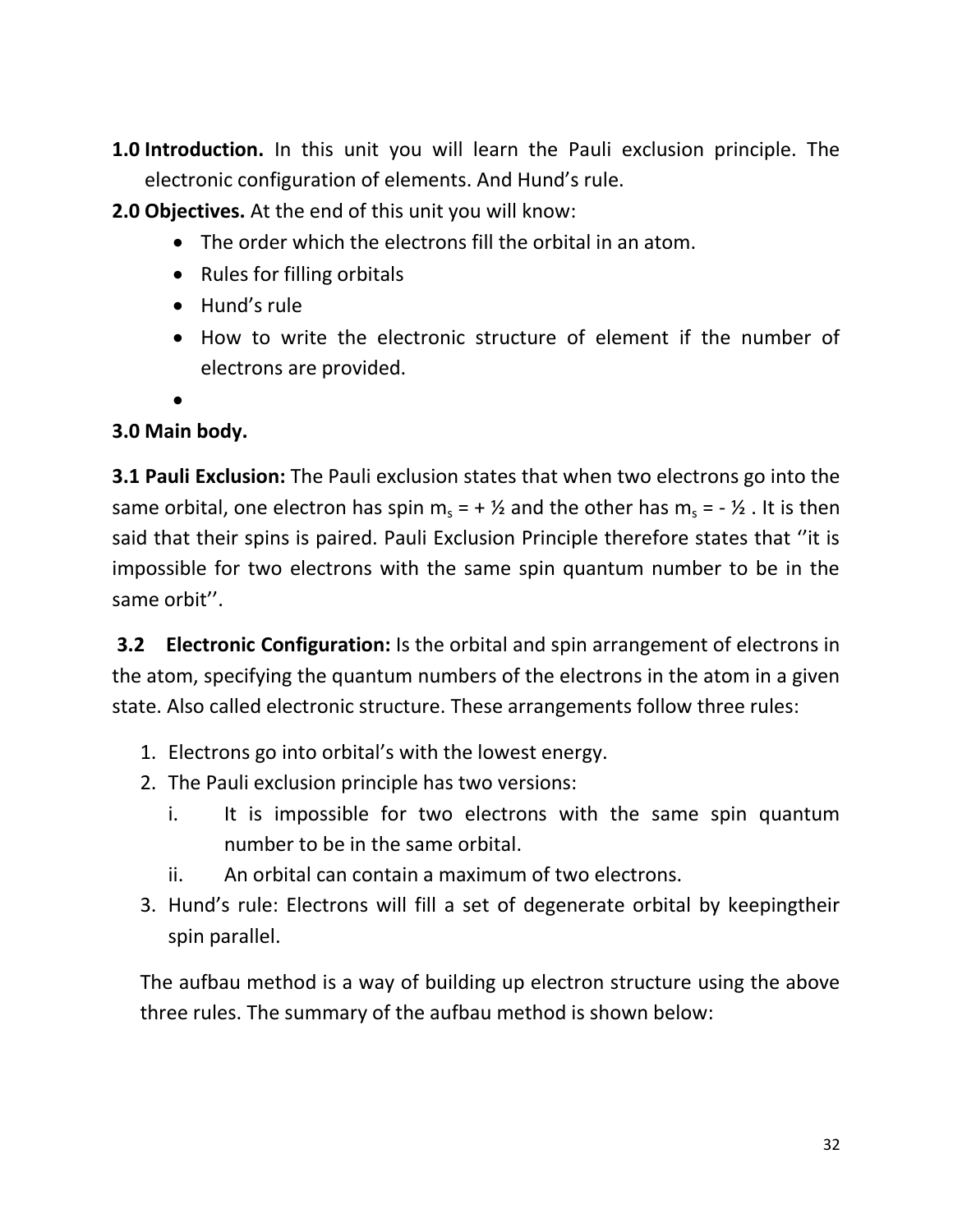

Following the arrows, the electronic structure for the first few elements are:

 $H = 1S<sup>1</sup>$  $He = 1S<sup>2</sup>$  $Li = 1S^2, 2S^1$  $Be = 1S^2$ , 2S<sup>2</sup>  $B = 1S^2$ , 2S<sup>2</sup>, 2P<sup>1</sup> and so on.

Example: Write down the electronic structure of:

- i. Nickel, atomic number 28
- ii. Zinc, atomic number 30

Solution

- i.  $1S^2$ ,  $2S^2$ ,  $2P^6$ ,  $3S^2$ ,  $3P^6$ ,  $4S^2$ ,  $3d^8$
- ii.  $1S^2$ ,  $2S^2$ ,  $2P^6$ ,  $3S^2$ ,  $3P^6$ ,  $4S^2$ ,  $3d^{10}$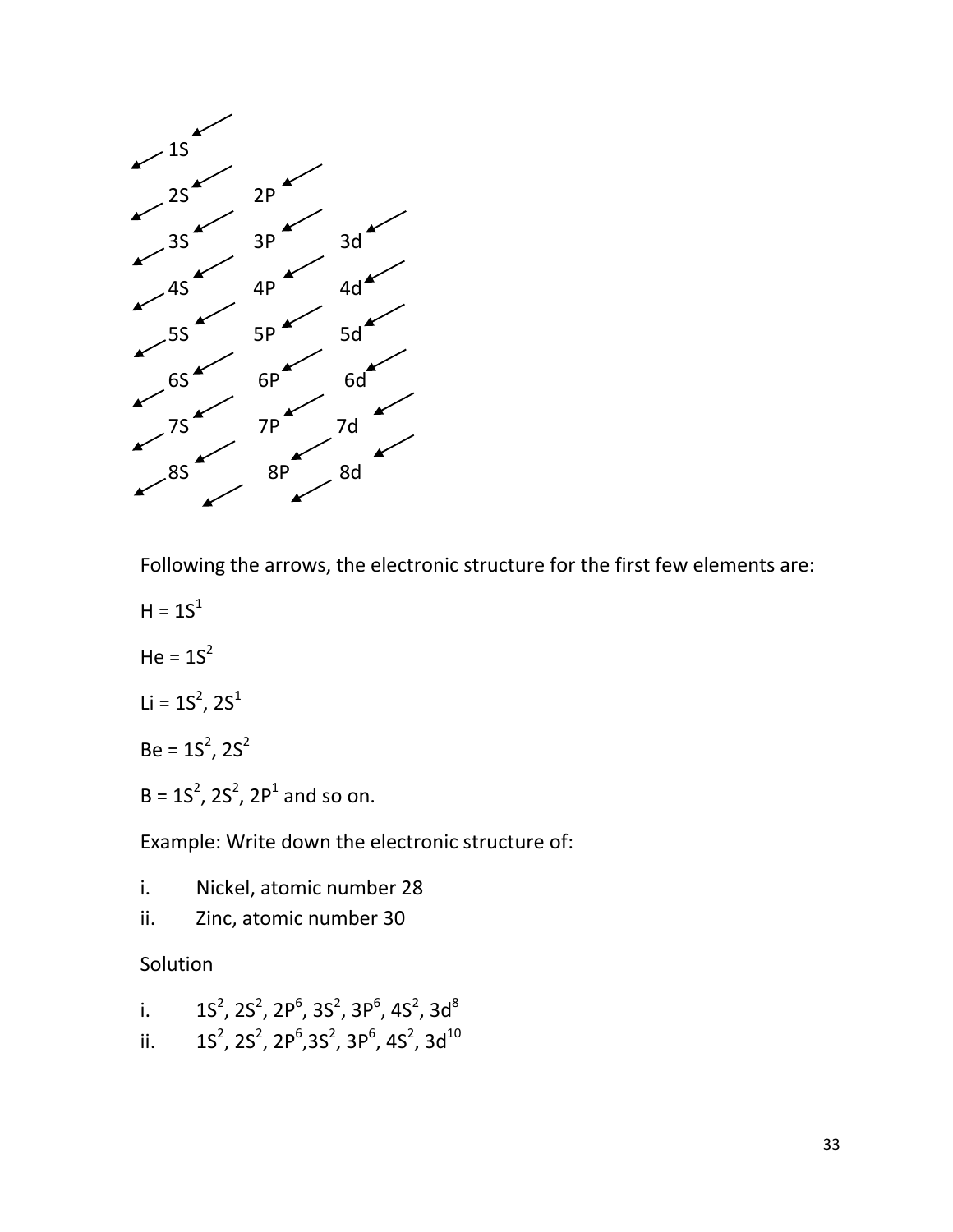**4.0 Conclusion:** In this unit you have learnt the filling of electrons in orbitals. Rules for filling the electrons in the orbitals. How to write the electronic structure of an element.

### **5.0 Summary:**

- Electrons fill orbitals in the order: 1s, 2s, 2p, 3p, 4s, 3d, 4p, 5s, 4d, 5p, 6s, ……….
- Rules for filling orbitals:
	- i. As far as possible, electrons will go in the orbital with the lowest energy
	- ii. The Pauli exclusion principle says that: It is impossible for two electrons with the same spin quantum number to be in the same orbital.
	- iii. Hund's rule says that: Electrons will start to fill a set of degenerate orbitals keeping their spins parallel.
- Electrons structures are shown by writing down the list of orbitals with the number of electrons as a superscript. For example, the 11 electrons of sodium are arrange in the order  $1s^2$ ,  $2s^2$ ,  $2p^6$ ,  $3s^1$ .

# **6.0 Tutors Marked Assignments:**

Write down the electronic structure of:

- i. Carbon, atomic number 6
- ii. Sodium, atomic number 11
- iii. Chromium, atomic number 24.

# **7.0 References and Further Readings.**

Philip Mathews (1992), Advanced Chemistry. Cambridge Low Price Editions.

Raymond A. S, Robert J. B (2000), Physics For Scientists and Engineers ( $5<sup>TH</sup>$ edition), Saunders College Publishing.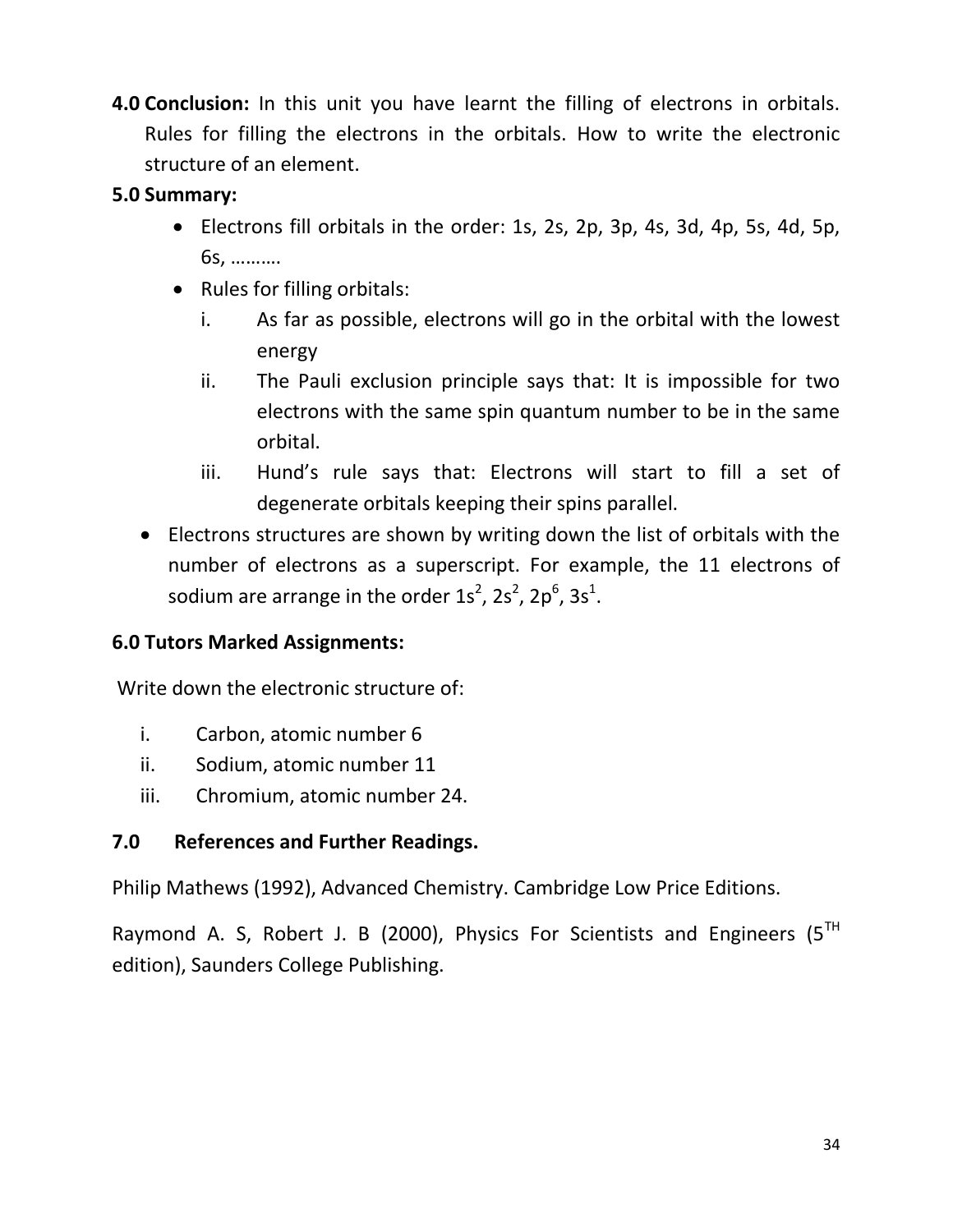#### **Unit 9: X – Ray Spectra:**

Page

| $3.2 X - Ray Spectra$                  |  |
|----------------------------------------|--|
|                                        |  |
|                                        |  |
|                                        |  |
| 7.0 References and Further Readings -- |  |

- **1.0 Introduction:** In this unit you will learn what are X rays and how they are produced. You will also learn the energies and quality of X – rays produced.
- **2.0 Objectives:** At the end of this unit you would what are X –rays, how they are produced, the energy spectrum and quality of X – rays produced.

#### **3.0 Main body**

**3.1 Production of X – Ray :** X – ray are high – energy photons that are produced when electrons jump (or make transition) from one atomic orbit to another. This transition occurs when photoelectric effect (or free electrons) of high energy (in order of thousands electro volt) penetrate deep into atoms and knock out electrons from deep energy levels. The fall of electrons from higher energy levels into the gaps left by the knocked out electrons cause the emission of high energy  $X$ rays. Another method of production of  $X$  – rays is when fast electrons are stopped by a metal target.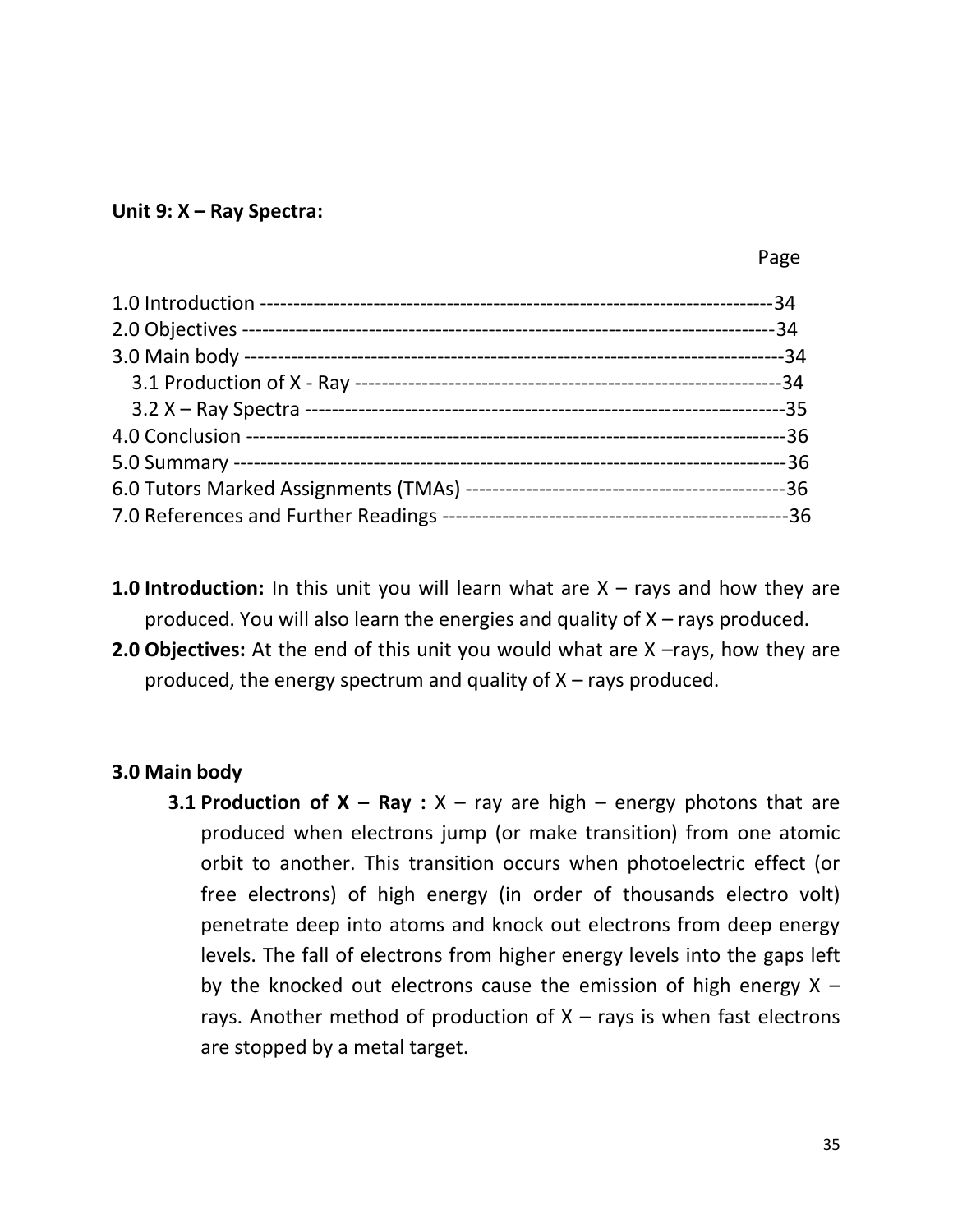

Fig. 7 X-ray production



# **3.2 X – Ray Spectra:**

Fig. 8 X – ray spectra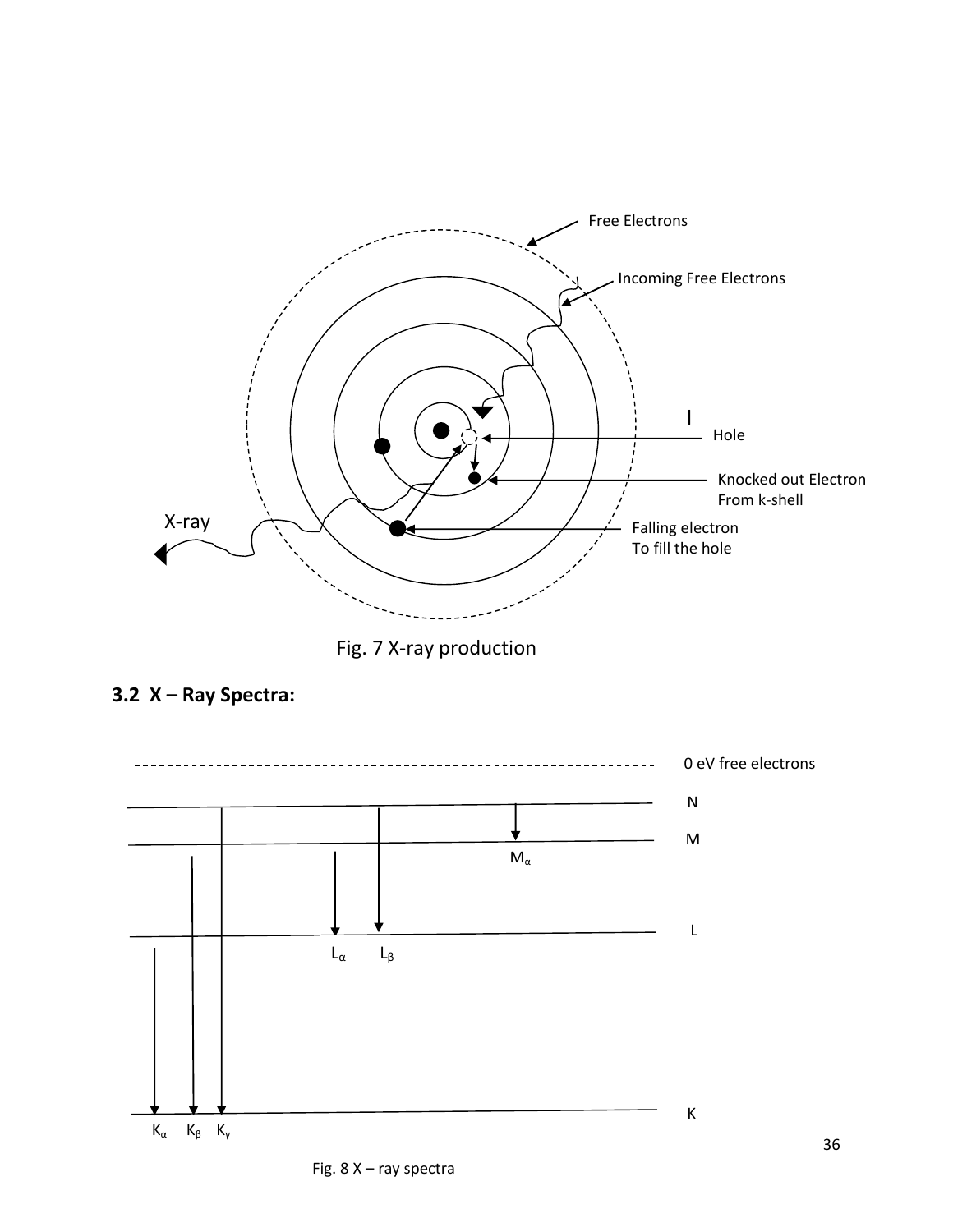K – Series X – ray are produced when an electron is knocked out of the lowest

 $K - shell$ .

 $K_{\alpha}$  are X – ray produced when electron from L – shell move in to fill the gap in  $K -$ shell.

 $K_{\beta}$  are X – ray produced when the electron from M – shell move in to fill the gap in  $K - shell$ .

 $K<sub>v</sub>$  are X – ray produced when electrons from N – shell move in to fill the gap in  $K - shell$ .

The same for the L and M – series. Hence an  $X$  – ray spectra is formed.

**4.0 Conclusion:** In this unit you have learnt about X –rays, how they are produced, the energy spectra of X- rays and the quality of X –ray produced.

### **5.0 Summary:**

- X –rays are produced due to electron transition from one orbital to another or when fast moving electron are stopped by a metal target.
- The energy and quality of  $X$  rays produced depends on the energy level which the electrons transition takes place.

### **6.0 Tutors Marked Assignments.**

- 1. Briefly describe the modes of  $X$  rays production.
- 2. State two factors which the quality and energy of  $X -$  rays produced depend.

### **7.0 References and Further Readings**

Nelkon and Parker (1995), Advance Level Physics ( $7<sup>TH</sup>$  ed). Heineman Educational Books Nigeria Ltd.

Philip Mathews (1992), Advanced Chemistry. Cambridge Low Price Editions.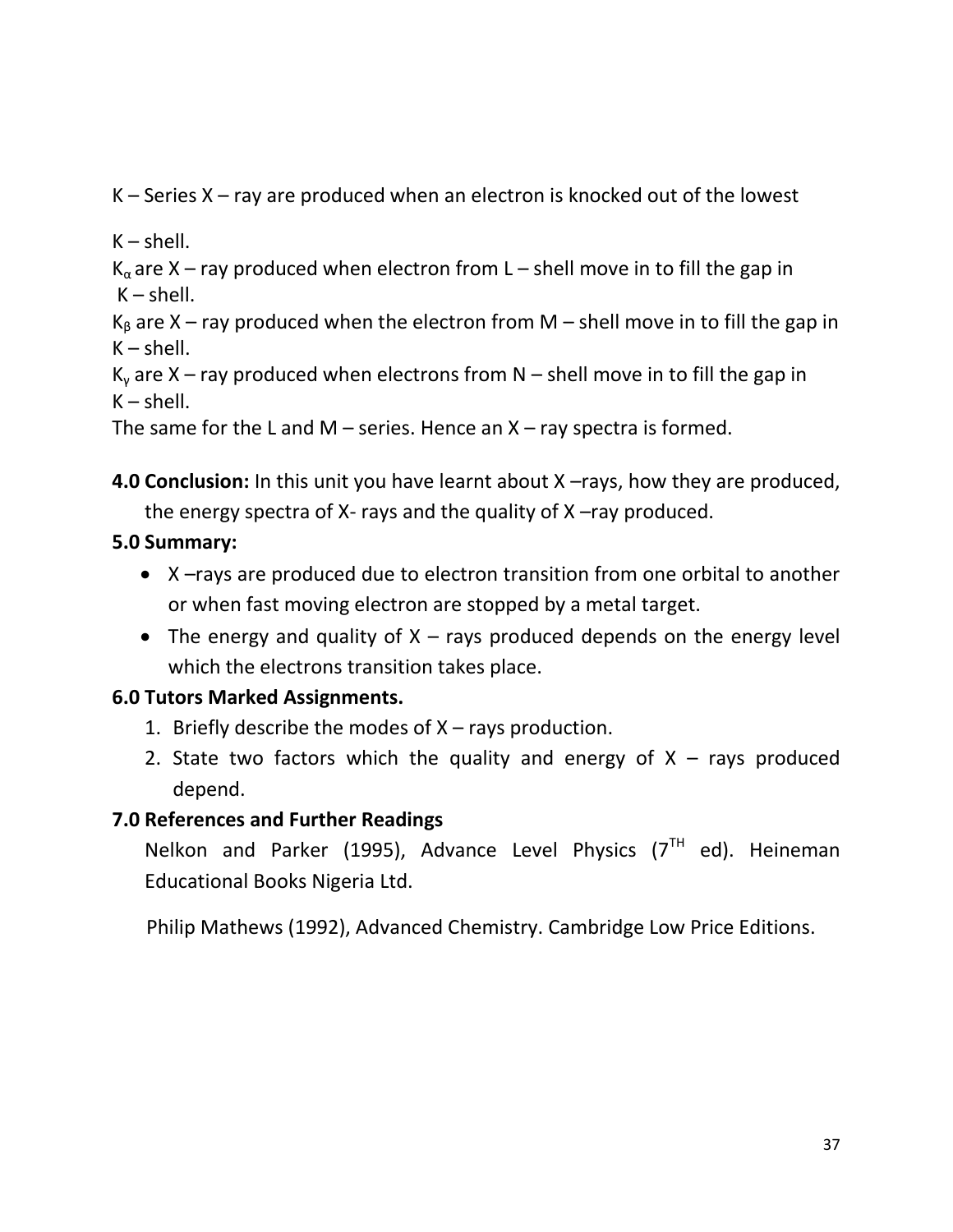#### **Unit 10: Wave – Particle Duality**

| 7.0 References and Further Readings |  |
|-------------------------------------|--|

- **1.0 Introduction:** In this unit you would learn about the Wave Particle duality that is the behavior of matter as particle and as wave.
- **2.0 Objectives:** At the end of this unit you will know that matter exhibit both particle and wave properties. You will know the De Broglie's equation which connects the wave – particle duality of matter.

### **3.0 Main body:**

**3.1 Wave – Particle duality of matter:** Wave – particle duality means that matter exhibit wave properties and particle properties. (Wave properties are diffraction, interference, reflection, refraction, polarization, and superposition and the particle properties are mass, momentum etc.)

As a wave, applying Planck's energy equation :  $E = hf = hc/\lambda$  where c is the velocity of light, h is the Planck's constant and  $\lambda$  is the wavelength of the wave.

As a particle, Applying Einstein's energy – mass equation:  $E = mc^2$ . Combining the gives: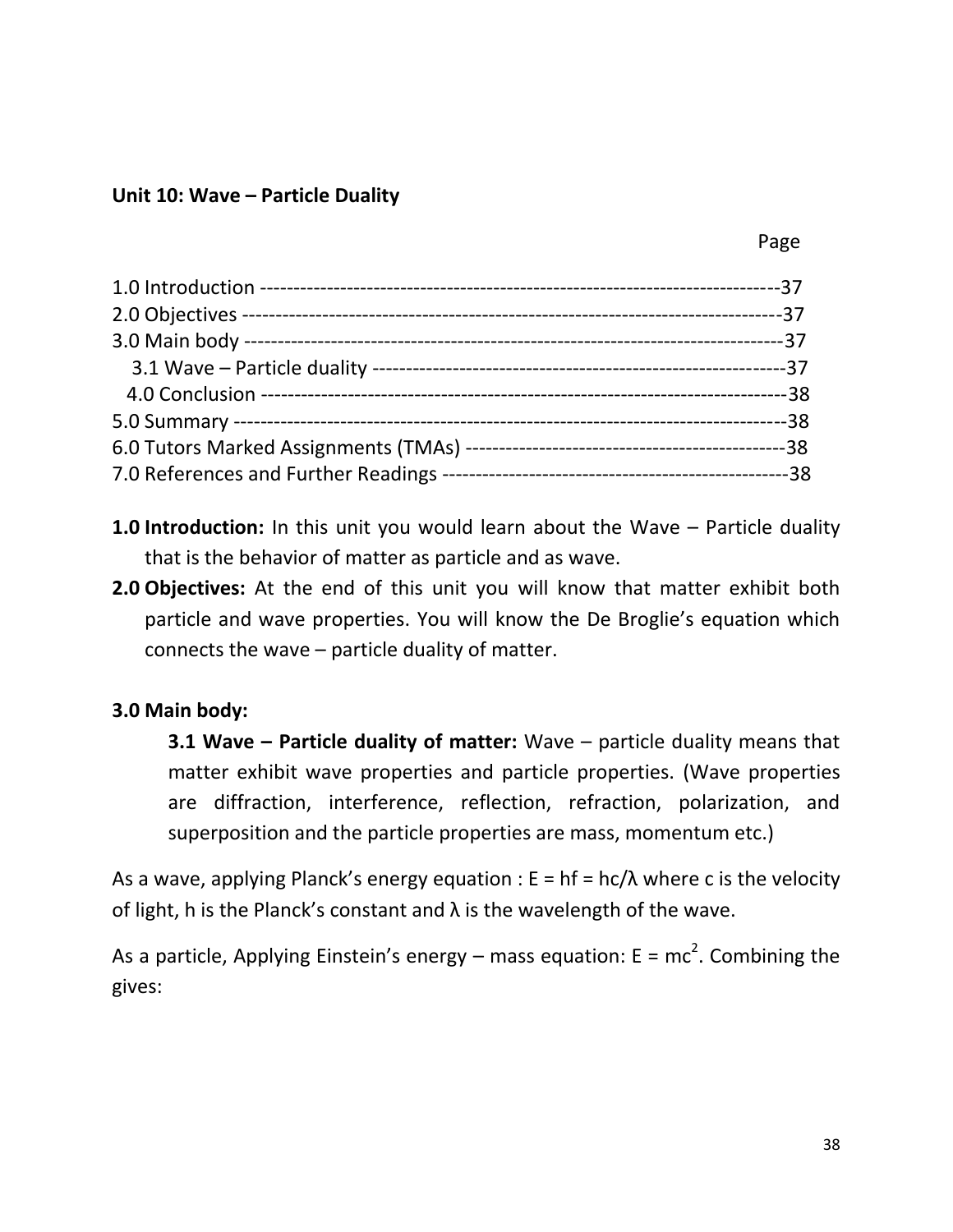$$
\frac{hc}{\lambda} = mc^2
$$

$$
\lambda = \frac{hc}{mc^2}
$$

$$
\lambda = \frac{h}{mc}
$$

But as a particle of mass m moving with speed v behaves like waves of wavelength *p h mv*  $\lambda = \frac{h}{m} = \frac{h}{m}$  where P = mv, that is momentum. The equation *p h mv*  $\lambda = \frac{h}{m} = \frac{h}{m}$  is called De Broglie equation which sums up the wave – particle

duality of matter.

**4.0 Conclusion:** In this unit you have learnt:

- Matter exhibit both wave and particle behaviors, as a wave it can deflect, reflect, diffract, interfere, superimpose, wavelength, etc and as a particle it has mass, momentum, kinetic energy, etc.
- The De Broglie equation which connects the wave –particle duality is: *p h mv*  $\lambda = \frac{h}{h} = \frac{h}{h}$ .

#### **5.0 Summary:**

- Wave particle duality means matter exhibit both wave and particle properties.
- De Broglie equation sums up this wave particle duality.
- $\bullet$

#### **6.0 Tutors Marked Assignments:**

- 1. Explain what is meant by wave particle duality of matter.
- 2. List the particle and wave properties of matter.

#### **7.0 References and Further Readings.**

Philip Mathews (1992), Advanced Chemistry. Cambridge Low Price Editions.

Halladay, Resnick and Walker, (2003), Fundamentals of Physics. Enhanced problems version ( $6<sup>TH</sup>$  ed.)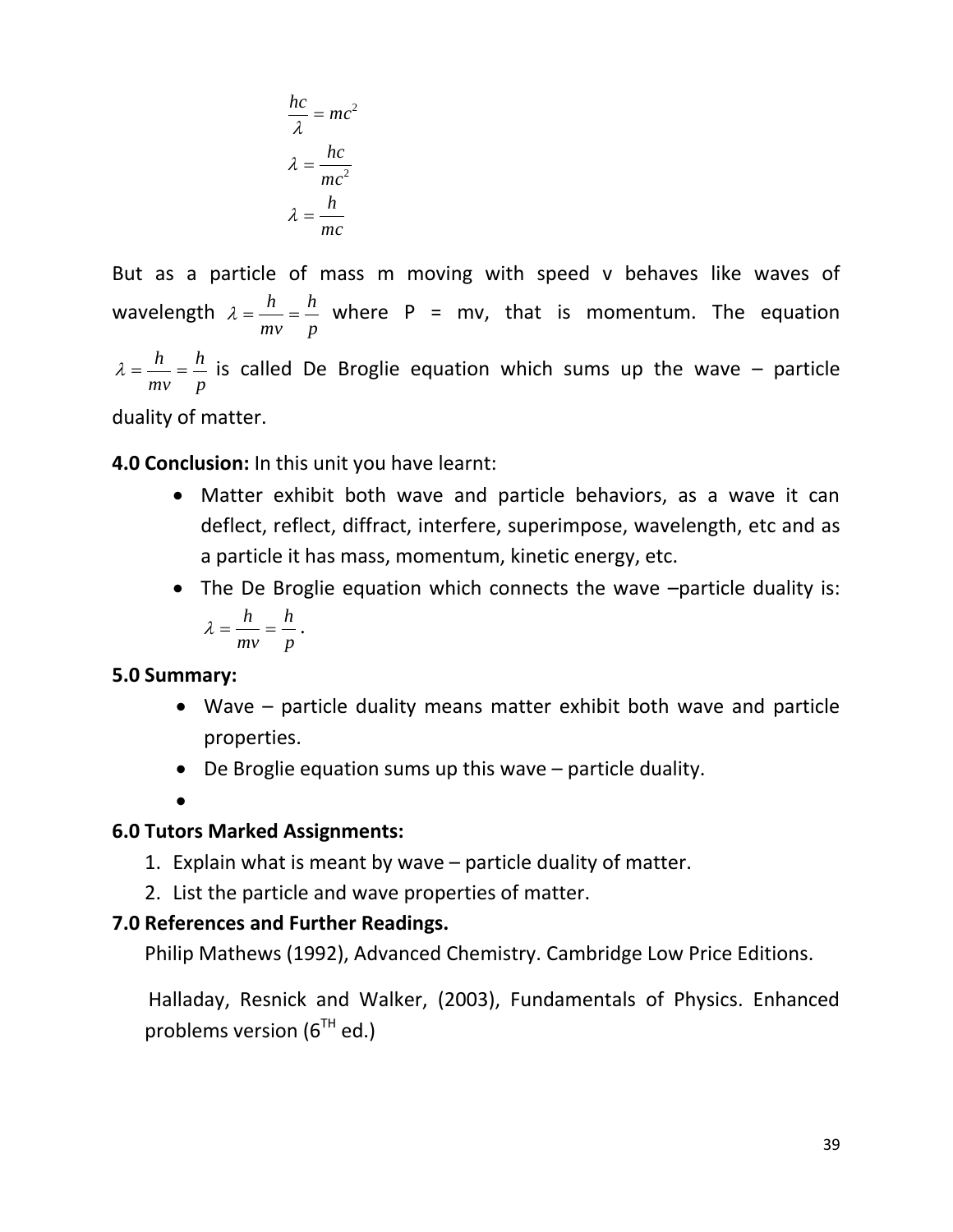### **Module 3: Radioactivity and binding energy of nuclei.**

#### **Unit 11: Nuclear Structure**

- **1.0 Introduction:** In we will treat the properties of nucleus, such as mass, radius, binding energy, mass defect, binding energy per nucleon, and angular momentum.
- **2.0 Objective:** At the end of this unit you will be able to:
	- Calculate the Bohr's radius and the speed of an electron in an orbit.
	- Determine the mass defect of any nuclei.
	- Calculate the binding energy of the nucleus and binding energy per nucleon.

# **3.0 Main body**

### **3.1 Properties of the nucleus**

Page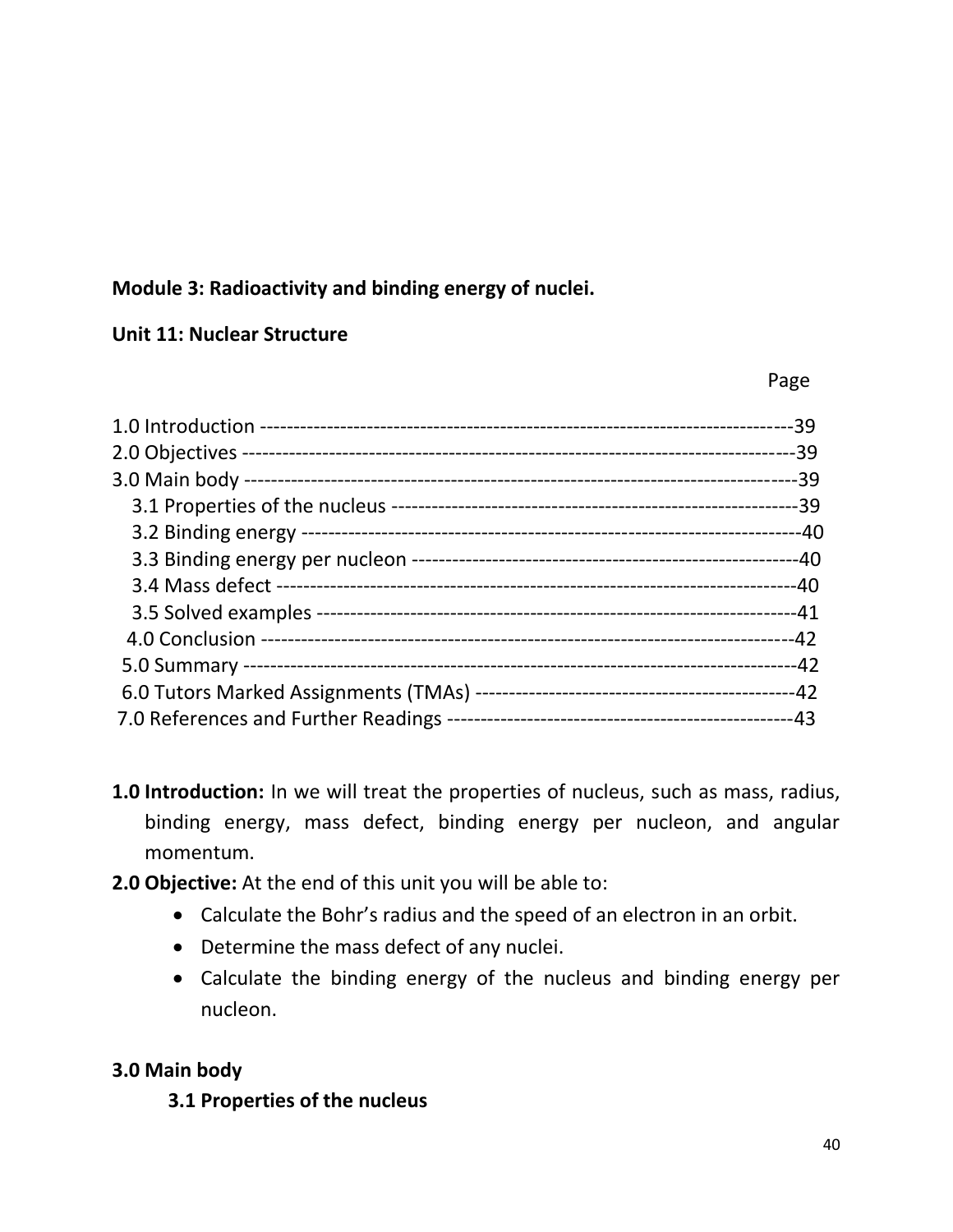The key properties of any nucleus include mass, radius, binding energy, mass defect, binding energy per nucleon, and angular momentum.

The orbital radii (or radius of the orbit) in the Bohr model is :  $r_n = \frac{\epsilon_0 n + n}{2 \pi r^2}$  $2<sub>L</sub>$ <sub>2</sub> 0 *me*  $r_n = \frac{\varepsilon_0 n^2 h}{\pi n e^2}$  $=\frac{\mathcal{E}_0 n^2 h^2}{2}$  and the orbital speed in Bohr's model is : *nh*  $V_n = \frac{e}{\sqrt{2}}$  $\sqrt{2}$ 2  $=\frac{e}{\varepsilon_0 2nh}$  where all symbols maintained their usual meanings as has been defined.

**3.2 Binding Energy:** Is the energy needed to add to the nucleus to separate it into individual protons and neutrons (or nucleons).

i.e Binding energy  $E_B = [($  Mass of protons + Neutron) – Mass of  $\frac{N+Z}{Z}X$ *Z*  $\frac{Z}{Z}$  $X$ ]c2

or Binding energy  $(E_B = ZM_H + NM_p - {}^A_ZM)c^2$  $\mathcal{L}_B = Z M_H + N M_n - {}^A_Z M c^2$  where is the mass defect and c is the speed of light.

**3.3Binding energy per nucleon:** Binding energy per nucleon is the binding energy divided by the total number of protons and neutrons.

i.e binding energy per nucleon = *total number of protons and neutrons binding energy*

The total mass of separated neutrons and protons is greater than the mass of the nucleus

**3.4 Mass defect**: is the difference in mass between the total mass of individual protons and neutrons and the mass of the nucleus.

Mass and energy are related by  $E = mc^2$  where  $E = mass$ ,  $c = speed$  of light =  $3 \times 10^8$  m/s. The unit of mass is atomic mass unit (amu).

1 amu =  $1.66 \times 10^{-27}$  Kg. The unit of energy in modern physics is Megaelectonvolt (MeV). 1 MeV = electronic charge X  $10^6$  Joules.

$$
= 1.6 \times 10^{-19} \times 10^{6}
$$

$$
= 1.6 \times 10^{-13} \text{ J}
$$

$$
1 \text{ amu} = 1.65 \times 10^{-27} \times (3 \times 10^{8})^{2}
$$

.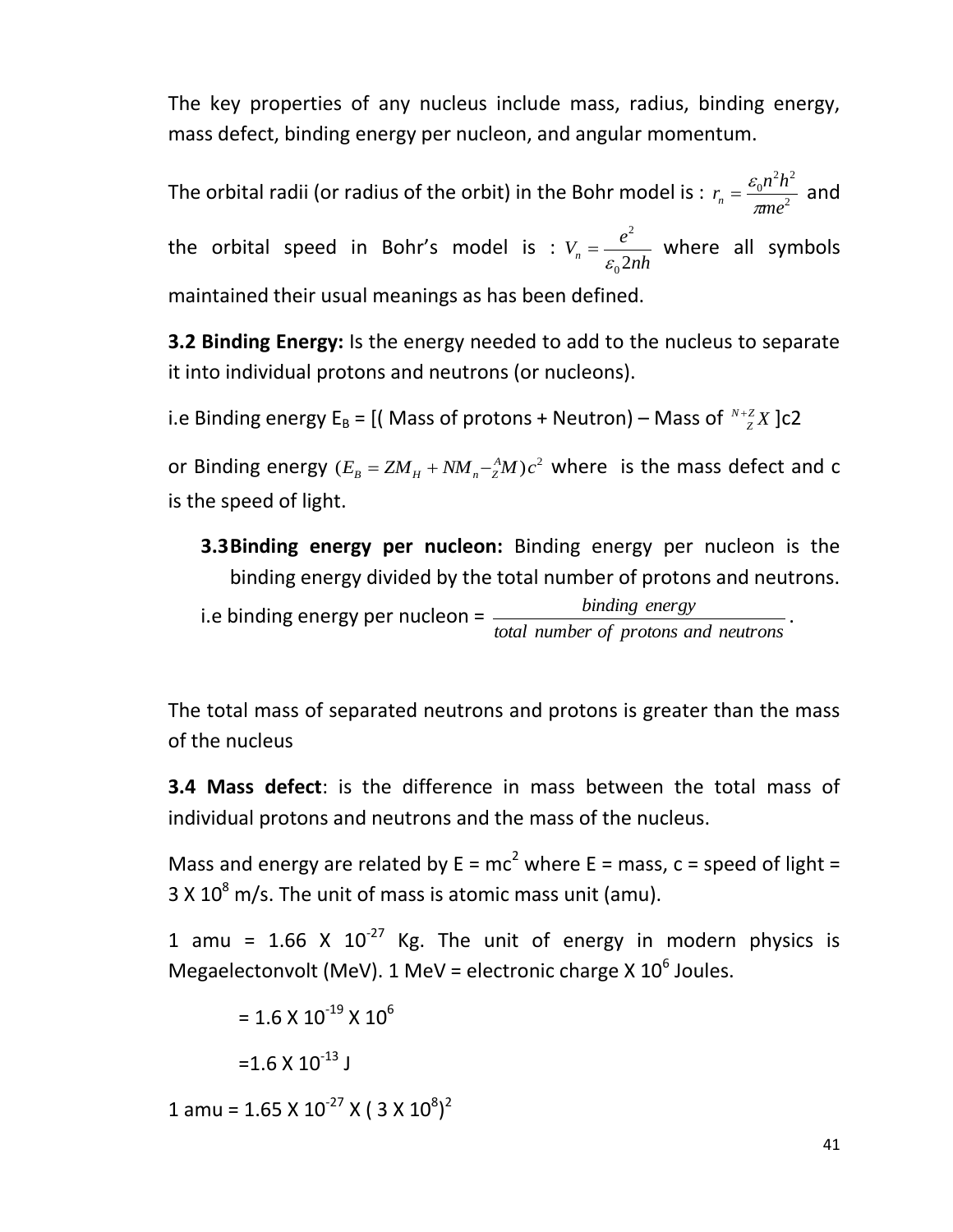$= 1.49 \times 10^{-10}$  J.

 $= 931$  MeV

#### **3.5 Solved examples:**

1. Calculate the binding energy of  ${}_{3}^{7}Li$  in (i) Joules and (ii) in electronvolt. (take the atomic mass of  ${}_{3}^{7}Li = 7.01600u$ , mass of proton  $= 1.00783u$ , mass of neutron  $= 1.00867u$ , unified atomic mass unit (amu),  $u = 931$ MeV,  $1$  eV = 1.6 X  $1^{19}$  J).

**Solution** Number of protons = 3 Number of neutrons = 4 Total mass of protons = 3 X 1.00783u = 3.02349u Total mass of neutrons =  $4 \times 1.00867u = 4.03468u$ Total mass of neutrons + protons (or nucleons) = 7.05817u Mass difference (or mass defect) = total mass of nucleons  $-$  mass of  ${}_{3}^{7}Li$  $= 7.05817u - 7.01600u$  = 0.04217u i. Binding energy =  $0.04217 \times 1u$ = 0.04217 X 931MeV  $= 39.26027$  MeV ii. Binding energy in Joules = 39.26027 X  $10^6$  X 1 eV = 39.26027 X  $10^6$  X  $1.6$  X  $10^{-19}$  $= 6.2816432 \times 10^{-12}$  J

2. Calculate the binding energy of  $_{27}^{59}Co$  in (i) electronvolt and (ii) Joules. (take the atomic mass of  $^{59}_{27}Co = 58.9332u$ , mass of proton = 1.00783u, mass of neutron =  $1.00867u$ , 1 amu = 931 MeV, 1 eV =  $1.6$  X  $10^{-19}$  J.)

**Solution** 

Number of neutrons = 32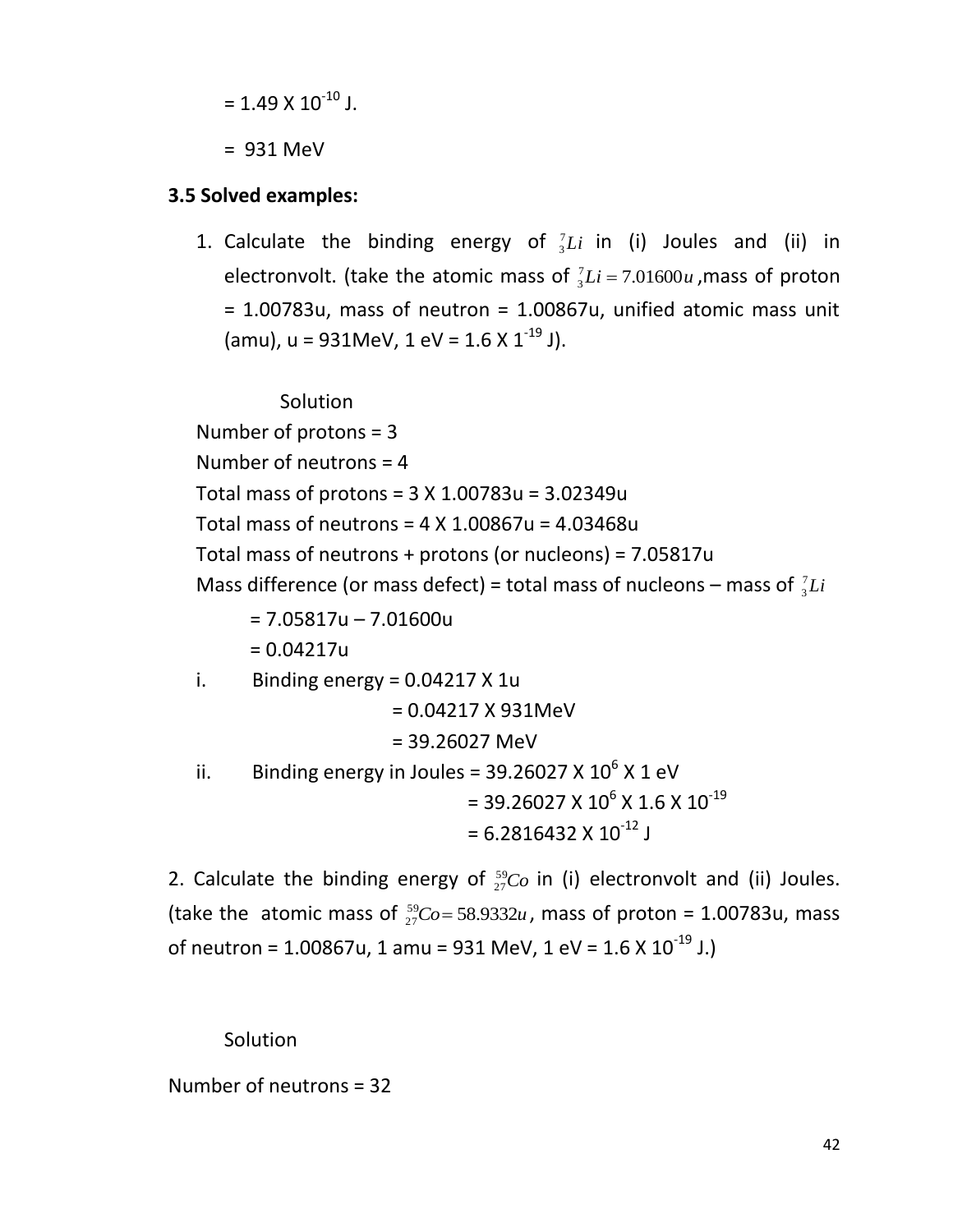Number of protons = 27

Total mass of neutrons = 27 X 1.00783u = 27.211410u

Total mass of protons = 32 X 1.00867u = 32.27744u

Total mass of protons + neutrons = 59.48885u

Mass difference = (Total mass of protons + neutrons) – mass of  $\frac{59}{27}Co$ 

= 59.48885u – 58.9332u

 $= 0.55565u$ 

- i. Binding energy in electronvolt =  $0.55565$  X 1u
- = 0.55565 X 921 MeV = 517.31015 MeV  $ii.$  Binding energy in joules  $= 517.31015 \times 10^{6} \times 1.6^{19}$  J  $= 8.2769624$  J

**4.0** C**onclusion:** In this unit you have learnt to:

- Determine the mass defect of the nucleus.
- Calculate the binding energy of the nucleus in joules and in electronvolts.
- **5.0 Summary:** What you have in this unit are:
	- Binding energy
	- Mass defect
	- Atomic mass unit (amu)
	- Binding energy per nucleon.

#### **6.0 Tutors Marked Assignments**

- 1. Calculate the binding energy of (i)  $^{20}_{10}Ne$  ii.  $^{235}_{92}U$ 92  $^{20}_{10}Ne$   $ii.^{235}_{92}U$  in electronvolt and in **Joules. (take the atomic mass of**  $^{20}_{10}Ne = 19.9925u$  and that of  $^{235}_{92}U = 235.0439u$ וכ<br>20  $^{20}_{10}Ne = 19.9925u$  and that of  $^{235}_{92}U =$ Mass of proton =  $1.0078u$ , mass of neutron =  $1.0087u$ ,  $1$ amu =  $931$  Mev,  $1 \text{eV} = 1.6 \times 10^{-19} \text{ J}.$
- 2 Calculate the binding energy of  ${}_{2}^{4}He$  and  ${}_{2}^{3}He$ 4  $^{4}_{2}He$  and  $^{3}_{2}He$  in electronvolt and in Joules (take the atomic mass of  ${}_{2}^{4}He = 4.00387u$   ${}_{2}^{3}He = 3.01664u$ 2  $^{4}_{2}He = 4.00387u$   $^{3}_{2}He = 3.01664u$ , mass of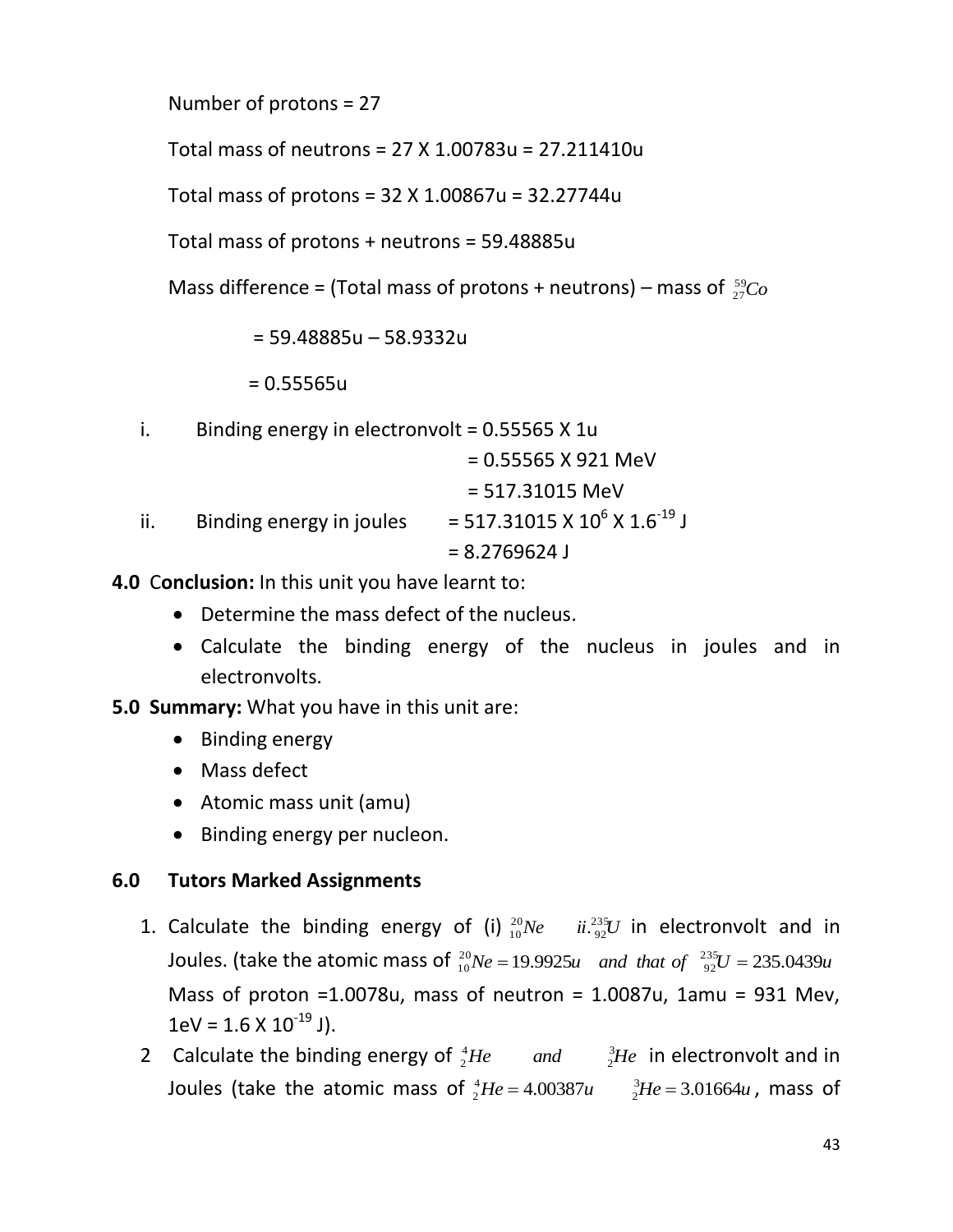proton =  $1.0078u$ , mass of neutron =  $1.00867u$ ,  $1u = 931$  Mev,  $1ev = 1.6$  X  $10^{-19}$  J.)

#### **7.0 References and Further Readings.**

Ronald Gautreau and William Savin, (1978), Theory and problems of modern Physics. Schaum's Outline Series.

Tom Duncan (2000), Advanced Physics (5<sup>Th</sup> Edition). Hodder Murray.

#### **Unit 12: Nuclear Stability**

#### Page

- **1.0 Introduction:** In this unit you will learn about what makes the nucleus to be stable or unstable.
- **2.0 Objectives:** At the end of this unit, you will be able to know what is meant by stability of the nucleus.

#### **3.0 Main body**

 **3.1 Nuclear Stability:** The stability of the atom depends on both the number of protons and neutrons in the atom. For stable nuclides the following points emerge.

- i. The lightest nuclides have almost equal number of protons and protons.
- ii. The heaviest nuclides require more neutrons than protons, the heaviest having about 50% more.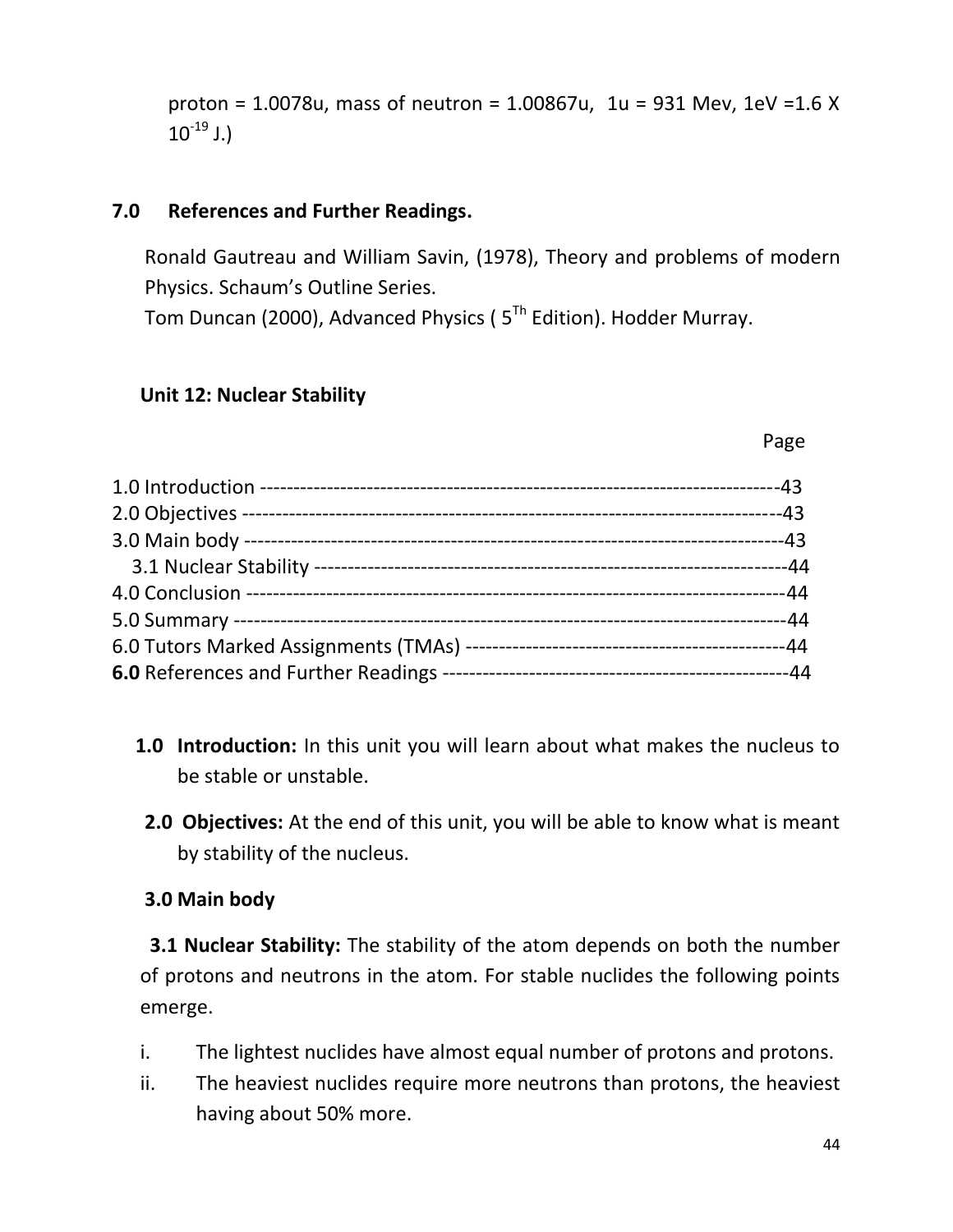iii. Most nuclides have both an even number of protons and neutron. This implies that and alpha particle which has two protons and two neutrons  $\int_{2}^{4}He$  or  $\frac{4}{2}\alpha$ 2  $^{4}_{2}He$  or  $^{4}_{2}\alpha$ ) very stable and so also oxygen ( $^{16}_{8}O$  $_{8}^{6}O$  ) , Silicon( $_{14}^{28}Si$  ),Iron( $_{28}^{56}Fe$  ) etc.

For unstable nuclides, the following can be noted.

- i. They continue to disintegrate until new stable nuclides is formed.
- ii. An unstable nuclide nuclear can undergo  $\beta^{-1}$  decay so as to give an increase of proton number (in which a neutron changes to a proton and an electron). It's neutron  $-$  to  $-$  proton ratio is thereby decreased.
- iii. A n unstable nuclide can undergo a decay so that its proton number decreases and its neutron  $-$  to  $-$  proton ratio increases. In heavy nuclides, it occurs by emission of alpha particles (i.e  ${}^{4}_{2}He$  or  ${}^{4}_{2}\alpha$ 2  $^{4}_{2}He$  or  $^{4}_{2}\alpha$  )
- **4.0 Conclusion:** In this unit you have learnt what makes the nucleus to be stable and unstable.
- **5.0 Summary:** In this unit, you have learnt about:
	- Stable nuclei
	- Unstable nuclei

# **6.0 Tutors Marked Assignments**

- 1. List the properties of stable and unstable nuclei.
- 2. How do nuclei acquire stability?
- 3.

# **7.0 References and Further readings**

Tom Duncan (2000), Advanced Physics (  $5^{\text{Th}}$  Edition). Hodder Murray. Philip Mathews (1992), Advanced Chemistry. Cambridge Low Price Editions.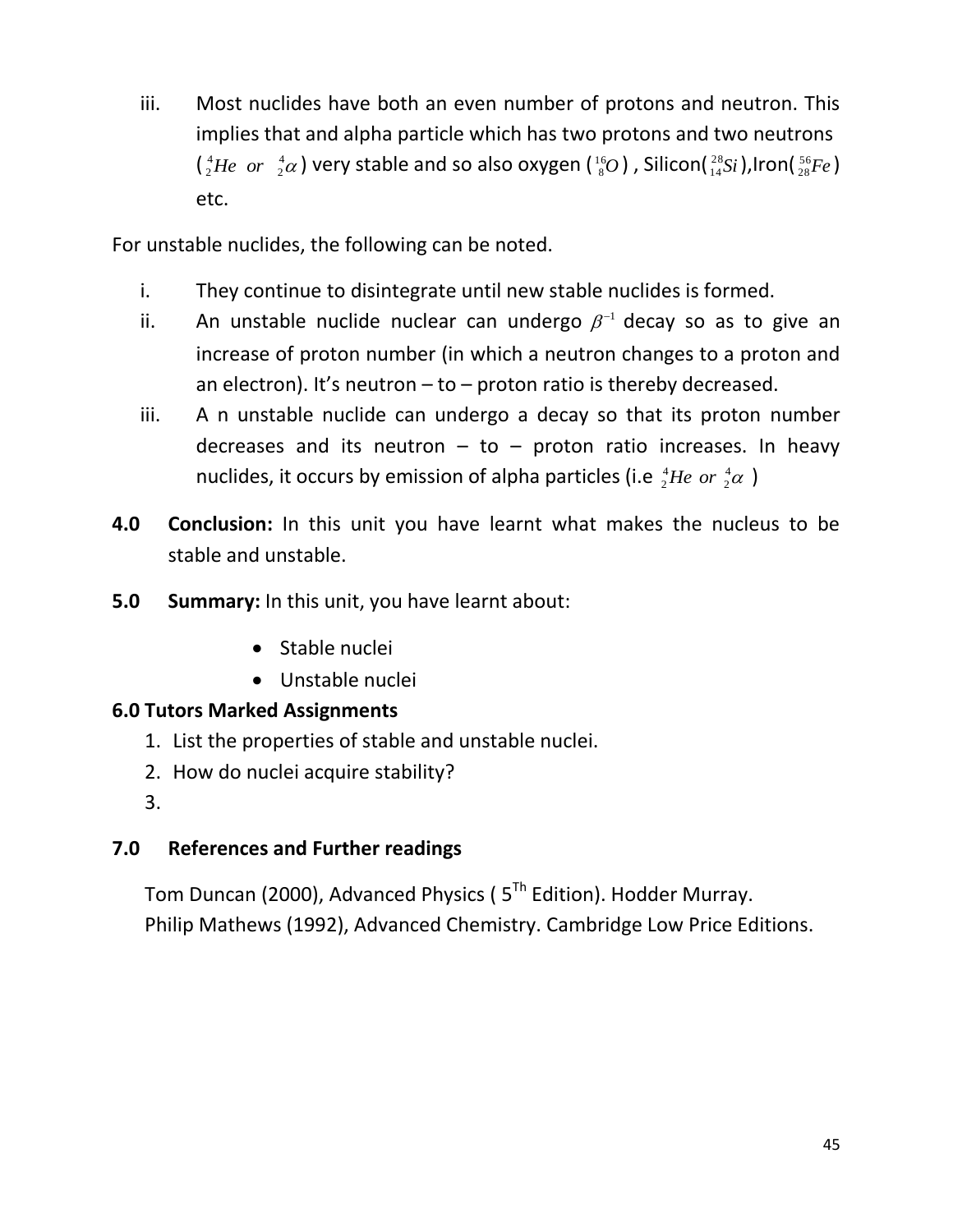### **Unit 13: Radioactivity**

|                                     | rage |
|-------------------------------------|------|
|                                     |      |
|                                     |      |
|                                     |      |
|                                     |      |
|                                     |      |
|                                     |      |
|                                     |      |
|                                     |      |
|                                     |      |
| 7.0 References and Further Readings |      |

**1.0 Introduction:** In this unit, we would treat radioactivity, the fundamental law of radioactivity, and half – life.

**2.0 Objectives:** At the end of this unit, you would be able to:

- Explain what is meant by radioactivity
- State the fundamental radioactive law
- $\bullet$  Explain what is half  $-$  life
- Calculate half life of radioactive elements

# **3.0 Main body**

**3.1 Radioactive decay law:** Radioactivity is the spontaneous emission of α, β, and γ by unstable nuclides to become stable.

**Radioactive decay law:** The law states that ''the rate of disintegration of a **g**iven nuclide at anytime t is directly proportional to the number of nuclei N of the nuclide present at that time''.

Mathematically, the law is

*N dt*  $-\frac{dN}{d\alpha}$ 

Page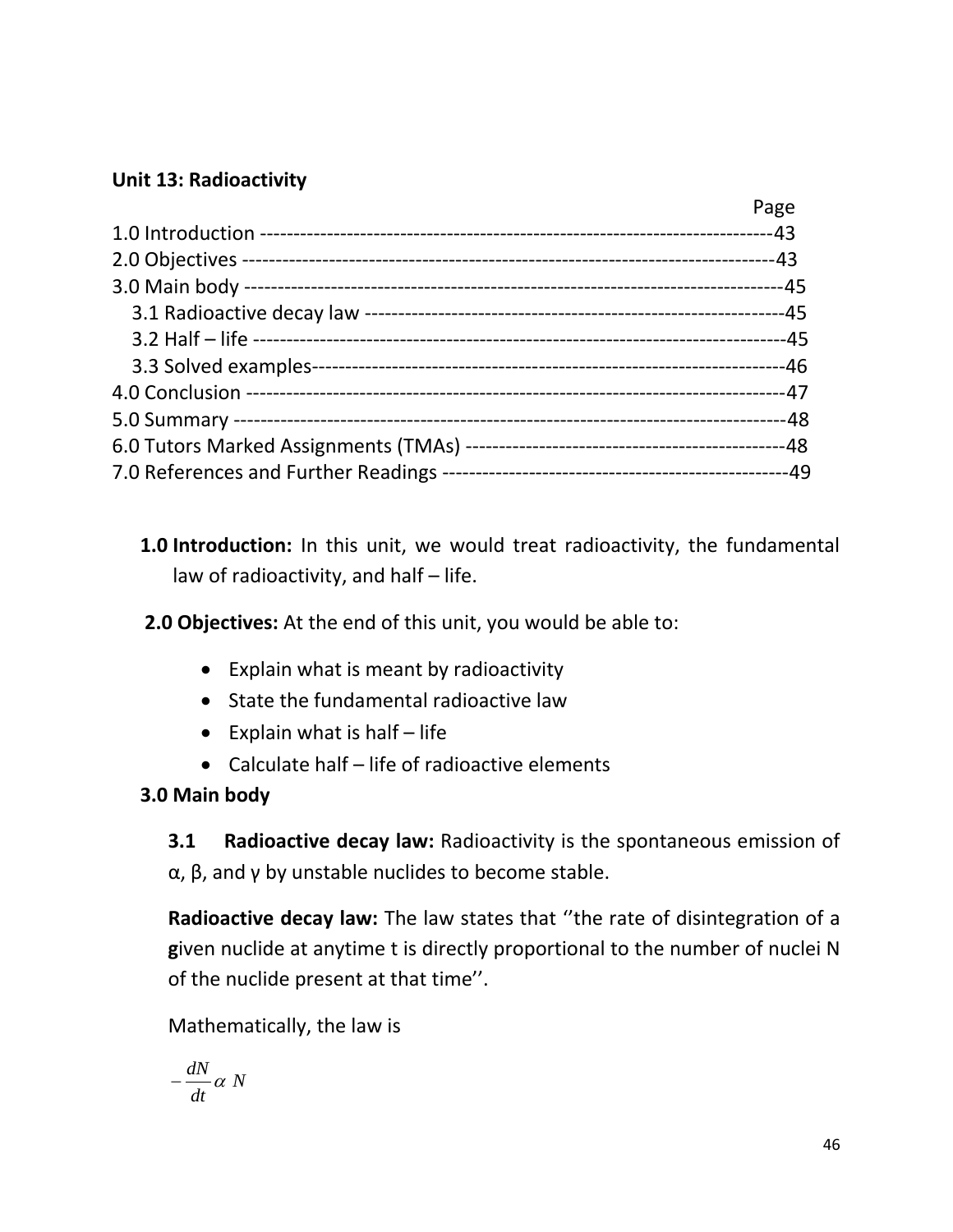The negative (-ve) sign indicates that N decreases (or is decaying) as time t increases.

$$
\frac{dN}{dt} = -\lambda N\tag{1}
$$

Where  $\lambda$  is the radioactive decay constant and is the proportionality constant. The unit of  $\lambda$  is disintegration per second.

Integrating equation (1) above

$$
\frac{dN}{N} = -\lambda dt
$$

$$
\int_{N_0}^{N} \frac{dN}{N} = -\lambda \int_{0}^{t} dt
$$

Where  $N_0$  = number of undecayed nuclei at time  $t = 0$ , N = number of undecayed nuclei at present time t.

$$
[\ln N]_{N_0}^N = -\lambda t
$$
  
\n
$$
\ln N - \ln N_0 = -\lambda t
$$
  
\n
$$
\ln \left(\frac{N}{N_0}\right) = -\lambda t
$$
  
\n
$$
\frac{N}{N_0} = e^{-\lambda t}
$$
  
\n
$$
N = N_0 e^{-\lambda t}
$$
\n(2)

Equation (2) is called the decay law, which states that a radioactive substance decays exponentially with time.

**3.2 Half – life:** Is the time taken for radioactive nuclei to decay by half its original (or initial) quantity. Half – life is denoted by  $T_{1/2}$ .

From equation (2), if  $N = \frac{N_0}{2}$ , then  $t = T_{\frac{1}{2}}$ 2  $N = \frac{N_0}{2}$ , *then*  $t = T_{1/2}$  and equation (2) becomes: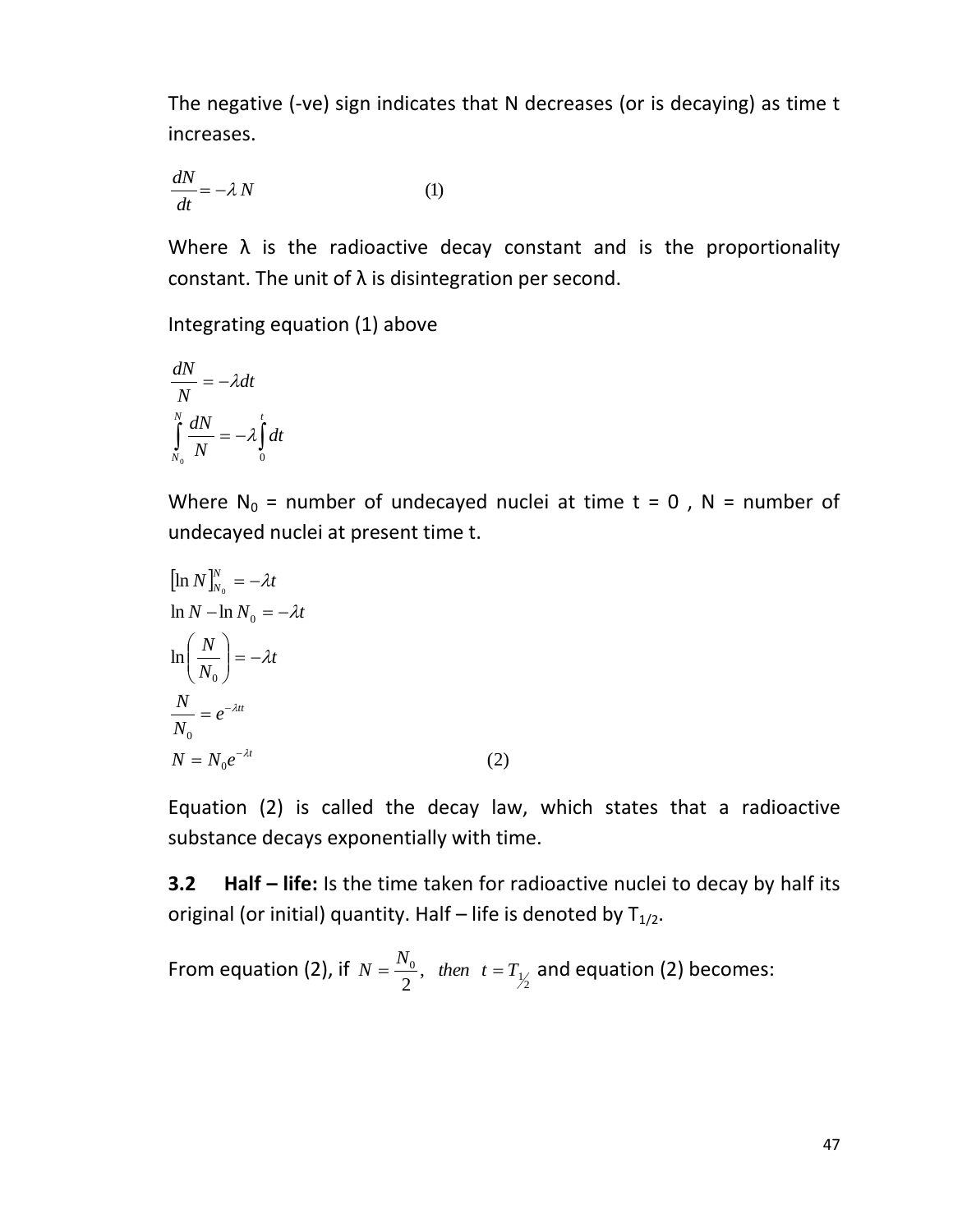$$
\frac{N_0}{2} = N_0 e^{-\lambda T} \frac{N_2}{2}
$$
  
\n
$$
\frac{1}{2} = e^{-\lambda T} \frac{N_2}{2}
$$
  
\n
$$
\ln(1/\lambda) = -\lambda T \frac{N_2}{2}
$$
  
\n
$$
\ln 1 - \ln 2 = -\lambda T \frac{N_2}{2}
$$
  
\n
$$
0 - \ln 2 = -\lambda T \frac{N_2}{2}
$$
  
\n
$$
T \frac{N_2}{2} = \frac{\ln 2}{\lambda}
$$
  
\n
$$
T \frac{N_2}{2} = 0.693
$$
 (3)

### **3.3 Solved examples**

1. In 24 days a radioactive isotope decreases from 64g to 2g. What is the half life of the radioactive material?

Solution

Using  $N = N_0 e^{-\lambda t}$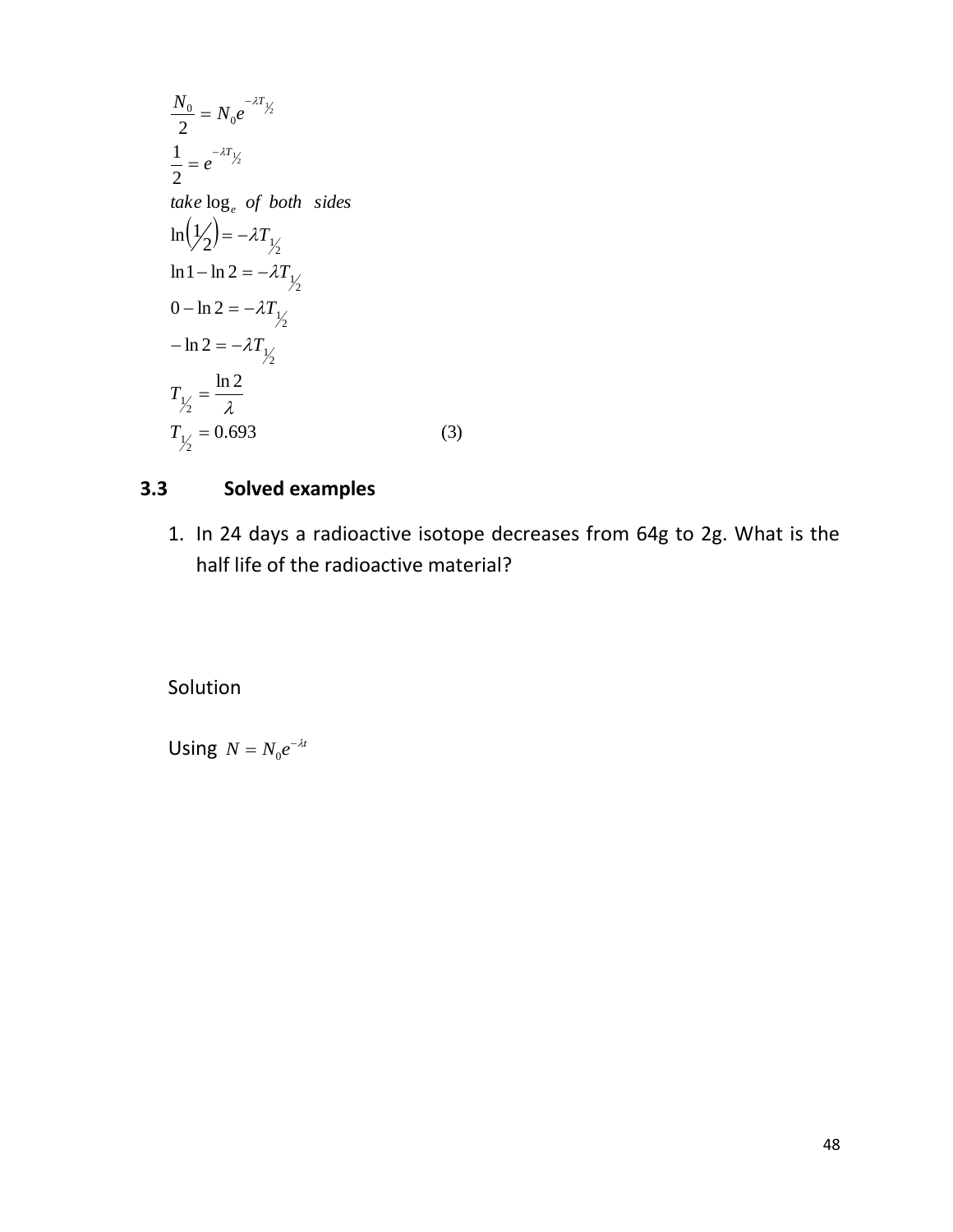$$
N = 2 g, N_0 = 64 g, t = 24 days
$$
  
\n
$$
2 = 64e^{-24t}
$$
  
\n
$$
\frac{2}{64} = e^{-24\lambda}
$$
  
\n
$$
\ln\left(\frac{2}{64}\right) = -24\lambda
$$
  
\n
$$
\ln\lambda = \frac{\binom{2}{64}}{-24}
$$
  
\n
$$
\lambda = \frac{5 \ln 2}{24}
$$
  
\nbut  $T_{\frac{1}{2}} = \frac{\ln 2}{\lambda}$   
\n $T_{\frac{1}{2}} = \frac{\ln 2}{5 \ln 2/24}$   
\n $T_{\frac{1}{2}} = 4.8 days$ 

2. The half – life of a radioactive substance is 5.2 years. How long does it take for 60% of a given mass of the material to disintegrate?

Solution

$$
N = N_0 e^{-\lambda t}
$$
  
\n
$$
N = \frac{40}{100} N_0 \quad t = T_{\frac{1}{2}} = 5.2 \text{ yrs.}
$$
  
\n
$$
\frac{40}{100} N_0 = N_0 e^{-\lambda t}
$$
  
\n
$$
\frac{2}{5} = e^{-\lambda t}
$$
  
\n
$$
\ln\left(\frac{2}{5}\right) = -\lambda t
$$
  
\n
$$
t = \frac{\ln(0.4)}{-\lambda}
$$
  
\nbut  $\lambda = \frac{\ln 2}{T_{\frac{1}{2}}} = \frac{\ln 2}{5.2} = 0.1333$   
\n
$$
t = \frac{\ln(0.4)}{-0.1333}
$$
  
\n
$$
t = 6.9 \text{ yrs.}
$$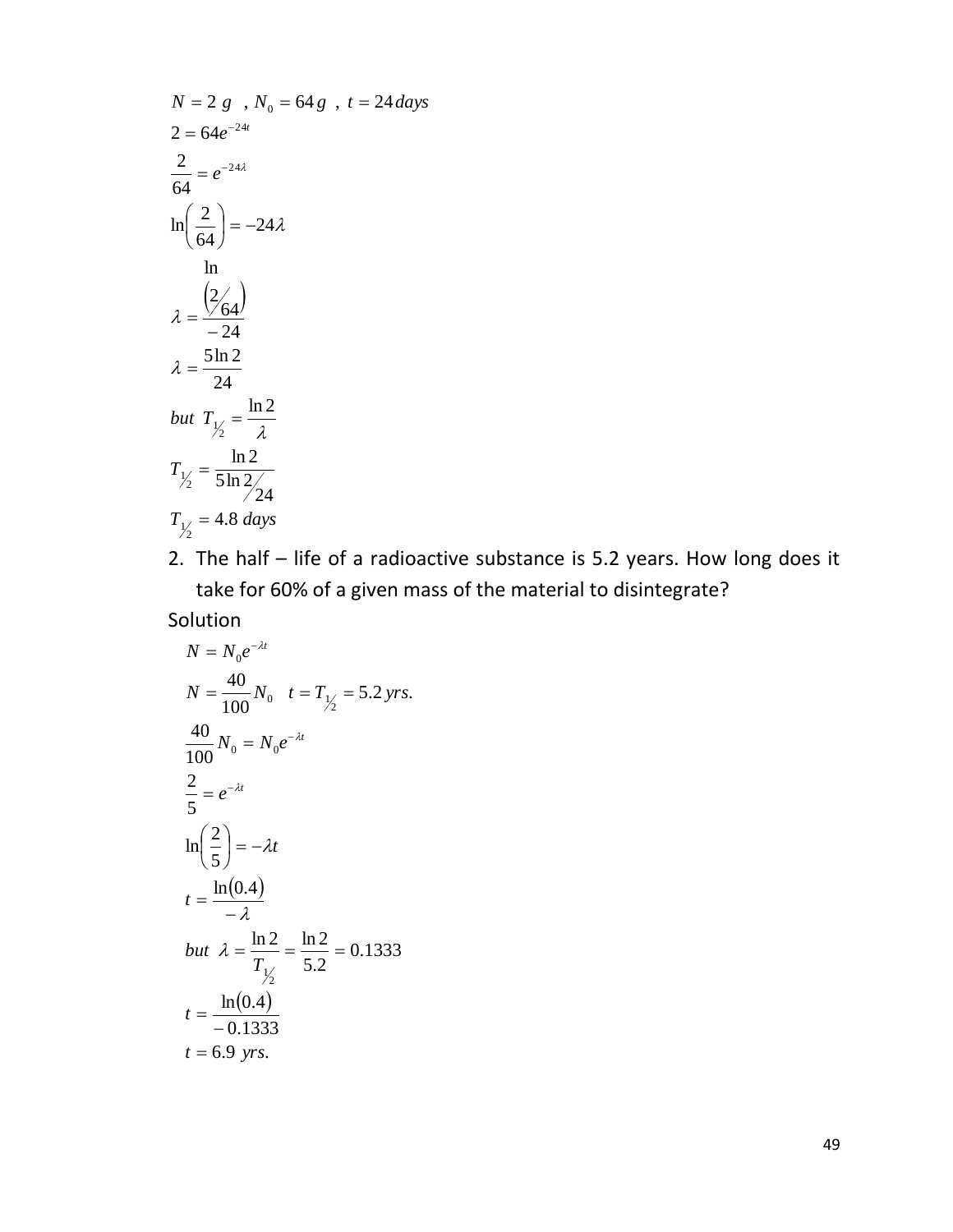#### **4.0 Conclusion:** In this unit, you have learnt

- Radioactivity
- Fundamental law of radioactivity
- $\bullet$  Half life
- How to calculate the half life of radioactive materials.
- **5.0 Summary:** What you have learnt in this unit are:
	- Radioactivity
	- Radioactive decay law,  $N = N_0 e^{-\lambda t}$

• Half– life, 
$$
T_{\frac{1}{2}} = \frac{\ln 2}{\lambda} = \frac{0.693}{\lambda}
$$

### **6.0 Tutors Marked Assignments**

- 1. A sample of thorium was kept in an open chamber. Calculate the time taken for 10% of the sample to disintegrate. Assume the half – life of thorium to be  $1.4 \times 10^{10}$  years.
- 2. The half life of a radioactive element is 40 days. Calculate the time taken for the activity to decay to 30% of its initial value.

### **7.0 References and Further Readings**

Nelkon and Parker (1995), Advance Level Physics ( $7<sup>TH</sup>$  ed). Heineman Educational Books Nigeria Ltd.

Tom Duncan (2000), Advanced Physics ( $5<sup>Th</sup> Edition$ ). Hodder Murray.

Philip Mathews (1992), Advanced Chemistry. Cambridge Low Price Editions.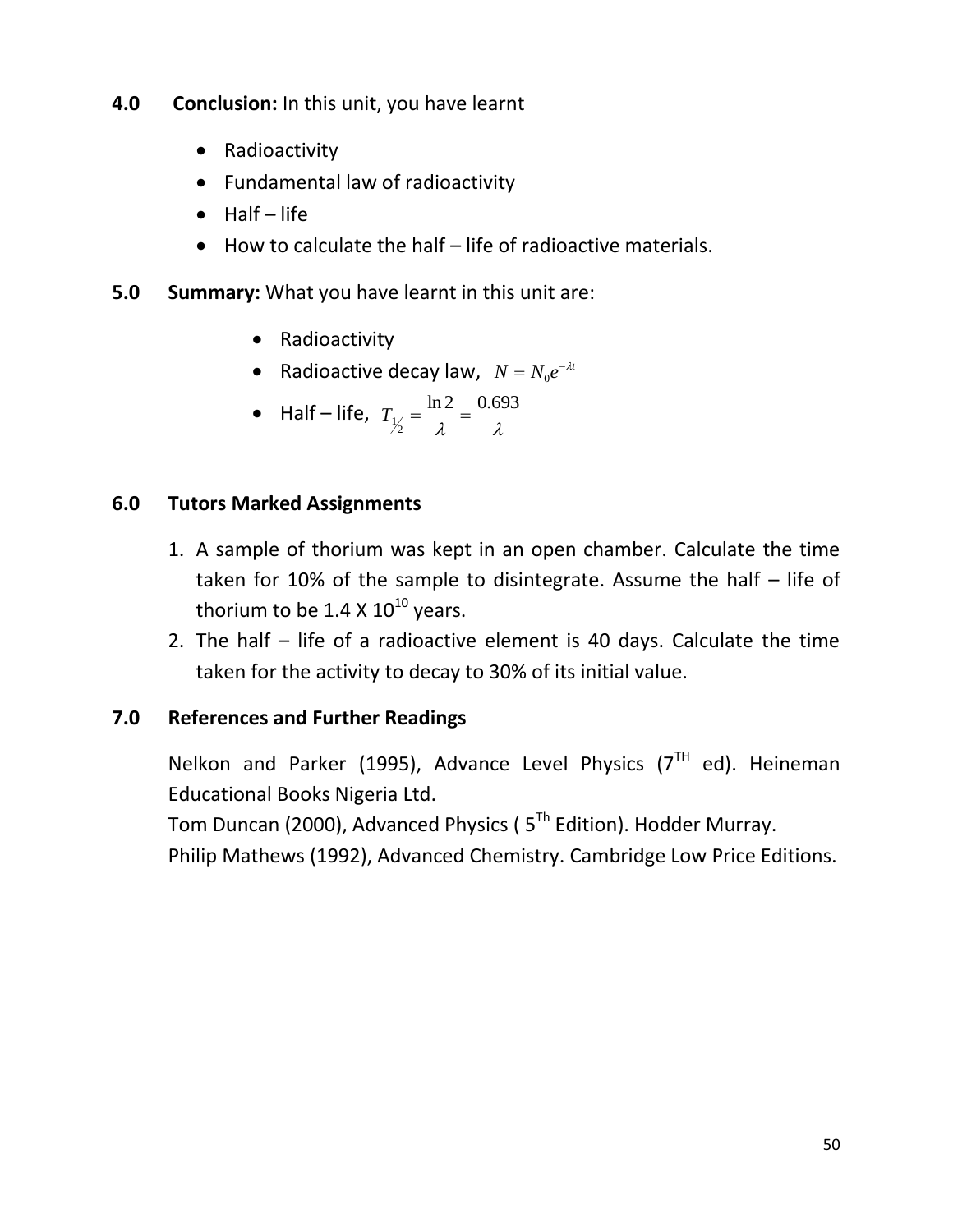#### **Unit 14: Radioactive series**

| 7.0 References and Further Readings --- |  |
|-----------------------------------------|--|

**1.0 Introduction:** In this unit you will study the continuous disintegration of unstable nuclei until when a stable nucleus is attained. This particles emitted are alpha, beta, gamma, protons, or electrons etc.

- **2.0 Objectives:** At the end of this unit you will be able to:
	- Know the unstable nuclei
	- Know the particle to emit to attain stability

# **3.0 Main body**

**3.1 Radioactive Series:** Radioactive series is a sequence of nuclides, each of which transforms by radioactive disintegration into the next, until a stable nuclide is reached. It is also known as decay series or disintegration series.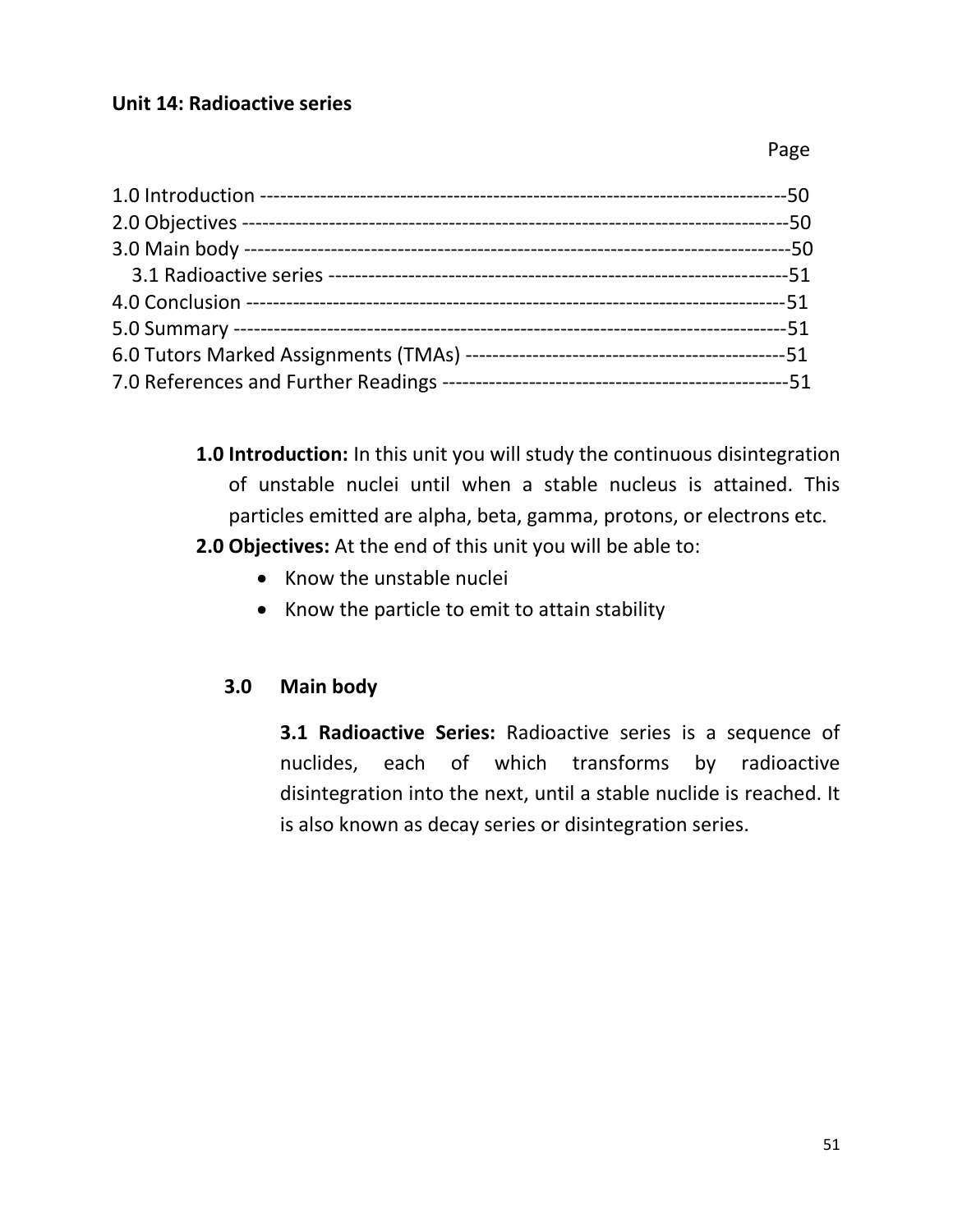Examples:

- i. Thorium-232 $\binom{232}{90}Th$  $\left( \begin{matrix} 3228 \ 90T h \end{matrix} \right)$   $\qquad \alpha$  Radium-228 $\left( \begin{matrix} 228 \ 88}Ra \end{matrix} \right)$  $\frac{\beta_{88}^{228}Ra)}{88}$  Actinium-228  $\left(\frac{228}{89}Ac\right)$  <u> $\beta^{-1}$ </u> Thorium-228  $\left(\frac{228}{90}Th\right)$  <u> $\alpha$ </u> Radium-224  $\left(\frac{224}{88}Ra\right)$   $\alpha$ Radon-220 ( $\frac{220}{86}Rn$ ) <u>a</u> Polomium-216 ( $\frac{216}{84}(P_0)$  $R_{84}^{216}(P_0)$   $\alpha$  **Lead-212**  $\binom{212}{82}P_b$  $_{\text{82}}^{\text{12}}P_{b}$  )
- ii. Uranium-228( $\frac{238}{92}U$  $\frac{\partial^{238} U}{\partial^{229}}$ ) <u>a</u> Thorium-234( $\frac{^{234} Th$ )  $\beta^{-1}$  Protactinium-234 ( $^{234}_{91}Pa$ )  $\_\_\beta^{0-1}$  Uranium-234( $^{234}_{92}U$  $_{92}^{\scriptscriptstyle 134}U$  )
- **4.0 Conclusion:** In this unit you have learnt:
	- The radioactive decay series
	- The types of particles that are emitted to attain stability
- **5.0 Summary:** You have learnt:
	- Radioactive decay series
	- Why nuclei undergo radioactivity.
	- The types of particles emitted in radioactivity

# **6.0 Tutors Marked Assignments**

Part of the Uranium decay series is shown below:



(a) What particle is emitted at each decay?

(b) How many pairs of isotopes are there?

# **7.0 References and Further Readings**

Tom Duncan (2000), Advanced Physics ( $5<sup>Th</sup>$  Edition). Hodder Murray.

Ronald Gautreau and William Savin, (1978), Theory and problems of modern Physics. Schaum's Outline Series.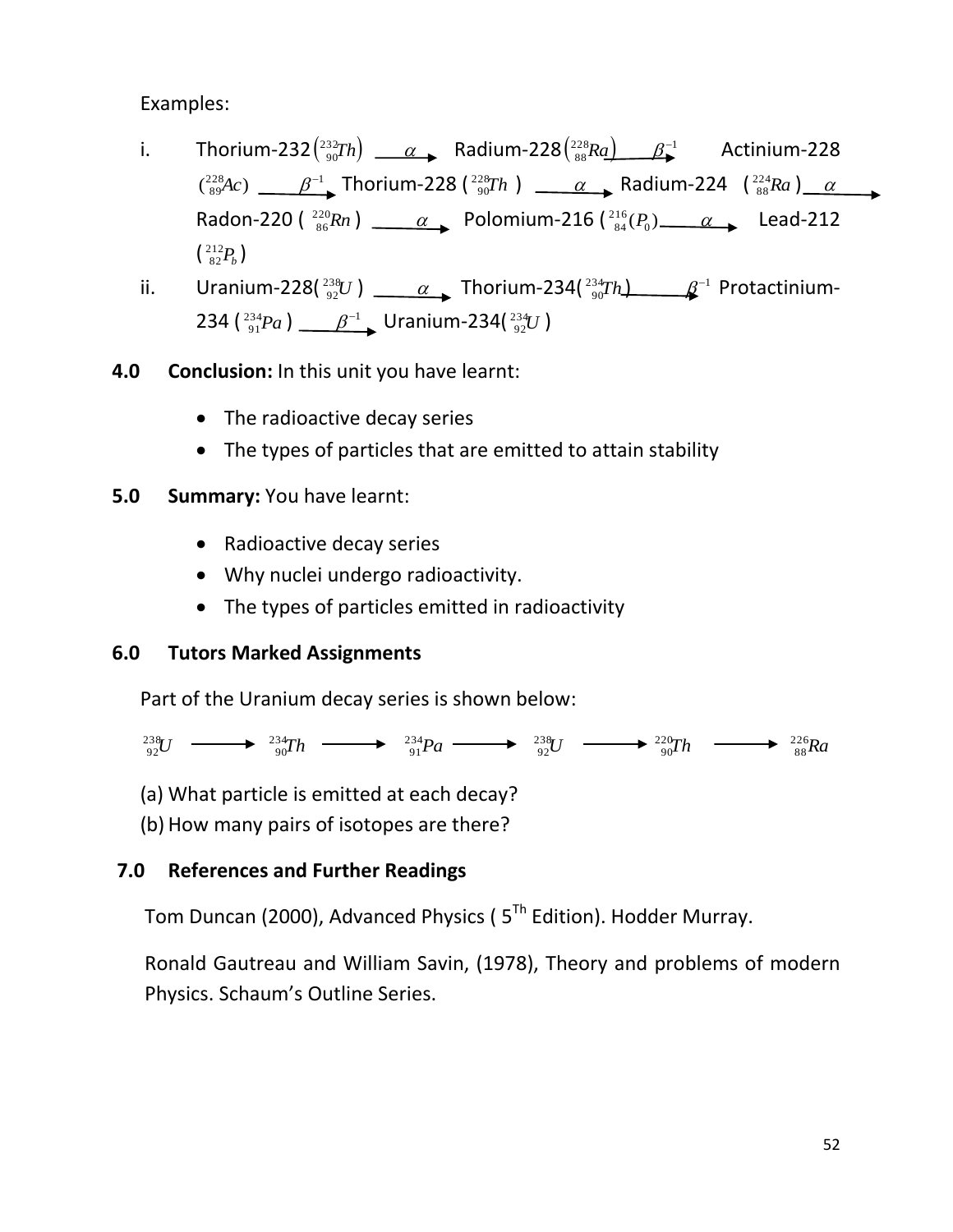### **Unit 15: Accelerators and detectors**

Page

| 3.1 Types of accelerators-          |  |
|-------------------------------------|--|
|                                     |  |
|                                     |  |
|                                     |  |
|                                     |  |
|                                     |  |
| 7.0 References and Further Readings |  |
|                                     |  |

- **1.0 Introduction:** In this unit, you will learn about accelerators and detectors.
- **2.0 Objectives:** At the end of this unit, you will know what are accelerators and detectors and the principle upon which they operate.
- **3.0 Main body:** Accelerators are machines built to accelerate charge particles such as protons to high speed by means of potential differences of hundreds of thousands of volts for nuclear physicists' experiments.

### **3.1 Types of accelerators:**

- 1. Van de Graff generator
- 2. Linear accelerator
- 3. Cyclotron
- 4. Synchrotron

#### **3.2 Detectors**

Detectors are sensing devices which sense the presence of charges or changes in something such as radiation or pressure.

In a nuclear radiation detector energy is transform from the radiation to atoms of the detector and may cause:

i. Ionization of a gas in the ionization chamber e.g Geiger Muller tube, a cloud or bubble chamber.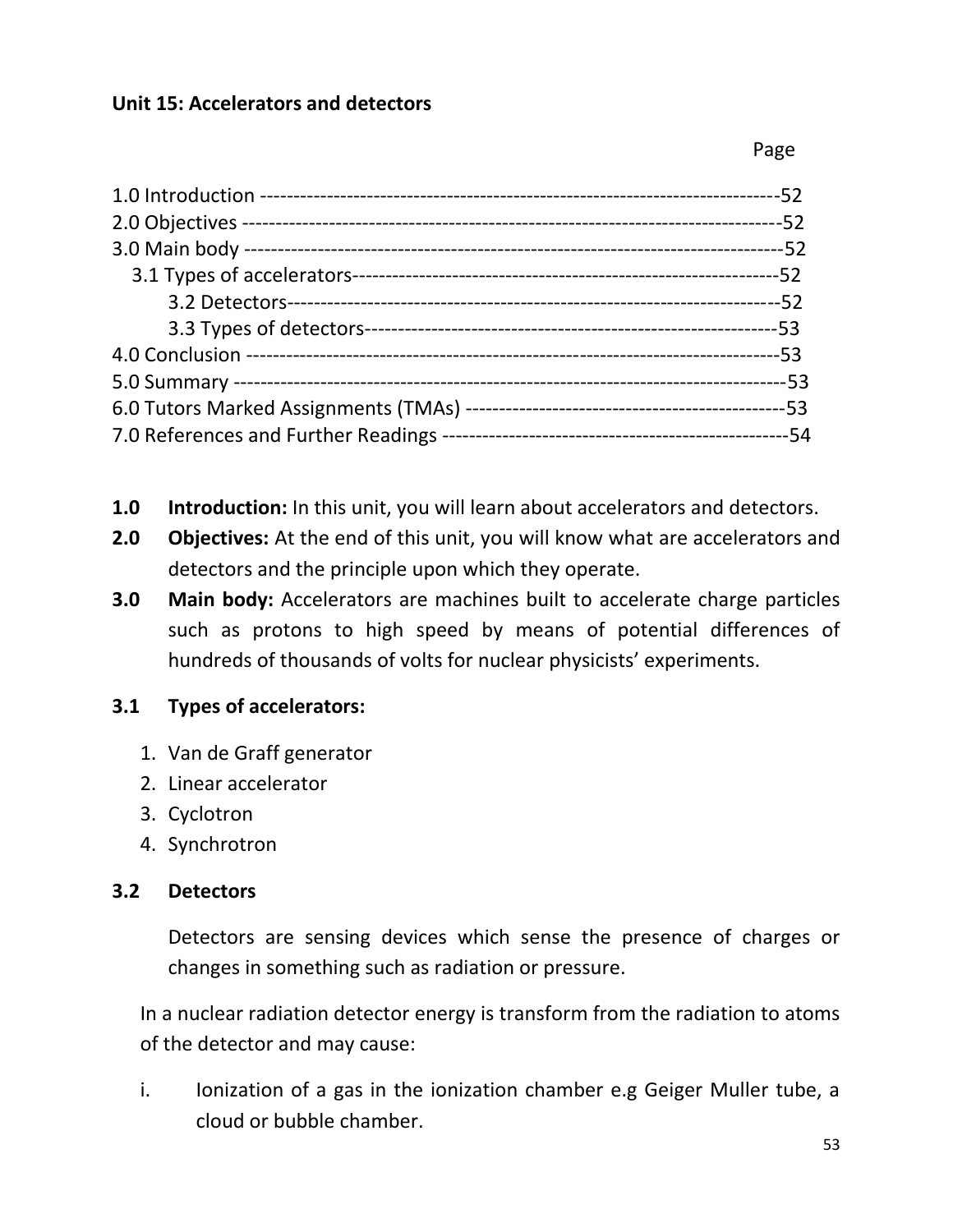- ii. Exposure of a photographic emulsion.
- iii. Fluorescence of a phosphor as in a scintillation counter.
- iv. Mobile charge carriers in a semiconductor solid state detector.

The radiation is thus detected by the effect it produces.

### **3.3 Types of detectors**

- 1. Ionization Chamber
- 2. Geiger Muller tube
- 3. Cloud Chamber
- 4. Bubble Chamber
- 5. Scintillation counter
- 6. Solid state detector.
- **4.0 Conclusion:** In this unit, you have learnt :
	- Accelerators e.g. Van de Graff generators, linear accelerator, Cyclotron and synchrotron.
	- Detectors e.g. Ionization chamber, Geiger Muller tube, Cloud chamber, Bubble Chamber, Scintillation counter, Solid state detector.

A detector works on the principle that the radiation produces an effect on it.

- **5.0 Summary:** What you have learnt in this unit are:
	- Accelerators, which combines both electric and magnetic fields to accelerate charged particles.
	- Detectors, which operates on the principle that the radiation produce an effect on the detector.

# **6.0 Tutors Marked Assignments:**

- 1. State the principle of radiation of a nuclear detector.
- 2. What are accelerators? State one important use of accelerators.